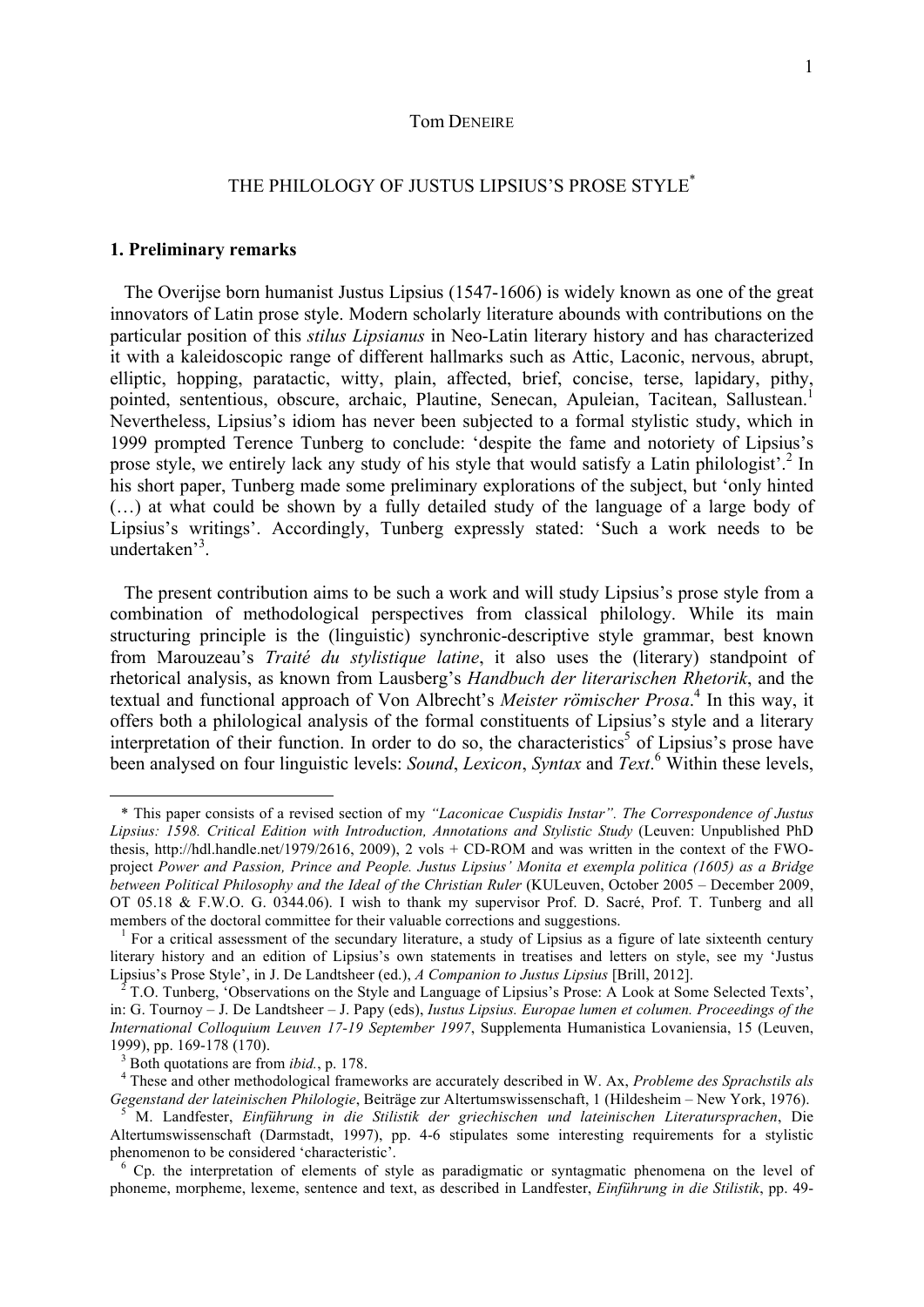stylistic phenomena have been grouped into nine sections: *Repetition*, *Rhythm*, *Vocabulary*, *Figurative language*, *Brevitas*, *Inconcinnitas*, *Compositio*, *Latinitas* and *(Mala) Affectatio*. In a final *Conclusion* a summary of Lipsius's salient stylistic techniques has been drafted, which identifies several *fils rouges*, permeating Lipsius's style and therefore typical of it.

The basic corpus that has been used to conduct this research is Lipsius's 1598 correspondence, which consists of some 100 letters, varying from a couple of lines to several dozens of pages. Despite the fact that this could perhaps still be considered a rather limited corpus for a stylistic study of Lipsius's complete oeuvre in prose (1569-1606), there are several arguments to be made against such reservations. First of all, while it is true that the bulk of the texts used stems from the ILE  $98<sup>7</sup>$  corpus, it comprises many examples from other Lipsian genres as well, such as his dialogues, historical treatises, philosophical tracts, etc.<sup>8</sup> Secondly, from a literary perspective Lipsius's epistolography is arguably the best starting point for a stylistic study.<sup>9</sup> Letter-writing is one of the most heterogenic genres of literature, representing a multitude of genres and their respective stylistic registers. In this way, a stylistic study of ILE 98 reveals not only Lipsius the letter-writer, but also Lipsius the narrator, philologist, historian, orator, philosopher, etc. In fact, studying Lipsius's letters will probably elucidate his full stylistic scope better than studying any one of his other publications in particular.<sup>10</sup> Furthermore, Lipsius's letters are often credited as the main source of his literary and stylistic influence on Early Modern Europe, $11$  which makes a stylistic study of them representative of one of his key literary activities. Thirdly, the rather limited time frame of one year need not be problematic either: studying a late phase of Lipsian writing such as 1598 will reflect the 'adult' or 'fully developed' Lipsius, who had

*Romana* (1598); *Adv. dial.* = *Adversus dialogistam liber de una religione* (1591); *Critica* = *Opera Omnia quae ad Criticam proprie spectant* (1585); *De Amphit. = De Amphitheatro* (1584); *De Const. = De Constantia* (1584); *De Mil. Rom.* = *De Militia Romana* (1595); *De Vesta = De Vesta et Vestalibus* (1602); *Inst. Epist.* = *Institutio Epistolica* (1591); *Lovan.* = *Lovanium* (1605); *Mon. = Monita et exempla politica* (1605); *Poliorc. = Poliorcetica* (1596); *Pol.* = *Politica sive Civilis Doctrina* (1589); *Saturn.* = *Saturnalia* (1582); *Sat. Men.* = *Satyra Mennipaea. Somnium* (1581). Full bibliographical references can easily be found in *Bibliotheca Belgica. Bibliographie générale des Pays-Bas*, fondée par F. Van der Haeghen, rééditée sous la direction de M.-T. Lenger (Brussels, 1964-1975), 3, 883-1125. <sup>9</sup>

<sup>9</sup> The few studies that have embarked upon a philological study of Lipsius's style (i.e. Tunberg, 'Observations' and B. Löfstedt, 'Zu Justus Lipsius' Briefen', *Studii classice*, 28 (1987), 71-78) exclusively rely on correspondence to do so.<br><sup>10</sup> Especially Fumaroli regards Lipsius's letters as the epitome of his characteristic prose style; see e.g. M.

Fumaroli, 'Juste Lipse et l'*Institutio Epistolica*', in: Id. (ed.), *L'âge de l'éloquence: rhétorique et "res literaria" de la Renaissance au seuil de l'époque classique (Geneva, 2002<sup>3</sup>), p. 159.* 

<sup>11</sup> Cp. M.W. Croll, 'Juste Lipse et le Mouvement Anticicéronien à la Fin du XVIe et au Début du XVIIe Siècle', in: Id., *Style, Rhetoric, and Rhythm. Essays by Morris W. Croll*, ed. by J. Max Patrick, et al. (Woodbridge, 1989 [= Princeton, 1966]), p. 40 or H.F. Fullenwider, 'Erasmus, Lipsius and the *stilus laconicus*', *Res publica litterarum. Studies in the classical tradition*, 7 (1984), 67.

 <sup>51.</sup> One should keep in mind that these levels actually interact. For instance, some phenomena of sound (such as alliteration or rhythm) also have an effect of proportion, which translates to the level of syntax (*compositio*) and text (textual progression).

ILE stands for the series *Iusti Lipsi Epistolae*, published by the *Koninklijke Vlaamse Academie van België voor Wetenschappen en Kunsten*. ILE letters use a system of reverse dating (e.g. 1 January 1603 = ILE 03 02 01). Letters preceded by a Roman numeral refer to already published volumes:  $\overline{I} = I$ *usti Lipsi Epistolae, pars I: 1564-1583*, ed. A. Gerlo – M.A. Nauwelaerts – H.D.L. Vervliet (Brussels, 1978); II = *Iusti Lipsi Epistolae, pars II: 1584-1587*, ed. M.A. Nauwelaerts – S. Sué (Brussels, 1983); III = *Iusti Lipsi Epistolae, pars III: 1588-1590*, ed. S. Sué – H. Peeters (Brussels, 1987); V = *Iusti Lipsi Epistolae, pars V: 1592*, ed. J. De Landtsheer – J. Kluyskens (Brussels, 1991); VI = *Iusti Lipsi Epistolae, pars VI: 1593*, ed. J. De Landtsheer (Brussels, 1994); VII = *Iusti Lipsi Epistolae, pars VII: 1594*, ed. J. De Landtsheer (Brussels, 1997); VIII = *Iusti Lipsi Epistolae, pars VIII: 1595*, ed. J. De Landtsheer (Brussels, 2004); XIII = *Iusti Lipsi Epistolae, pars XIII: 1600*, ed. J. Papy (Brussels, 2000); XIV = *Iusti Lipsi Epistolae, pars XIV: 1601*, ed. J. De Landtsheer (Brussels, 2006).<br><sup>8</sup> In the following. Lipsius's works are referred to in abbreviation: *Admir.* = *Admiranda sive De Magnitudine*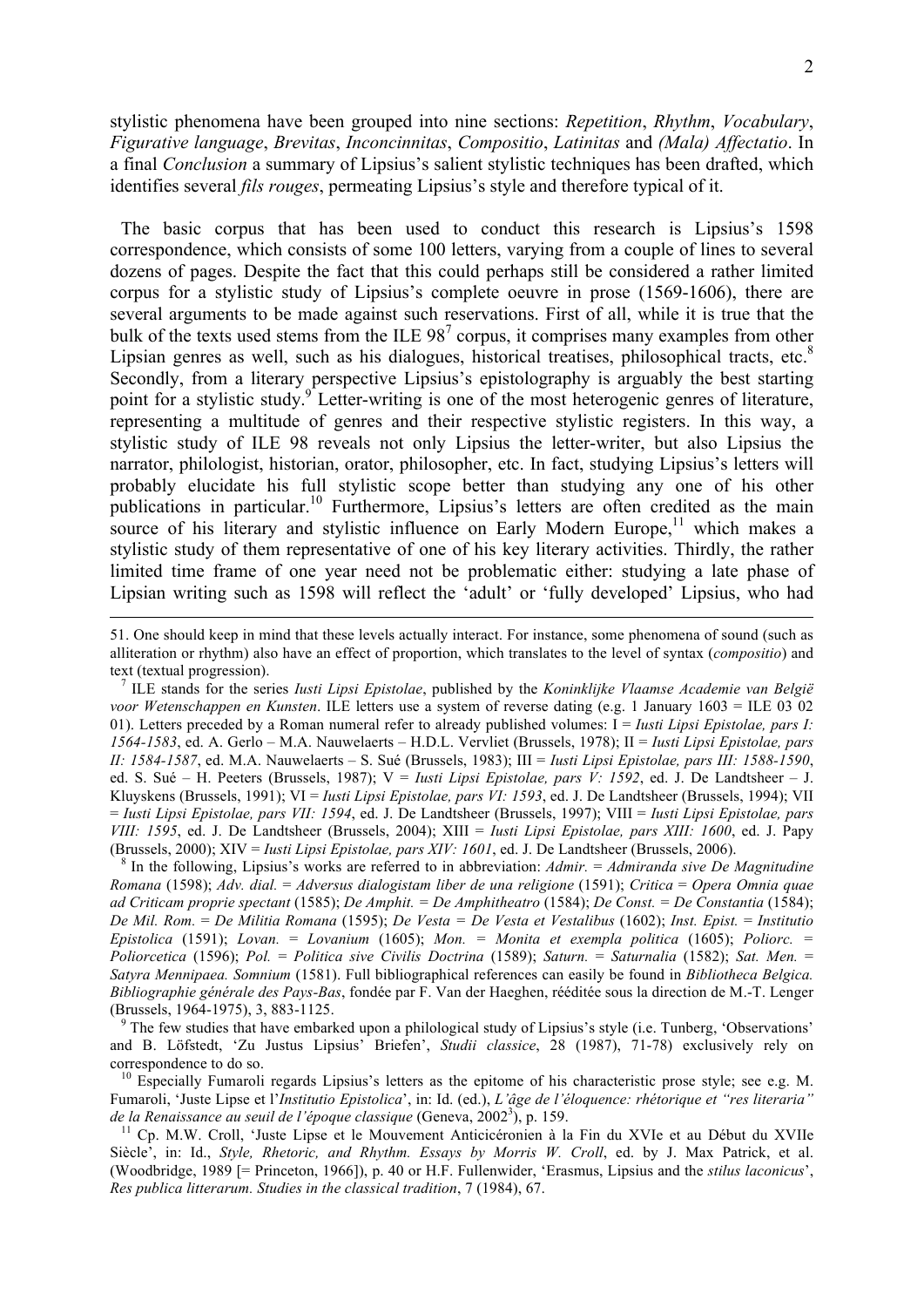completely mastered the idiom he stood for – the idiom which became so seminal in the history of Neo-Latin and vernacular literatures. $^{12}$ 

# **2. Sound**

### 2.1. Repetition

When analyzing those effects of sound which characterize Lipsius's Latin, it might seem strange that above all figures of repetition are present in his prose. Still Lipsius, who is most often connected with *brevitas*, at the same time shows a great inclination towards repetition, in particular the so-called 'Wiederholung von Wörtern bei gelockerter Wortgleichheit',  $^{13}$  such as *adnominatio* ( $\pi a \rho o \nu \rho \mu a \sigma$  *a*), *polyptoton* and *synonymia*.

Especially the first technique of *adnominatio* – 'ein (pseudo-)etymologisches Spiel mit der Geringfürigkeit der lautlichen Änderungen einerseits und der interessanten Bedeutungsspanne, die durch die lautliche Änderung hergestellt wird, andererseits<sup> $14$ </sup> – appealed to Lipsius and at the same time explains the apparent contradiction of his choice for *adiectio* (repetition) over *detractio* (*brevitas*).15 For, the definition of *adnominatio* shows how the technique functions through a dimension of *emphasis* – the effect of expressing more in thought than is actually said in words, $16$  identified by many scholars as characteristic of Lipsius's style. Indeed, the *adnominatio*'s tension between similarity in form and difference in contents adds an extra element, which is understood, although not expressed. In this way, it appears that while scholars mostly point at Lipsius's brevity for producing *emphasis*, techniques of repetition (such as *adnominatio*, but also others, cf. infra) – in a way the opposite of *brevitas* – can be responsible for the same effect (cf. infra, *Conclusion*).

# a) Repetition of words

# - *Wiederholung von Wörtern bei gelockerter Wortgeleichheit*<sup>17</sup>

I. As stated above, the most conspicuous of Lipsius's *figurae per adiectionem* is his use of *adnominatio*, commonly divided into an organic and inorganic sub*-*category.18 The former is found, for instance, in ILE 98 02 06 R: 'Sed factum nunc tamen unaque illa epistola mihi satisfactum', the latter in ILE XIV, 01 10 28: 'Testor Numen, oculis imo et osculis tuam [sc. uxorem] nunc libem!'.

 $12$  In this way, this study is only concerned with Lipsius's mature style, the language for which he was famous. The moderately Ciceronian style that Lipsius practised from his childhood years until the mid 1570s has to be considered an altogether different mode of writing which does not pose the same pressing research questions as Lipsius's mature style. 13 H. Lausberg, *Handbuch der literarischen Rhetorik. Eine Grundlegung der Literaturwissenschaft* (Stuttgart,

 $1990<sup>3</sup>$ , p. 322.

<sup>&</sup>lt;sup>14</sup> Lausberg, *Handbuch der literarischen Rhetorik*, p. 322. Cp. J.B. Hofmann – A. Szantyr, 'Stilistik', in Iid., *Lateinische Syntax und Stilistik*, Handbuch der Altertumswissenschaft, 2, 2/2, § 12.

<sup>&</sup>lt;sup>15</sup> Additionally, the technique testifies to two other aspects which Lipsius found appealing: it is a form of learnedness and typical of comedy language; see e.g. Landfester, *Einführung in die Stilistik*, p. 105 (referring to

Hofmann – Szantyr, *Stilistik*, p. 711).<br><sup>16</sup> See e.g. Lausberg, *Handbuch der literarischen Rhetorik*, §§ 578 and 905-906 (where the concept is somewhat less broadly defined due to Lausberg's strict interpretation of it a

<sup>&</sup>lt;sup>17</sup> Cf. Lausberg, *Handbuch der literarischen Rhetorik*, §§ 635-664.<br><sup>18</sup> Cf. *Ibid.*, § 638 for additional sub-categories of *adnominatio*. The *figura etymologica* (type voce vocare) is sometimes considered a type of *adnominatio* as well (e.g. J. Marouzeau, *Traité de stylistique latine*, Collection d'études latines. Série scientifique, 12 (Paris, 1946<sup>2</sup>), p. 65).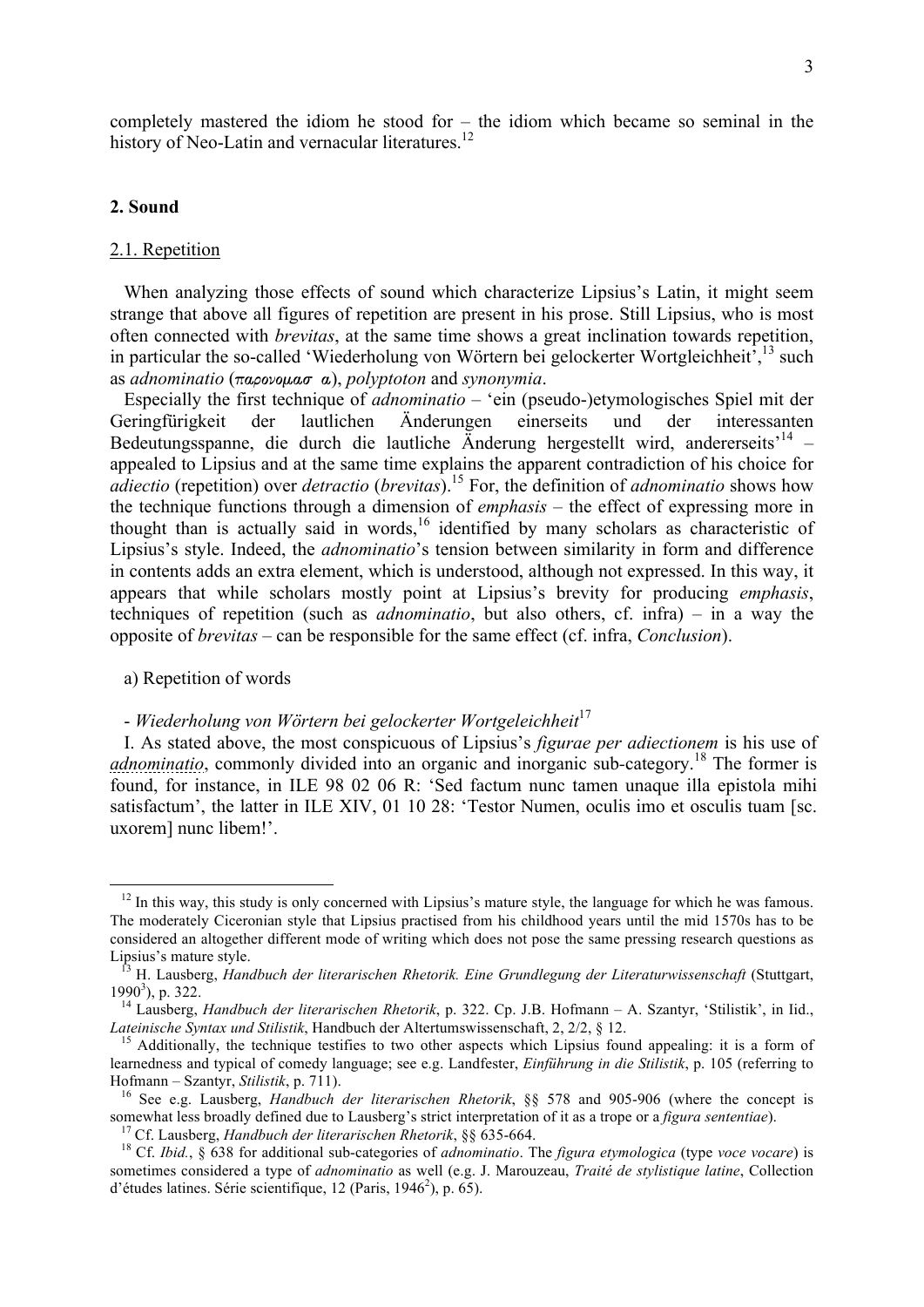*Adnominatio* is often introduced (and therefore made more explicit) by such words as *paene*, *immo* or *dicam*, which emphasize the aforementioned tension present in the expression, as in *Pol.* 5, 1: 'qui (...) interfuerunt, imo praefuerunt, bellis' or '(...) sic mihi pectus larga ista humanitate perfusum et paene addam confusum' (ILE 98 05 27 C). A convoluted example (which combines *adnominatio*, *synonymia*, alliteration and *homoeoteleuton*) is present in ILE 98 03 01 A: 'Te eligit, qui lapsa erigeres, dilapsa colligeres, exanimata recreares'.

Furthermore, we can point out that Lipsius's *adnominatio* is sometimes more than an ornamental *figura*, by functioning as a structural element in the text.<sup>19</sup> In ILE [98 05 13 / 06] 15], for instance, we read: 'In domum meam cum venturus sis (ita uterque volumus) quid praecipui muneris tui futurum non ignoras. Praedixi. A manu, lectione et studiis mihi eris; alius functionis, quae ab ingenio aut instituto tuo discordet, immunis'. Although there are several words in between and the verbal similarity is rather small, it still seems likely Lipsius consciously used the link *muneris – immunis* (as literally 'without *munus*') for textual progression.

Finally, we have to say a few words about the literary effect of this *adnominatio*. We have already pointed at the overall element of *emphasis* which is often present through the contrast between formal similarity and dissimilarity of content. Accordingly, the nature of the tension embedded in the *adnominatio* often prompts Lipsius to use the figure to embody or underscore (more or less) antithetic movements. For, antithesis is more effective (often close to paradoxical) with verbal similarity than without it. Examples of this technique are *Inst. Epist.*, 11: 'Tenta, reperies in levi monito non leve momentum' or *Adv. dial.*, 1: 'et tu quoque non multa scripsisti, sed multis'.

Not withstanding these functional effects of *emphasis* and antithesis – the combination of which comes close to what has been identified as the *acutum* or *argutum* of Lipsius's style<sup>20</sup> – Lipsius also often uses *adnominatio* for purely aesthetic or intellectualistic reasons, sometimes up to the point of producing comical effects. Indeed, Lipsius is so fond of such word play that one gets the impression that it is somewhat out of place in certain cases, as in the epitaphs<sup>21</sup> for Ortelius: 'brevis terra eum capit, qui ipse orbem terrarum cepit<sup> $22$ </sup> or for his dog Saphyrus: 'plangebat et pangebat I[ustus] Lipsius olim, heu, dominus'.23 It is not so much the technique itself – Neo-Latin literature shows a great fondness for word play –, as the frequency with which Lipsius employed it that gradually contributed to the reproach of *(mala) affectatio* (cf. infra) which his critics often voiced.<sup>24</sup>

II. Another Lipsian figure of repetition is the *polyptoton* (or *casuum commutatio*). Strictly speaking the term *polyptoton* is reserved for nominal *commutatio*, whereas other types (e.g. verbs) are called *derivatio* (non-nominal *polyptoton*).25 An obvious example of *polyptoton* – in

<sup>&</sup>lt;sup>19</sup> Strictly speaking, therefore, this element belongs to the textual level (cf. 5. *Text*); see e.g. Landfester's interpretation of 'Wiederholung von Wörtern und Wortstämmen' as 'Lexikalisch-semantische Formen der

Textkohärenz' (Landfester, *Einführung in die Stilistik*, p. 149). 20 Oratorical theory explicitly mentions the *adnominatio* as a figure that realises the quality of *acutum* (cf.

<sup>&</sup>lt;sup>21</sup> Marouzeau, *Traité de stylistique latine*, p. 66 mentions that *adnominatio* is frequent in pompous epitaphs and offers several examples. <sup>22</sup> Sweertius, *Athenae Belgicae sive Nomenclator infer[iae] Germaniae scriptorum* (Antuerpiae: apud

Gulielmum a Tungris, 1628), p. 89.<br><sup>23</sup> ILE XIV, 01 08 29 R.

<sup>&</sup>lt;sup>24</sup> As a very conspicuous figure of sound *adnominatio* is in general prone to criticism of affectation; see Marouzeau, *Traité de stylistique latine*, p. 65. Croll, among others, has deemed Lipsius's tendency towards wordplay exaggerated (Croll, 'Attic Prose: Lipsius, Montaigne, Bacon', in: Id., *Style, Rhetoric, and Rhythm*, p. 173). 25 See Lausberg, *Handbuch der literarischen Rhetorik*, § 648.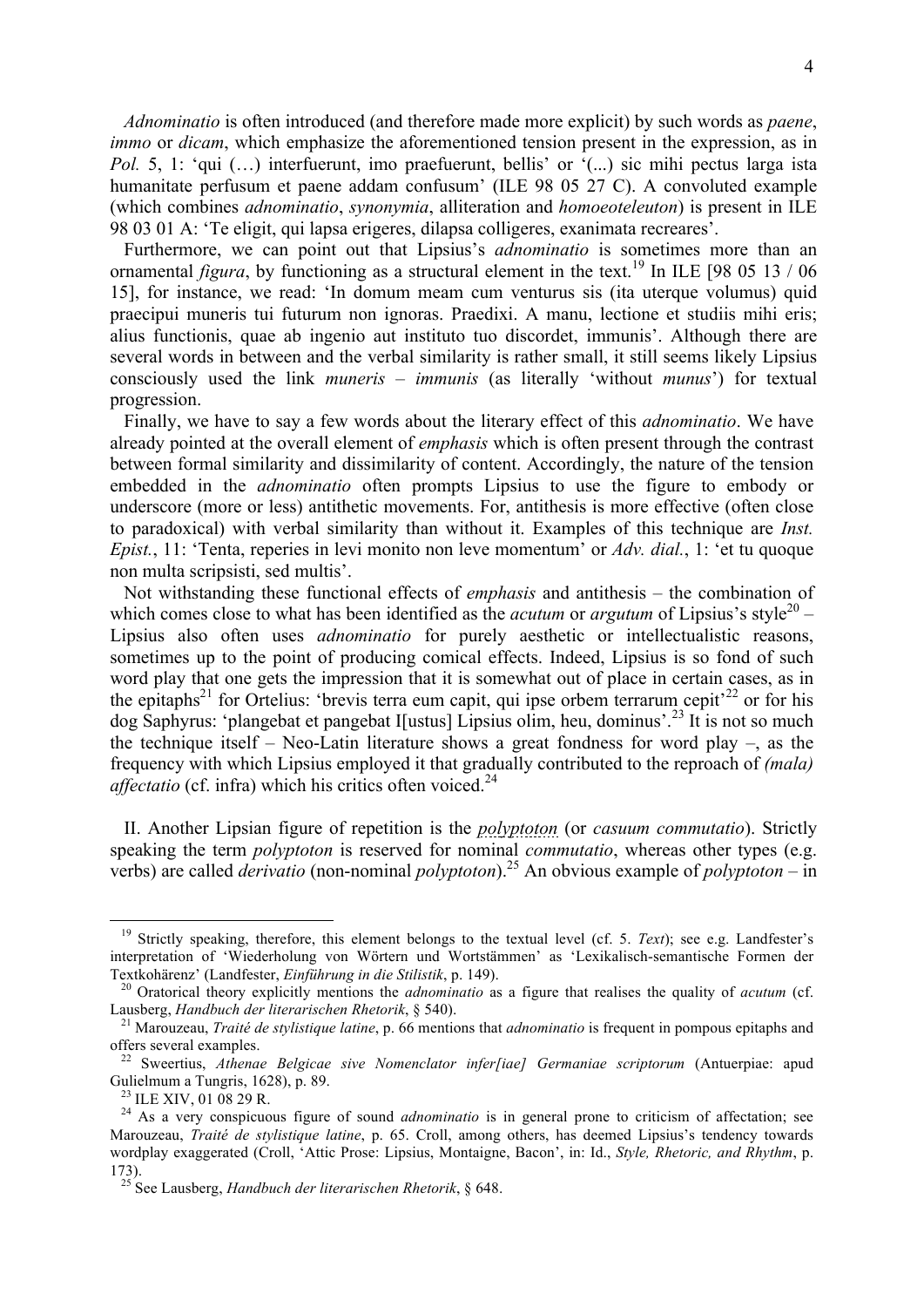combination with the previous effect (*adnominatio*) – is found in ILE 99 12 30 H: 'atque huc omnem ingenii aciem intendo, omnes animi nervos contendo'.

It is striking that in some of these cases, Lipsius seems to look for the same contrast between resemblance in sound and tension in meaning as found in the *adnominatio*. In ILE 98 03 16 B, for instance, we read 'immo animus in me tuus ad maiora animum mihi addat', where *animus*  (love, appreciation) clearly means a different thing than *animum* (desire, courage). In the *derivatio* in ILE 98 05 19 'Memorem te nostri esse nec mentem dividi, etsi multi montes et terrae dividunt, gratum est' we notice the same phenomenon.

As with *adnominatio*, this *polyptoton/derivatio* can also be used with a structural effect.<sup>26</sup> An extensive example is ILE 98 03 10:

Fac pro tua parte, sed cum mixta quadam et virili gravitate, a qua lascivi et iuveniles illi ioci vel fabellae absint. Faciat et illa. Ac scite Solon olim novae nuptae praeceperat gustato Cydonio malo sponso accumbere, non tam levem brevemque illam oris fragrantiam spectans, quam hanc adsiduam blandi aut suaviloquentiam, qua maritum caperet ac teneret. Sed alterum etiam huic Concordiae praeceptum pati quaedam et conivere aut nec videre. Fallitur enim qui in primo isto contubernio omnia ad votum animumque facta exspectat aut exigit. Fallitur et aspera quaedam aut certe acerba intervenient, ut sunt animi et turbidi isti adfectus humani. (…) Sicut equorum domitores ferocientes eos non flagellis exasperant, sed poppysmis blande tractant et demulcent, sic in feminis et praesertim sub initia, crudo adhuc, ut sic dicam, illo connubiali iugo. Blandire igitur, submitte; mox ipsa utrumque: et imperio tuo firmo in volentem et submittentem utere.

On the other hand, there are also cases where Lipsius transgresses the boundaries of functionality in his usage of the technique, as in his *testimonium* for Segetus (ILE 97 12 28): 'Eo omni tempore probis se probasse ac mihi inprimis ob acre et excellens ingenium, ardorem studiumque discendi atque ita profecisse, ut in meliori omni litteratura paucos sibi aequales habeat in aequali aevo. (…) Stirpes istae fovendae et attollendae sunt in commune reip[ublicae] bonum, cui boni omnes studemus'. Indeed, such (affectated) repetition was widely recognized as a typically Lipsian technique as the following sentence from Sebastianus Rolliardus, an admirer of Lipsian style, clearly shows: 'sed potior illa [sc. humanitas] et te vere digna, qua omnis fis omnibus, ut omnes (libet enim λιψιάζειν) Bonae Divae lucrifacias' (ILE 98 10 25). However, it seems to have been as much the excesses of Lipsius's followers and imitators, especially Puteanus, which earned him the criticism of *mala affectatio* for this technique (cf. infra). $27$  Already in Sacco's ILE 98 10 28 we read, for instance: 'Hoc amplius, quo nil amplius, amplissimo Lipsio debes, Nicolae Micaulti, decus Belgiae'.<sup>28</sup>

III. Especially in more rhetorical contexts, Lipsius is also fond of *synonymia* (again with an emphatic effect), although words are only rarely completely synonymous and the *synonymia*  therefore reminiscent of Ciceronian *redundantia*. In *Lovan.* 1, 1, for instance, we read: 'iuvat etiam maiorum nostrorum res, ingenia, mores nosse'. Indeed, *synonymia* is often realised by Lipsius in such asyndetic tricola, other examples being *De Const.* 2, 5: 'Quaere, lege, disce' or *Pol.* 1, 1: '(…) ut salutaria videam, diiudicem, promam'. Still, *synonymia* is also produced through doubling, as in ILE 98 07 10:

 <sup>26</sup> Marouzeau, *Traité de stylistique latine*, pp. 261-276 offers numerous examples of this textual dimension of repetition, either involuntarily arising (p. 267: 'le mot a une tendance, une fois exprimé, à hanter le souvenir et l'oreille de celui qui l'a employé') or consciously inserted: 'La répétition peut être l'effet d'une volonté réfléchie. Elle constitue alors un moyen d'éveiller l'attention du lecteur; elle devient un procédé de mise en relief' (p. 270), citing an excellent example from Plautus' *Mostellaria*. This *mise en relief* can serve both aesthetic and argumentative considerations (p. 272).<br><sup>27</sup> Cp. H. Nikitinski, *De eloquentia latina saec. XVII et XVIII dialogus* (Naples, 2000), pp. 40-42.<br><sup>28</sup> It seems that Lipsius mainly restricted his usage to repetit

often searched for triple effects.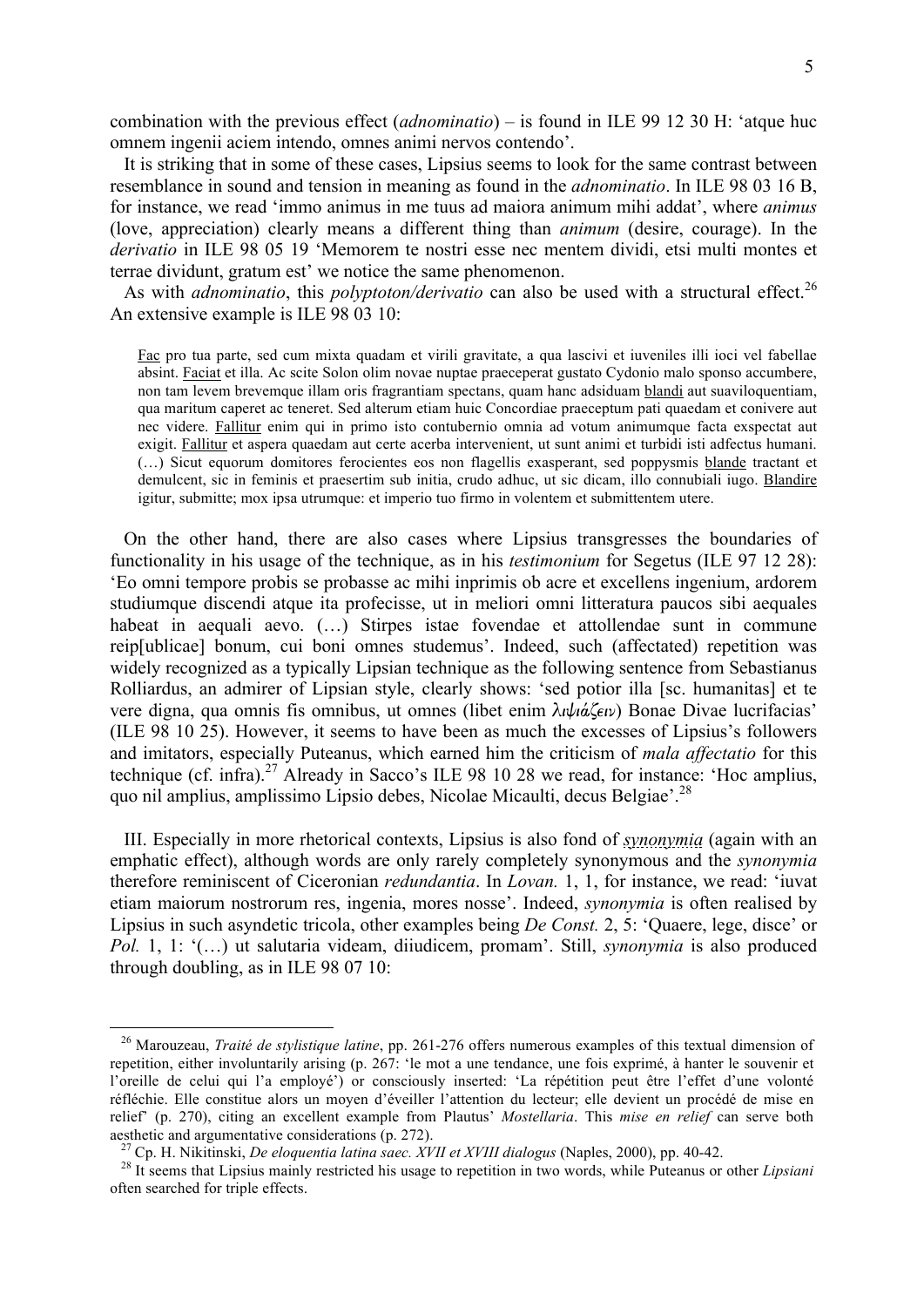'Christiani sumus et ex hac lege<sub>1</sub> doctrinaque<sub>2</sub> certum prolem tuam in aeternis gaudiis<sub>1</sub> vivere atque inter beatas illas mentes<sub>2</sub>. Quantumvis ad magnam fortunam<sub>1</sub> et opes<sub>2</sub> nata fuerit! Quid ista omnia ad superam illam felicitatem sunt? Si  $cogitamus<sub>1</sub>$  et ponderamus<sub>2</sub>, minuatur luctus necessum est et animum a terrenis<sub>1</sub></u> istis et brevibus<sub>2</sub> ad caelestia<sub>1</sub> et aeterna<sub>2</sub> mittamus. Deum serio rogo, Generose<sub>1</sub> et Nobilissime<sub>2</sub> Domine, ut has cogitationes<sub>1</sub> et sensus<sub>2</sub> tibi det<sub>1</sub> aut firmet<sub>2</sub> iterumque prolem det (quod salutare sit) firmiorem. Voveo<sub>1</sub> et spero<sub>2</sub>, Bruxellae, VI. Idus Iulias  $\infty$ .D.XCVIII'

Again there can be a dimension of antithesis on the background of such doubling (e.g. *terrenis – brevibus* vs *caelestia* – *aeterna*). This and other aspects of doubling will be discussed in the section *Compositio*. For now, we only draw renewed attention to how such repetition goes against the often stressed *brevitas*.

# - *Wiederholung gleicher Wörter*<sup>29</sup>

I. Repetition of identical words is not that frequent in Lipsius, especially when there is no apparent functional reason. We rarely find instances of *geminatio*, for instance, such as 'Sparge, sparge salutaria haec velut semina' (*Mon.*, 1, 1). Also rare is *anaphora*, but *epiphora*  is not infrequent, either as pure *epiphora* in ILE 98 02 04: 'Hoc non adsero, de pecunia adsero' or as interrupted *epiphora* in ILE 98 10 19: 'Nam verum amare didici et tales quoque viros amare'. An example which combines both *anaphora* and (quasi-)*epiphora*, and thus constitutes *complexio*, is ILE 98 04 02: 'Vivit amor in mortuum et virtutes eius conciliaverant; vivit in te vivum et amor tuus in epistola olim expressus conciliaverat'.

In general, when repetition of identical words does surface, this technique often seems to produce a similar element of tension as did the *Wiederholung von Wörtern bei gelockerter Wortgeleichheit*. An example of this is the *epanalepsis* in *Sat. Men.*, praef.: 'habebit [sc. argumentum meum] tamen fortean quod te delectet imagine aliqua prisci et non vulgati ritus. Te delectet, iuventutem docet'. In these cases *te delectet* has more or less the same meaning, but still one has the feeling something is added in the second instance, so that the technique almost has the effect of a rhetorical *distinctio*. 30 The same goes for some other examples of *Wiederholung gleicher Wörter*, as in the *redditio* or *inclusio* of ILE II, 85 06 01: 'Adfectus in iis (sc. litteris) undique elucet, sed vereor ut adfectus'.

II. Another important dimension of repetition of identical words falls under the traditional category of polysyndeton, which is commonly found in Lipsius. Still, the way in which he uses successions of *et*, *aut* and the likes, and the specific jangling effect they often have, will be better treated in the section *Inconcinnitas*.

# b) Repetition of sound

In general, Lipsius seems less fond of repetition of individual sounds than of repetition of whole words such as *adnominatio* and the likes. Still, instances of alliteration, assonance,<sup>31</sup> *homoeoteleuton*, and others, are far from exceptional in his prose.<sup>32</sup> A few examples will show how Lipsius employs these techniques.

<sup>&</sup>lt;sup>29</sup> Cf. Lausberg, *Handbuch der literarischen Rhetorik*, §§ 612-634.<br><sup>30</sup> Cf. *Ibid.*, §§ 660-662.<br><sup>31</sup> In traditional Latin rhetorics, alliteration and assonance are not individual *figurae*; they are regarded as instances of *adnominatio* (cf. *Ibid.*, p. 885).<br><sup>32</sup> Especially alliteration seems to have appealed to him. It is, after all, a popular technique in archaic Latin (cf.

A. Courtney, *Archaic Latin Prose*, American Philological Association. American Classical Studies, 42 (Atlanta, 1999), p. 6), which Lipsius had a clear taste for.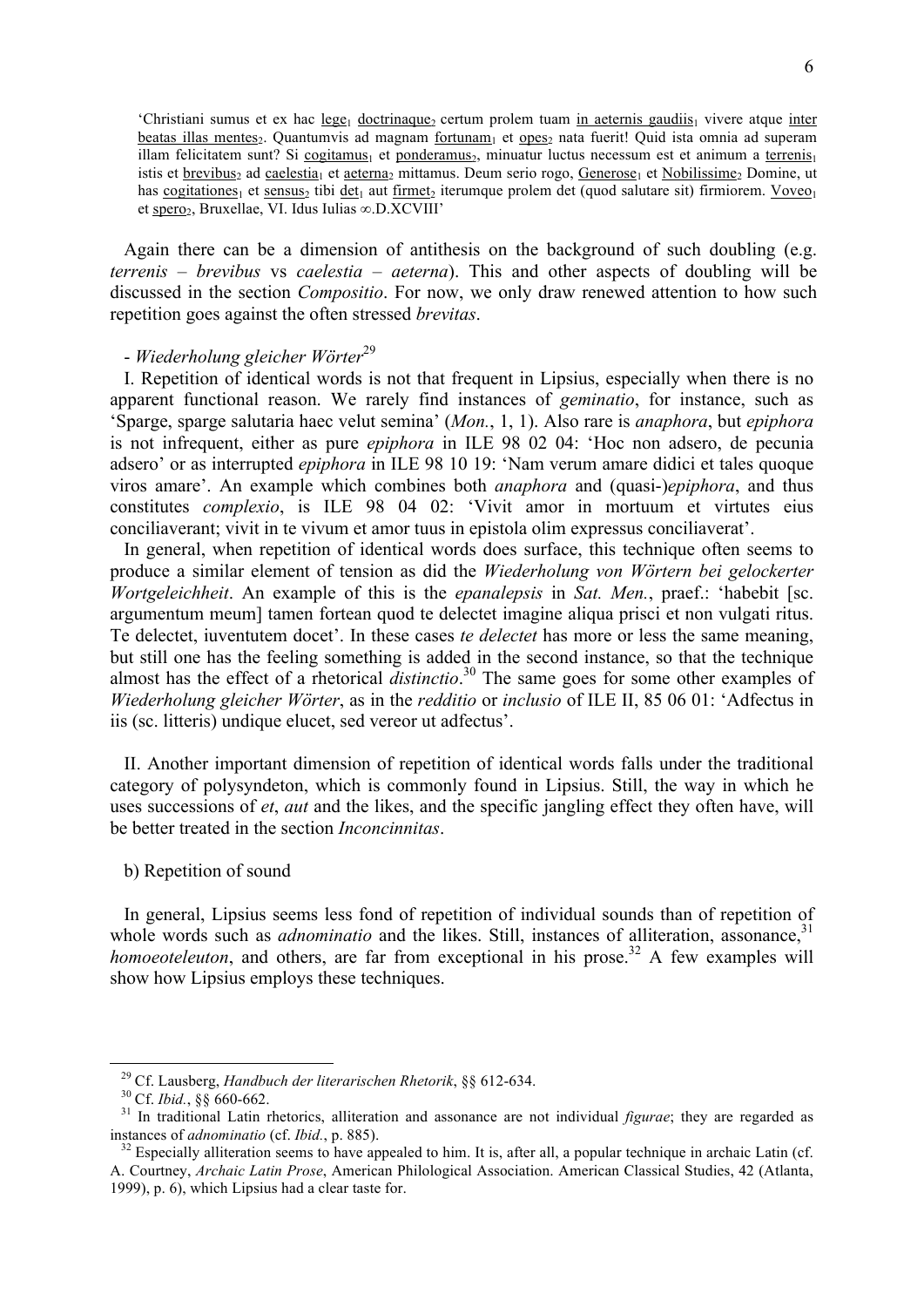I. First of all, we see a tendency to use a sort of 'structural' alliteration or assonance, i.e. at the beginning of two cola/commata, creating a structuralizing and balancing effect,  $33$  which is rather surprising for Lipsius, who is usually bent towards the distortion of such balance. Yet consider these examples: ILE 98 10 19: 'dedisse dicis, scito serio' or the dedicatory letter of the *De Militia*: 'regna regnis adiicere, nullo nisi armorum iure'.

On the other hand, there are also examples where Lipsius employs the technique with the opposite effect. In ILE 98 11 02 BA 'Solida si spectes, superstrues famam firmam', for instance, there is imbalance between colon A (*s s s*) and colon B (*s f f*), but the alternative would have been almost Gorgian: *Solida si spectes, facies famam firmam*. A more complicated example is ILE 98 09 24: 'Nescio enim quomodo facilius haec diiudico et arbitror nitide excusa a vobis quam confuse a me scripta. Non enim exscripta et primam fere manum nostram semper habes'. The ear links up *confuse* with *excusa*, which, however, have very different syntactic value (the ellipsis of *tam* adds to the same effect). Moreover, the following *exscripta* reminds one of *scripta*, but also reveals to the reader that he had perhaps not fully grasped the full meaning of *scripta*. Before *exscripta* one merely understands 'which I have written confusedly'; with *exscripta* one realises that *scripta* meant 'to write by hand' as well. Again, such imbalance through sound will be dealt with more extensively below in the section *Inconcinnitas*.

II. Evidently, there are many instances of alliteration/assonance as pure phenomena of sound as well, such as *Pol.* 3, 1: 'Prudentiae telam ordior, quam ut felici pectine percurram et percutiam, te vera Minerva nostra invoco, o aeterni patris aeterna proles', which is headed by the title 'Prudentiam Principi per-necessariam'; the extreme *homoeoteleuton* in ILE 98 09 30 M: 'singulae suae columnae inscriptae'<sup>34</sup> or the effects of 98 12 29: 'vos vigetis in ipso virente aevo et Deus tales servet teque semper meum', where 1/3 of the sounds is a *v* or *e*.

# c) Conclusion

The most important conclusion regarding Lipsius's use of repetition – and especially repetition of words – is that while he uses it very often, he virtually always mitigates the relative parallelism which the similarity in repetition is bound to create, by realising a degree of dissimilarity (in content, sound or syntax),  $35$  thus creating a kind of emphatic tension in his expression. This will prove to be a recurring and most important constituent of Lipsius's literary technique, which will be extensively dealt with in the section *Inconcinnitas*.

In the very first example we quoted in this section – 'Sed factum nunc tamen unaque illa epistola mihi satisfactum' – the great formal resemblance of *factum* vs *satisfactum* is met not only by dissimilarity in content (through the *adnominatio*), but also in sound. Lipsius avoided rounding of the cola by *homoeoteleuton* (he could easily have written *Sed nunc tamen factum, unaque illa epistola mihi satisfactum*). In another example quoted above, Lipsius did not write *Vivit amor in eum mortuum, quod virtus eius conciliaverat; vivit amor in te vivum, quod adfectus tuus in epistola olim expressus conciliaverat*, but 'Vivit amor in mortuum et virtutes eius conciliaverant; vivit in te vivum et amor tuus in epistola olim expressus conciliaverat'. In this example, the apparent parallelism of *amor – et amor* is disproportionate in view of the

 <sup>33</sup> In Ciceronian Latin this function is largely reserved for the *homoeoteleuton* (cp. Marouzeau, *Traité de stylistique latine*, pp. 291-292; and Landfester, *Einführung in die Stilistik*, p. 79). Hofmann – Szantyr mentions

<sup>&</sup>lt;sup>34</sup> Such extreme homoeoteleuta are also attested in classical Latin; see e.g. Tac. *A.* 15, 40: 'ignis patulis magnis urbis locis' (Marouzeau, *Traité de stylistique latine*, pp. 51-52).<br><sup>35</sup> This explains why 'obvious' and 'simple' instances of repetition such as pure *geminatio* are rather infrequent

in Lipsius.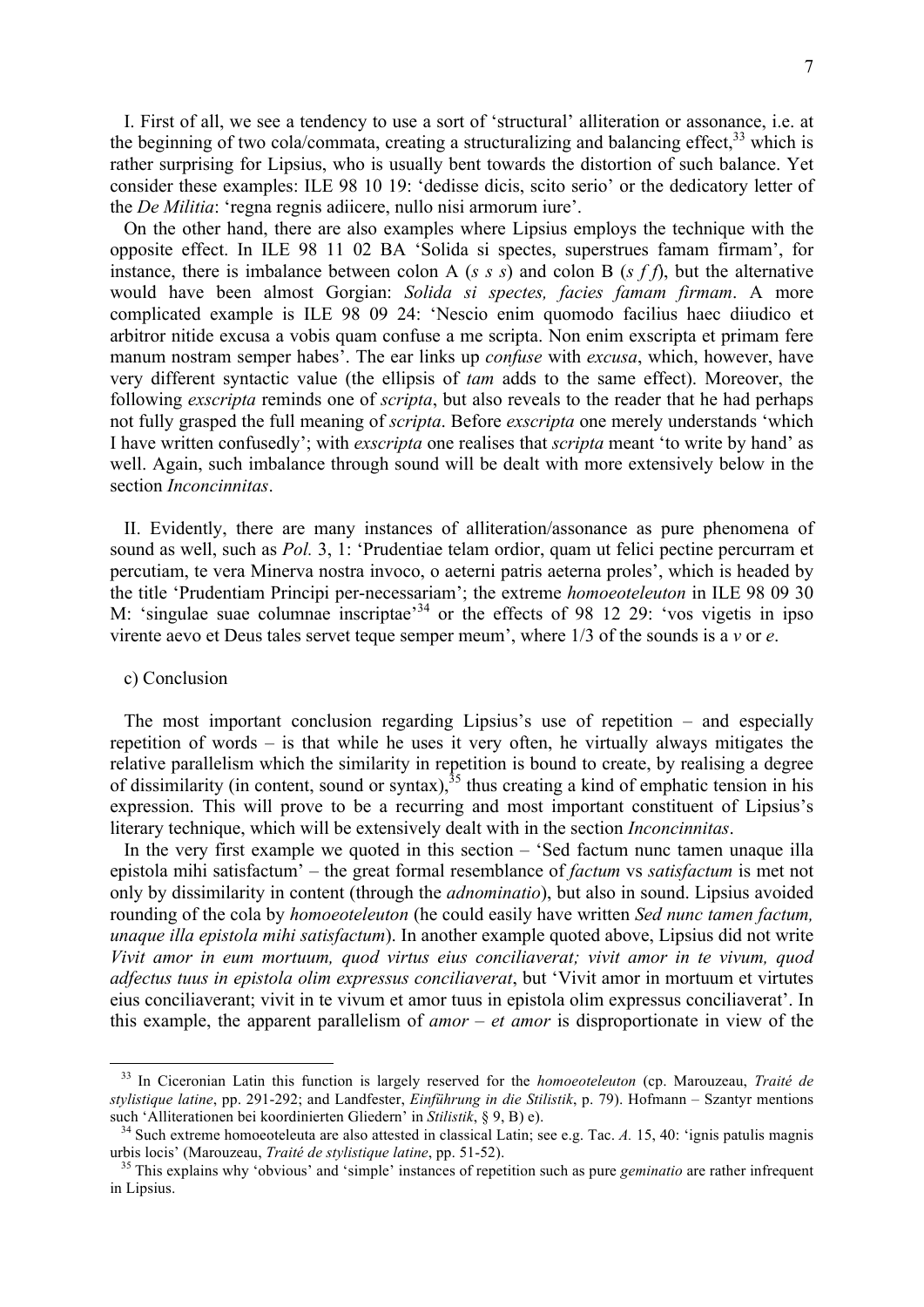syntax *vivit amor* – *vivit [amor] in te et amor…conciliaverat*. Lipsius also consciously alternates *conciliaverant* and *conciliaverat* to avoid too much similarity, which – together with the parataxis and ellipsis (*et [id]* instead of the usual *quod*) and *inconcinnitas* ('in mortuum…eius' and 'in te vivum' instead of *in eum mortuum* and *in te vivum*), cf. infra – makes this a typically Lipsian sentence.

Finally, we can point out that the aforementioned emphatic tension is even present in some instances where repetition is not actually expressed, but where one still notices the tension such an 'elliptic repetition' (so to speak) creates. Examples of this technique are ILE 98 04 06 T: 'Sed publica valeant. Si tu, gaudeo; magis, si me amas' (the first *valere* is used figuratively, the second *[valere]* literally, alluding to the correspondent's health);<sup>36</sup> 98 07 22 M: 'Ergo animum accipe; ego illa hortensia munuscula, quae tibi et Spiringio adfini tuo simul inscribam'; or ILE I, 81 00 00 S (the letter of dedication of *Sat. Men.*) where we read: 'Satyram inscripsi, et verbum minax fecerit imperitis fortasse terrorem. Frustra, quia sine dente, sine felle est: levi tantum sale inspersa. Eoque adeo non bono: ut verear ne priusquam in manus tuas venerit, putiscat' (obviously both the literal and transferred meaning of *sal* are present here). In a very paradoxical way, these last few examples take us back to our starting observation on Lipsius's repetition and illustrate how *brevitas* and repetition can separately, and even in combination, create typically Lipsian *emphasis*. Therefore, both *brevitas* and repetition appear only second to a larger consideration, viz. of *emphasis* – an observation which considerably nuances the traditional stress on brevity in Lipsius's style (cf. infra).

# 2.2.  $R$ hythm $37$

In an unpublished essay *De Lipsianismo iudicium* an anonymous Jesuit author wrote the following on Lipsius's rhythmicity: *Numeros fere negligit. Oratio eius semiplena, hians, concisa dissecta, curta, nec aequabili, continuo et moderato passu, sed quasi subsiliendo et restitando incedens (...).* It is clear that the author is quite depreciative, but still it is not easy to interpret such a passage. It seems that the notion of rhythm appearing from this fragment concerns not only quantitative *prosarhythmus*, but also compositional effects, such as structural weight and balance. And quite rightly so; Wilkinson quotes Cicero when defining 'rhythm' broadly as 'whatever can be somehow measured by the ear': 'quicquid (…) sub aurium mensuram aliquam cadit'.<sup>38</sup> Moreover, he points at a degree of subjectivity in these matters, which is even more conspicuous Sonnenschein's definition of rhyhtm:

'Rhythm is that property of a sequence of events in time which produces on the mind of the observer the impression of proportion between the durations of the several events or groups of events of which the sequence is composed (….) without asserting or implying that the sequence is itself proportioned with mathematical or metronomic exactitude; some sequences may be so proportioned, some not'.<sup>39</sup>

Such stretchability of the concept implies that the term 'rhythm' can be used in many senses. Applied to prose, Wilkinson (with de Groot) distinguishes two main types: 'metric': 'the arrangement of long and short syllables' and 'periodic': 'the arrangement of similar, sometimes corresponsive, parts of sentence into a rhythmic whole, the 'period'.<sup>40</sup> In this way,

 <sup>36</sup> The very same is found in ILE 98 09 24: 'Sed abeant haec et valeant: ego ut istud ad vos aspiro', where *ut istud* stands for *ut valeam*.<br><sup>37</sup> One could say that, in essence, rhythm is an element of repetition as well (or rather: functions through

repetition). Still, the phenomenon deserves a separate treatment.<br><sup>38</sup> Wilkinson, *Golden Latin Artistry*, p. 89 (referring to Cic. *Or*. 67).<br><sup>39</sup> *Ibid*. (referring to Sonnenschein, *What is Rhythm*?, p. 16).<br><sup>40</sup> Wilkin

*Fortsetzung des Handbook of Antique Prose-Rhythm* (Groningen, 1967<sup>2</sup> [= Groningen, 1921), pp. 13-14, 16).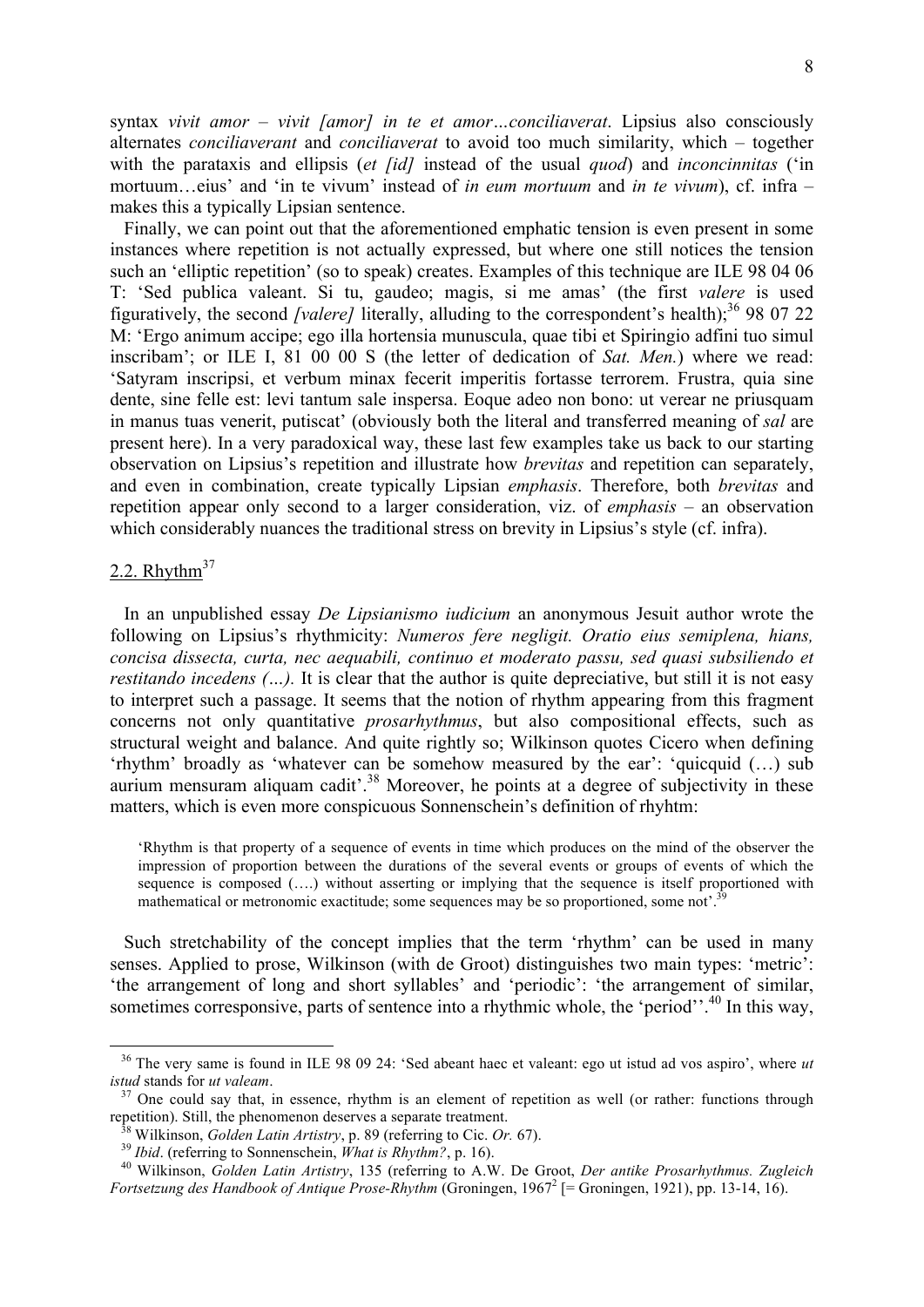aspects of accentuation and stress, syllabic quantity, repetition, compositional weight and balance, text-structure and so on are in fact all integral parts of what we call 'rhythm'. Accordingly, the following section will deal with two different rhythmical aspects of Lipsius's Latin, i.e. his metric *prosarhythmus*, and the periodic balance of his composition.

# a) Metric rhythm

I. The most recognized element of rhythm in prose is the ancient practice of using rhythmical cadences in sentences. Especially Cicero's practice of *clausulae* at the end of his sentences will be commonly thought of, but ancient as well as modern literature abounds with theories about the usage of fixed patterns of quantity in all positions of the sentence.<sup>41</sup> In Lipsius's case, the *communis opinio* is that he did not care much for such regulated *prosarhythmus*. 42 Indeed, the Leuven professor remains completely silent on this markedly Ciceronian technique in both his *Epistolica* and his *Oratoria Institutio*.

Accordingly, in his practice, we are occasionally struck by his complete lack of attention for the matter. The very first sentence of *De Constantia*, for instance, begins with *Ante annos aliquot*, which is the first part of a hexameter (*hemiepes*). Oratorical theory explicitly states that poetical rhythms are to be avoided in prose<sup> $43$ </sup> and Lipsius could just as easily have written *Ante aliquot annos*, which is after all the *rectus ordo*<sup>44</sup> one would expect. More importantly, *Ante aliquot annos* constitutes a *paean primus* (– ∪ ∪ ∪), according to Aristotle the best way to start a sentence.<sup>45</sup> Another example is ILE 98 10 07 BA in which the sentence 'novi et os vidi in Batavis et semper amavi' almost constitutes a full hexameter (only the short syllable *et* deviates from the scheme). Similarly, ILE 98 02 06 R contains a full iambic senarius in 'aliter litare se putent in his sacris'. Examples of such rhythmical *faux-pas* are rare in classical literature, and generally interpreted as problematic.<sup>46</sup>

II. This aspect, together with a tendency to break the general flow of sentences and texts (cf. infra), probably explains why already during his life Lipsius's rhythmicity was criticised. Still, no study has ever really investigated Lipsius's actual practice in, for instance, the *clausulae* of his sentences. Accordingly, I have scanned the eight last syllables of 500 sentences from ILE  $98^{47}$  using the method of internal comparison method as developed by Janson and Aili in the late  $1970s$ .<sup>48</sup>

 <sup>41</sup> The different scholarly discussions and opinions on *numerus oratorius* or *clausulae* need not be rehearsed here (for such a *status quaestionis*, see e.g. A. Primmer, *Cicero Numerosus. Studien zum antiken Prosarhythmus*, Österreichische Akademie der Wissenschaften. Philosophisch-historische Klasse. Sitzungsberichte, 257 (Wien, 1968), pp. 103-158 or J. Aumont, *Métrique et stylistique des clausules dans la prose latine. De Cicéron à Pline le Jeune et de César à Florus*, Travaux de linguistique quantitative. Publiés sous la direction de Charles Muller, 56 (Paris, 1996), pp. 11-58). For a good bibliography on prose rhythm in Neo-Latin, see Marc van der Poel's webpage http://www.let.ru.nl/m.v.d.poel/Bibliographical Aid.htm.<br><sup>42</sup> Cf. Kühlmann, 'Mutatum genus dicendi', p. 221: 'Es verschwinden die ciceronischen Klauseln'.

<sup>&</sup>lt;sup>43</sup> Marouzeau, *Traité de stylistique latine*, p. 76 (see e.g. Quint. *Inst.* 9, 42, 72).<br><sup>44</sup> Cf. Lausberg, *Handbuch der literarischen Rhetorik*, §§ 952-953.<br><sup>45</sup> Ar. *Rhet.* 1409a10.<br><sup>46</sup> Mart. Cap. 34, 517 gives seve

<sup>47</sup> I.e. (rhetorical) ILE 98 03 01 A; 98 03 10; 98 05 19; 98 05 27 C; 98 05 31 R; 98 07 10; 98 07 22 M; 98 [07 22] P; (conversational) ILE 98 02 04; 98 02 22 B; 98 03 16 D; 98 03 27 B; 98 04 [13] M; 98 04 22 D; 98 [04 07 / 06 05(?)]; 98 05 13 M; 98 06 15; 98 08 02 B; 98 08 10; 98 11 21 B; 98 12 03; 98 12 14; 98 12 25 M and (part of) 98 12 25 R. There is (more or less) a fifty-fifty ratio in this corpus between more rhetorical (or formal) and more

<sup>&</sup>lt;sup>48</sup> T. Janson, *Prose Rhythm in Medieval Latin from the 9th to the 13th Century*, Acta Universitatis Stockholmiensis. Studia Latina Stockholmiensia, 20 (Stockholm, 1975) and H. Aili, *The prose rhythm of Sallust and Livy*, Acta Universitatis Stockholmiensis. Studia Latina Stockholmiensia, 24 (Stockholm, 1979). I owe special thanks to Prof. Dr Tunberg and Miller Stanley Krause for introducing me into this method. The latter's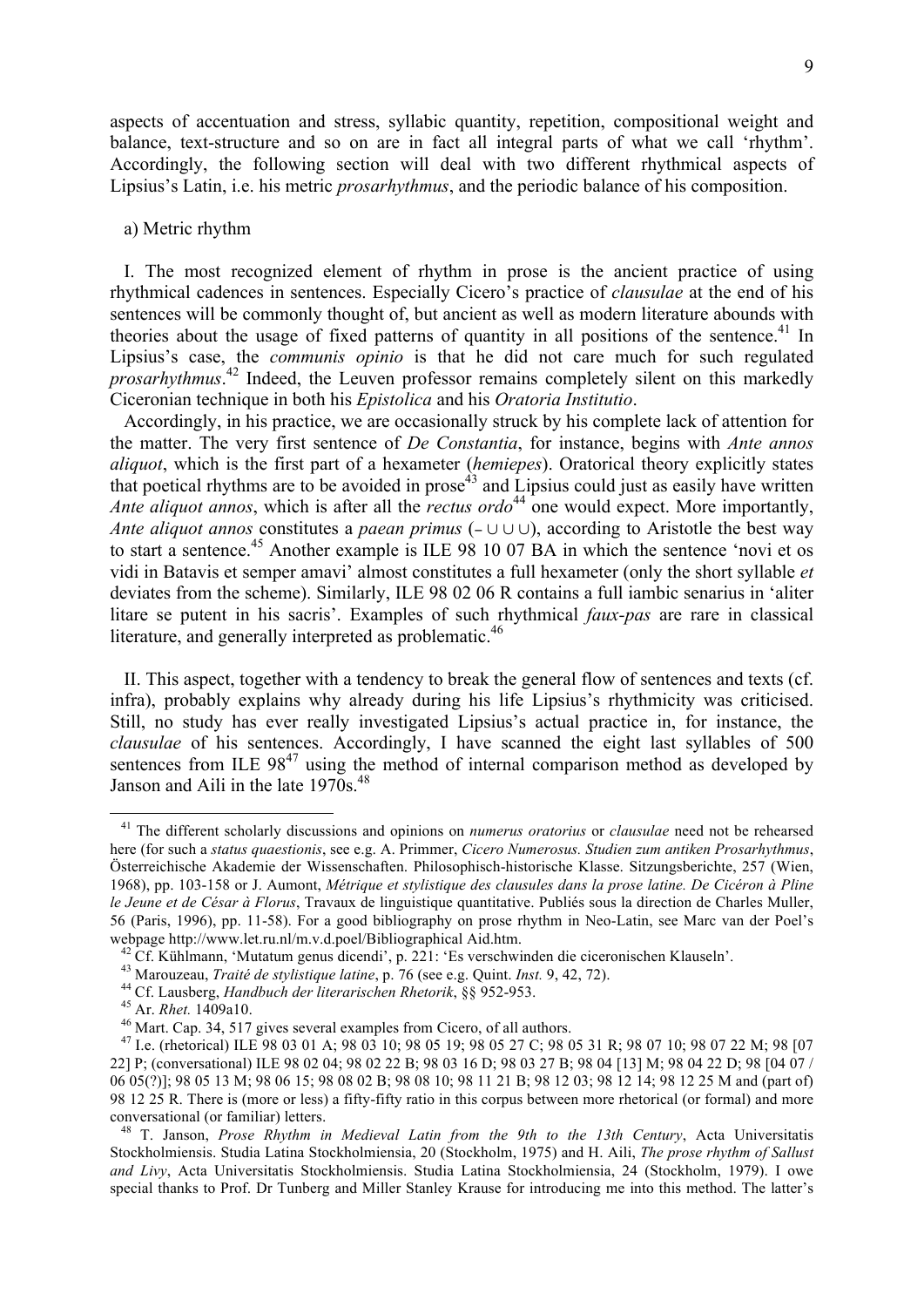| position | $N_{\text{long}}$                | $p_{\text{long}}$ | $N_{\text{short}}$ | $\boldsymbol{p}_{\text{short}}$ | $N_{\rm sum}$ | $p_{sum}$ |
|----------|----------------------------------|-------------------|--------------------|---------------------------------|---------------|-----------|
|          | 328                              | 0,656             | 172                | 0,344                           | 500           |           |
|          | 303                              | 0,606             | 197                | 0,394                           | 500           |           |
|          | 293                              | 0,586             | 207                | 0,414                           | 500           |           |
|          | 331                              | 0,662             | 169                | 0,338                           | 500           |           |
|          | 332                              | 0,664             | 168                | 0,336                           | 500           |           |
|          | 362                              | 0,724             | 138                | 0,276                           | 500           |           |
|          | $(\text{final} = \text{anceps})$ |                   |                    |                                 |               |           |

## Distribution (*N*) and probablity (*p*) of syllables in all *clausulae*

# Expected and observed frequencies<sup>49</sup> of *clausulae*

<u>.</u>

|                         | clausulae                        | expected<br>frequencies<br>(%) | observed frequencies (%) |                |                |                |                |                |                  |                            |
|-------------------------|----------------------------------|--------------------------------|--------------------------|----------------|----------------|----------------|----------------|----------------|------------------|----------------------------|
|                         |                                  | Lips.                          | Lips.                    | Cic.<br>Or.    | Sall.<br>Cat.  | Sall.<br>Iug.  | Sen.           | Tac.<br>Dial.  | Tac.             | Tac.<br>$\boldsymbol{A}$ . |
| DT                      | $ \cup$ $-$ X                    | 16,1040768                     | 16,6                     | 25,3           | 12,2           | 10             | Ep.<br>11      | 17             | Agr.<br>16,5     | 16,4                       |
| $C + S$                 | $ \cup$ $ \vert$ $ X$ $\vert$    | 9,521841805                    |                          |                | 3,6            |                | 28,5           | 18,5           | 7,5              | 10                         |
|                         |                                  |                                | 8,4                      | 16,2           |                | 5,2            |                |                |                  |                            |
| $\mathbf{D}\mathbf{C}$  | $-$ U – $ -$ U X                 | 3,043743956                    | 3,2                      | 8,3            | 7,2            | 5,6            | 18,5           | 8              | 5,5              | 5,2                        |
| $PQ + S$                | $U U U -  -X $                   | 2,650451788                    | 1,8                      | 2,9            | 1,8            | 2,8            |                | 2,5            | 0,5              | 1,8                        |
| $PP + S$                | $ \cup$ $\cup$ $\cup$ $  X$      | 2,062849334                    | 2,2                      | 4,7            | $\mathbf{1}$   | $\mathbf{1}$   | 1,5            | $\mathbf{1}$   | $\boldsymbol{0}$ | 0,6                        |
| $T+PP$                  | $-$ U $ -$ U U X                 | 1,540207785                    | 0,8                      | 2,8            | $\mathbf{1}$   | 1,8            | 8,5            | $\overline{3}$ | 5                | $\overline{3}$             |
| $Tr+PP$                 | $U U U  - U U X$                 | 0,344477892                    | 0,2                      | 0,1            | 0,2            | 0,4            |                | 0,5            | $\mathbf{1}$     | 0,2                        |
| $PP+C$                  | $ \cup$ $\cup$ $\cup$ $  \cup$ X | 0,662817954                    | 1,2                      | 0,4            | 0,4            | $\mathbf{1}$   |                | 1,5            | $\mathbf{0}$     | 0,6                        |
| $M+C$                   | $--   \cup$ x                    | 4,308294585                    | 3,4                      | 9,7            | 3,6            | 6,2            | 5              | $\overline{4}$ | 4,5              | 3,2                        |
| H                       | $- \cup  - \cup X$               | 3,629873395                    | 5,2                      | 4,9            | 2,8            | $\overline{2}$ |                | 3,5            | 7,5              | 5,6                        |
| $\mathbf{P}$            | $\cup \cup \cup x$               | 3,1344768                      | 2,8                      | 2,3            | 6,8            | 3,6            |                | $\overline{2}$ | 2,5              | 4,6                        |
| $\mathbf{D}+\mathbf{C}$ | $ \cup$ $\cup$ $  \cup$ $X$      | 1,554056582                    | 1,4                      | 1,2            | 1,6            | 3,2            | $\mathbf{1}$   | 0, 5           | 3                | $\overline{2}$             |
| D                       | $ \cup$ $\cup$ $  X $            | 4,818281395                    | 5,2                      | 1,9            | 11,8           | 12,2           | 5              | 2,5            | 5,5              | 6                          |
| <b>DS</b>               | $--- X$                          | 31,8247232                     | 33                       | 6,4            | 23             | 27,6           |                | 20             | 26,5             | 22,6                       |
| $S+Tr$                  | $ \cup$ $\cup$ $\mathbf{x}$      | 3,597526195                    | 3,6                      | 1,8            | 9              | 9,4            |                | 5,5            | 6,5              | 8,2                        |
| $Ch + S$                | $-$ U U $ \vert$ $-$ X $\vert$   | 4,076583207                    | 4,4                      | 1,4            | 4,6            | 3,4            |                | 2,5            | 3,5              | 2,8                        |
| $Ch+C$                  | $ \cup$ $\cup$ $   \cup$ X $ $   | 1,298181911                    | 0,8                      | 2,3            | $\mathbf{1}$   | 1,6            |                | 0,5            | 0,5              | 0,6                        |
| $C+DT$                  | $-$ U $  -$ U $-$ X              | 2,439121926                    | 2,8                      | $\overline{4}$ | 2,8            | 1,4            | $\overline{3}$ | 3              | $\overline{2}$   | 2,8                        |
| $C+DS$                  | $- \cup -$   - - - X             | 4,820169521                    | 5,2                      | 1,5            | $\overline{4}$ | 6,4            |                | $\overline{4}$ | $\overline{3}$   | 4,6                        |

III. These results show several things. First and foremost, we can confirm that in general Lipsius's observed frequencies of metric *clausulae* do not differ much from the expected frequency of such patterns occuring. This means that there are no significant instances where Lipsius's sentence shows a certain *clausula* more often than said *clausula* is bound to turn up

*Prose Rhythm in the Orations and Epistles of Marcus Antonius Muretus* (Lexington (KY): unpublished MA thesis, 2009) is an exemplary treatment of the matter.

49 The expected frequency of any of Lipsius's *clausulae* scanning as, e.g. − ∪ ∪ ∪ | − ∪ x = expected probablity . *Nsum* = 0,00662818 . 500 = 3,314089772 (in % = 3,314089772/5 = 0,662817954%). The expected probablity of any of Lipsius's *clausulae* scanning as, e.g.  $-\cup \cup \cup -\cup x = p_{7\text{long}}$ . *p*<sub>6short</sub> . *p*<sub>5short</sub> . *p*<sub>4short</sub> . *p*<sub>3long</sub> .  $p_{2short} = 0.656 \cdot 0.394 \cdot 0.414 \cdot 0.338 \cdot 0.664 \cdot 0.276 = 0.00662818.$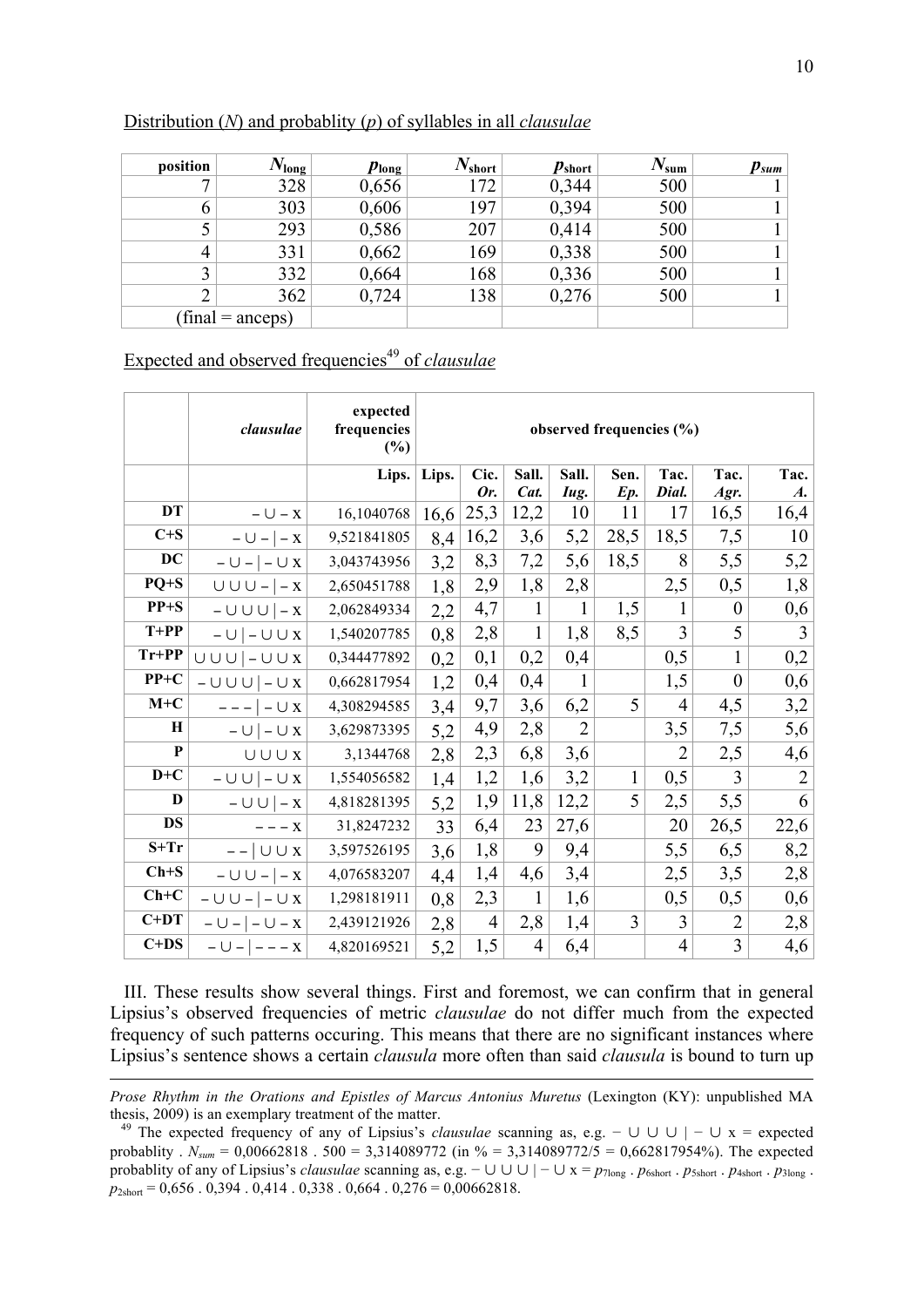in his writing. Therefore, Lipsius does not consciously look for *clausulae* when ending his sentences. Accordingly his frequencies are very similar to those found in Tacitus (especially in his *Agricola*), who is also said to have been more or less indifferent about metric *clausulae*. Moreover, that Lipsius's frequencies are very close to the natural occurrence of *clausulae* in Latin, does not only mean that he is not Ciceronian in his *numerus*, as was to be expected, but also that he does not consciously imitate Sallust's, Seneca's or even Tacitus's practice in this matter. For, Lipsius does not mirror Sallust's distaste for the (Ciceronian) double trochee or his allowance of a large number of dactylic ends, nor does he follow Seneca's clear predilection for the cretic + spondee or double cretic. And even if his frequencies come close to Tacitus's practice in the *Agricola* or *Annales*, this does not imply that he consciously imitates him. For instance, Tacitus can still be shown to search for the double cretic and to avoid the double spondee, which we do not see in Lipsius.

## b) Periodic rhythm

I. The section on *Repetition* has already shown that Lipsius has a clear tendency to disrupt parallelism, similarity and indeed any form of regular expectation. The same tendency is also present as far as the progression or periodic rhythm of Lipsius's sentences and texts is concerned. When we have a look at the first part of ILE 98 03 04 O, for instance, it appears that several words have been deliberately introduced to interrupt the steady flow of the colon or to upset the balance between two cola:

ARGONAUTICA tua, scite facta, accepi donum a te, mi Orteli, et video nec in languore te languere aut cessare. Nam tristis sane hoc audivi, valetudinem tibi ab aliquot septimanis parum ex nostro et publico voto esse. Sed recuperabis illam veterem, spero, tum tua industria et continentia, tum et benigni Veris auxilio, quod genitali sua aura iam aspirabat. Alioqui homines sumus, id est non diu sumus et, cum vel ad extimum vitae terminum venimus, quam breve id est?

While subtle, the phenomenon<sup>50</sup> is often noticeable in Lipsius's texts. In general, he regularly appears to use particles, interjections, adverbs, and other small words or word-units for this purpose, such as *ecce*, *heus*, *inquam*, *etiam*, *sane*, etc. in contexts where they are not really necessary. Examples are ILE 98 02 04: 'In theatro aliquo cum maxime tunc mihi esse videor et spectare non comoediam, sed mimum aut Atellanas', ILE [98 05 13 / 06 15]: 'Locus alter dicat Iuris interpretes in minutis occupari, scrutari in contractibus apices litterarum et puncta verborum, quia nempe ambigua saepe haec ista et ad anteriora aut sequentia ducenda', or *ibid.*: 'De istis avebas discere et quamquam ad quaedam in publico Dictata te remitterem, tamen ecce ipse operam hanc tibi iterum subii et scripto complexus sum quidquid huius rei, pro meo sensu, esset', where Lipsius seems to avoid ending up in a period by breaking the periodic rhythm with these short words (and also the parenthetic *pro meo sensu*).

II. Another technique which contributes to this effect, is Lipsius's tendency to start *in medias res*, both logically and stylistically. This appears, for instance, from the *incipit*s of Lipsius's letters. Browsing through Gerlo – Vervliet's *Inventaire*<sup>51</sup>, one finds numerous letters opening with *An*, *Sed*, *Denique*, *Ergo*, *Itaque*, *Nam*, etc. which are all (more or less) elements of secondary, enclitic nature, i.e. usually only occurring *after* a pendant such as *utrum(…an)*,

 <sup>50</sup> This phenomenon closely resembles the so-called 'accumulation of grammatical terms' of Marouzeau, *Traité de stylistique latine*, pp. 109-115 who analyses that 'une sorte de disproportion apparaît entre la place qu'ils occupent dans l'énoncé et le rôle qu'ils y jouent (…) nous sommes portés à trouver encombrants (…) des termes grammaticaux même courtes, s'ils se trouvent accumulés dans une même phrase' (p. 109). The phenomenon seems especially frequent in vulgar and more colloquial Latin (e.g. Cicero's letters, Plautus, Catullus, et al.).<br><sup>51</sup> A. Gerlo – H.D.L. Vervliet, *Inventaire de la correspondance de Juste Lipse*, 1564-1606 (Antwerp, 1968)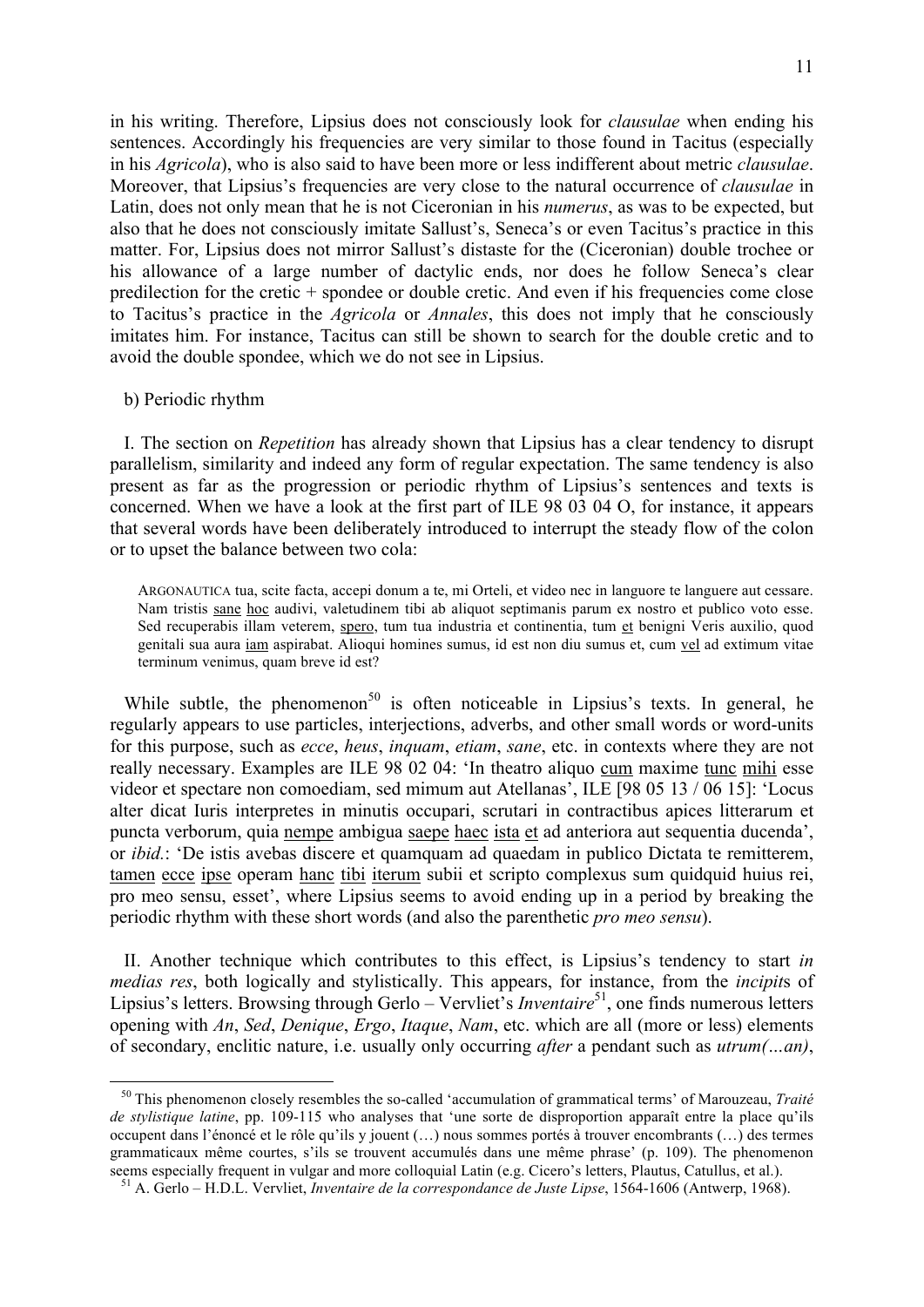*quidem(…sed)*, etc. Lipsius's use of them in an opening position breaks the rhythm of the text even before it has really started, as these words seem to throw the reader into the *apodosis* of a sentence without *protasis*.

c) Conclusion

In conclusion, we can say that while Cicero, the classical paragon of prose composition, tends towards a more or less regulated prose rhythm, both metrically and periodically – at least in his oratorical writings –, Lipsius shows much more of a tendency to disrupt rhythmical expectation and proportion. In a Ciceronian sentence, the reader half expects a clause to end in one of the familiar *clausulae*, and the sentence to show at least some balance – in whatever proportional distribution – between *protasis* and *apodosis* or main clause and subordinate units. One could almost say that the rhythm of Cicero's Latin is mostly the same and that the only difference between individual sentences or cola is one of *tempo*, i.e. speed, not rhythm. Lipsian rhythmicity, on the other hand, shows no metric regularity, little periodic balance or proportionality of *protasis* and *apodosis* – if there is such a double structure to begin with. There is only arrhythmia, angularity or a jangled rhythm at best, which must indeed have greatly disturbed the ear of many of his Jesuit critics.<sup>52</sup>

# **3. Lexicon**

### 3.1. Vocabulary

In dealing with the particularities of Lipsius's vocabulary, it will be fruitful to distinguish between an analysis of the nature and scope of his lexicon on the one hand, and its functionality and the character it lends to a body of text on the other hand. Whereas the latter aspect will be treated under the section *(Mala) Affectatio* of the textual level, this section deals with the former and analyses the different categories and constituents of Lipsius's lexicon, namely classical vocabulary, archaic and post-classical influences and neologism/*fictio*.

# a) Classical vocabulary

The first constituent category of Lipsius's vocabulary is the classical lexicon. And while such an observation may seem to state the obvious, it will serve to nuance the great emphasis the *communis opinio* puts on the importance of archaic, learned or rare vocabulary in Lipsius's language. Frequent as they may be, Lipsius by no means systematically uses words from these uncommon registers. When we look at the lexicological category of adverbs, for instance, we may notice that Lipsius sometimes uses the unusual *rare* (ILE 98 02 24) – Varro considered it bad Latin,53 but it is attested in Lucretius and Columella –, or the Plautine *serio*  (ILE 98 02 11), the Plautine and mainly post-Augustan *here* (ILE 98 05 29), or the rare *fortassis* (ILE 98 06 15), yet for the most part, Lipsius simply uses the classical variants *raro*, *serie*, *heri* and *fortasse*. In this way, it appears that Lipsius's vocabulary should not be called

 <sup>52</sup> For a good survey of references on the stylistic quarrel between the *Societas Jesu* and Lipsius and the later *Lipsiani*, see R. Ferro, *Federico Borromeo ed Ericio Puteano. Cultura e letteratura a Milano agli inizi del Seicento*, Accademia di San Carlo, Fonti e studi, 6 (Milan, 2007), pp. 300-301 (esp. n. 51) and particularly H.F. Fullenwider, 'Die Kritik der deutschen Jesuiten an dem lakonischen Stil des Justus Lipsius im Zusammenhang der jesuitischen Argutia-Bewegung', *Retorica*, 2/1 (1984), 55-62. 53 Cf. Varr. *L.L.* ap. Gell. 2, 25, 8.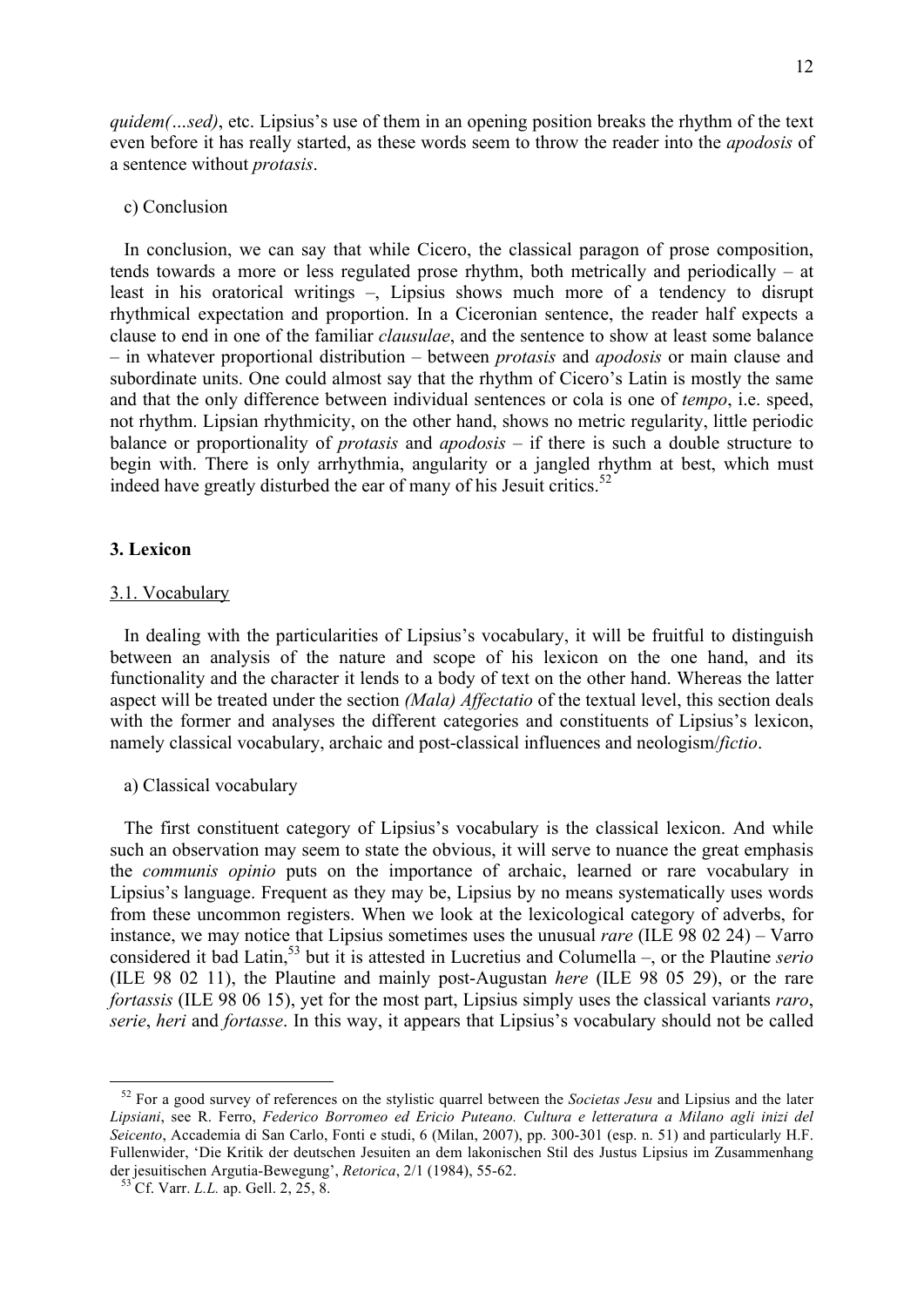archaic, learned, etc. in nature, even if the percentage of such words is much higher than one would expect in classical Latin.<sup>54</sup>

# b) Archaic influences

I. The influence of archaic vocabulary on Lipsius's lexicon is quite obvious. In particular his texts (especially the *epistolae*) abound with words and expressions of Plautine origin.<sup>55</sup> To name but a few examples: *porrecta fronte* (ILE 98 08 31) is a *hapax legomenon* from Plautus (actually Plaut. *Cas.* 281: *porrectiore fronte*). The expression *corde amare* (ILE 98 05 18 M) is classically not attested outside of Plautus, as are words like *consuadeo* (ILE 98 08 02 M). Other examples are less exclusively Plautine, but still significant. *Ilicet* (ILE 98 02 03) is first attested in Plautus and present in Terence and Virgil as well, but never found in classical prose (Caesar, Cicero, Nepos, …). *Altrinsecus* (ILE 98 02 03) is present in Apuleius and Church Fathers like Lactantius, but much more frequent in Plautus. The expression *bene velle*  (ILE 98 09 05) is found in ante-classical poetry in general, but by far most often in Plautus' plays. A word like *peregre* (ILE 98 09 30) is attested in archaic Latin in Naevius, and used by Livy, Cicero, Seneca rhetor, etc., but nowhere as much as in Plautus.

Obviously, Lipsius was well aware of his own predilection for Plautus' lexicon, and so were his correspondents.<sup>56</sup> Accordingly we see that he frequently uses Plautine expressions with explicit reference to the author, as in *De Mil. Rom.* 2, 1: 'Dies alter erat et is iam medius atque *ad umbilicum mortuus*, ut iocatur pater leporum Plautus'. In other cases, Plautus is not mentioned *plenis litteris*, but the context of Latin comedy is still on the background, as in ILE 98 11 21 B: 'Sed tamen vereor (immo scio) quod haec fabula suum *plaudite* semel habebit et inopinato aulaea tollentur et scabella concrepabunt'.57 Still this should not suggest that Lipsius always consciously used words from the Umbrian playwright.<sup>58</sup> The opposite is more likely, as through years of reading Lipsius would have been completely imbued in the Plautine (and the general archaic) lexicon (cf. infra).<sup>59</sup>

II. A second archaic influence is that of the so-called *antiquarii*, who imitated Plautus, Terence,  $60$  Varro and other representatives of early Latin. Of these writers – the traditional triumvirate is Apuleius, Aulus Gellius and Fronto –, especially Apuleius seems to have had an influence on Lipsius.<sup>61</sup> Charles Nisard even went as far as identifying an Apuleian *mania* in Lipsius.<sup>62</sup> While this is surely exaggerated, we do indeed notice several instances of

 <sup>54</sup> For a similar observation on Lipsius's morphology, cf. infra under *(Mala) Affectatio*. <sup>55</sup> On Lipsius and Plautus, see M. Van der Poel, 'Lipsius as a Defender of Plautus', in: Tournoy – De Landtsheer – Papy (eds), *Iustus Lipsius. Europae lumen et columen*, pp. 179-185.<br><sup>56</sup> In ILE 98 10 25, for instance, Sebastianus Rolliardus, a great admirer of Lipsius and his style, uses quite a

few Plautine expressions himself, obviously to please Lipsius.<br><sup>57</sup> See e.g. Plaut. Am. fin.: nunc, spectatores, Iovis summi causa clare plaudite.<br><sup>58</sup> Whether or not this is a deliberate choice is a different issue. For

<sup>&</sup>lt;sup>3</sup> One category of Plautine vocabulary that Lipsius stays away from, is the kind of extreme word composition one finds in the famous example *Pers.* 702-705: 'Vani-loquidorus, Virginesvendonides, | Nugiepiloquides, Argentumextenebronides,  $|$  (…)<sup>7</sup>; on which see Marouzeau, *Traité de stylistique latine*, pp. 136-138.<br><sup>60</sup> Specific influence of Terence in Lipsius is hard to detect, as expressions are often common for both Terence

and Plautus, so that it might be more likely that Lipsius knew them from the latter author (e.g. *arioli* in ILE VIII,

<sup>&</sup>lt;sup>61</sup> Influence of Fronto is non-existent, as apart from some spurious material, nothing of his hand was known in Early Modern times. What remains of his writings was only discovered by A. Mai in 1815.<br><sup>62</sup> C. Nisard, *Le triumvirat littéraire au XVIe siècle. Juste Lipse, Joseph Scaliger et Isaac Casaubon* (Paris,

<sup>1852),</sup> p. 41. On Apuleianism North of the Alps, see my '*Apuleianismus Transalpinus*: Fact or Fiction?', *Bibliothèque d'Humanisme et Renaissance. Travaux et Documents* [2011].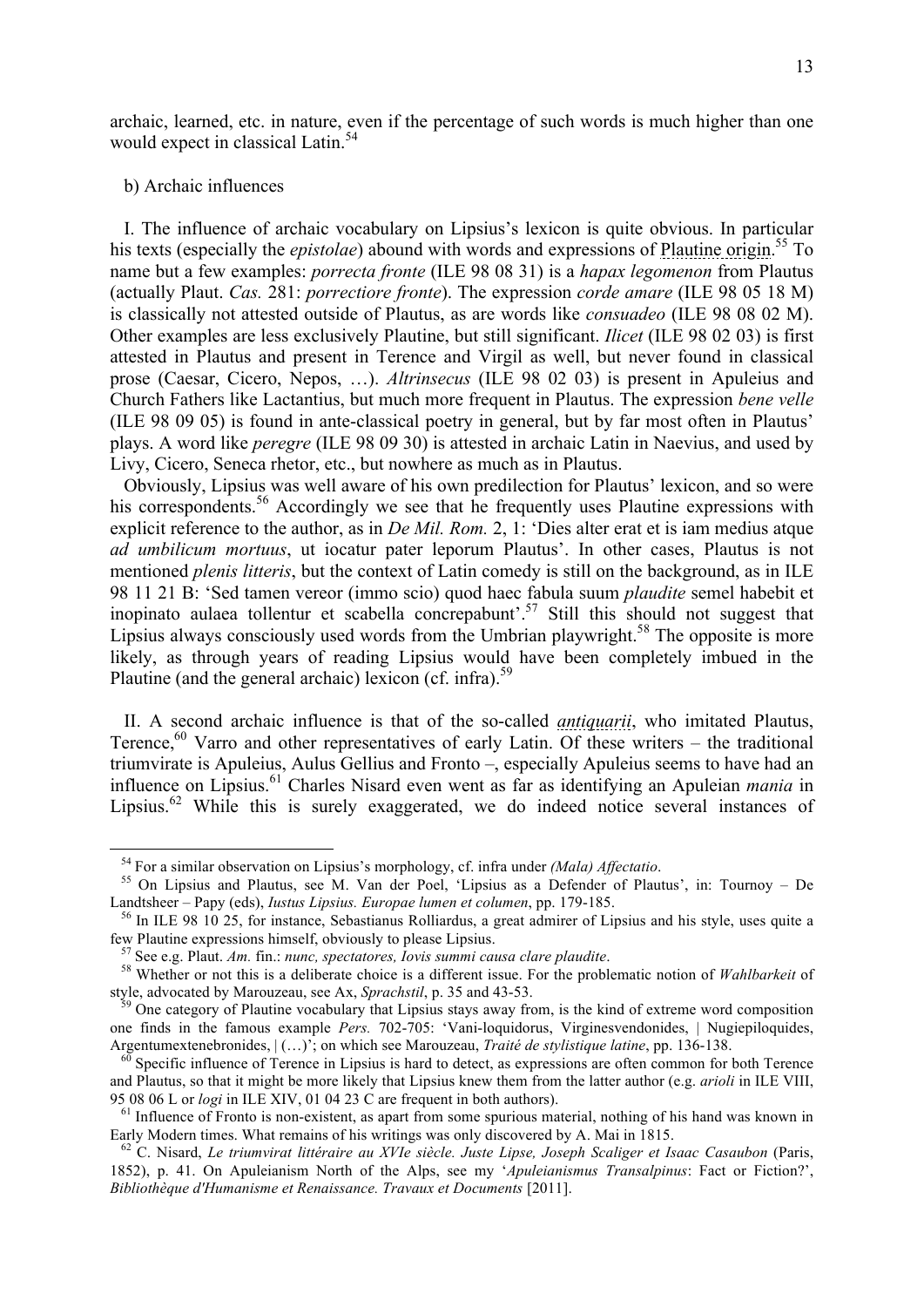Apuleianism in Lipsius's lexicon. Tournoy – Tunberg, for instance, have shown that Lipsius's use of *se penetrare* is not a Germanism, as Löfstedt would have it.<sup>63</sup> but typical of Apuleius and the *antiquarii*. 64 His use of *scaevus* in *Saturn.* 1, 1 and the nominative *vegetis* instead of *vegetus* in *De Mil. Rom.*, praef. is Apuleian as well, and in ILE 98 02 22 B we even see Lipsius preferring the Apuleian *cavillum* over the Plautine *cavilla*. The personal use of *adlubescere* in ILE 98 09 07 M is exclusively Apuleian. *Quaquaversus* of ILE 98 09 30 is in classical Latin only attested in Apuleius and still only very rare in Christian times or Neo-Latin. The same can be said about *devergere* (ILE VIII, 98 08 09 C; once in Tertullian as well). *Ultroneus* (ILE VIII, 95 08 14 R) is another favourite word of Apuleius, but became more popular in Christian times (esp. Hieronymus, Cassiodorus, Beda) and Neo-Latin.

Influence exercised by Aulus Gellius is found, for instance, in ILE VIII, 95 07 16 M, where Lipsius uses the latinized *diatribis*, a *hapax legomenon* from Aulus Gellius. A similar example may be ILE VIII, 95 07 15  $H^2$  with *isagogen*, another *hapax*, but also attested in later times (Cassiodorus, Isidorus Hispalensis, …). Still, the significance of Aulus Gellius as a lexicological influence on Lipsius does not reside in individual words. Much more important is that an archaizer such as Lipsius would have found a general source of archaic inspiration and information in the *Noctes Atticae*. Accordingly, we notice how he eagerly employs the work throughout his literary corpus. In ILE 96 04 22, for instance, he uses the epitheton *trisaeclisenex* for Nestor, a word from Laevius, which is only known through Gellius (Laev. ap. Gell. 19, 7). The same happens in ILE [98 05 13 / 06 15], with his use of *novicius*, a word from Alfenius, again known exclusively through Gellius (Alfen. ap. Gell. 6, 5, 1).

III. Finally, it should be noted that Lipsius's archaic influences are by no means limited to Plautus and the *antiquarii*. On the contrary, we see him employing words and expressions from Varro (as *mutuiter amare* in ILE I, 80 04 11),<sup>65</sup> Quintus Novius (*panno purpuram* in ILE II, 84 01 03 G),66 Lucretius (*hilum* in ILE 98 05 31 R), Accius (*redhostire* in ILE VIII, 95 06 11 O) or Lucilius (*austellus*, in ILE VIII, 95 05 27 B). Still, there is a clear difference in usage between material from Plautus and the *antiquarii* on the one hand, and other archaic vocabulary. Whereas Lipsius mostly draws from the former category unconsciously, as an automatic dimension of his *copia verborum* (cf. infra), material from Ennius, Lucretius and others is more often used in the form of quotations, or at least fairly literal allusions,  $67$  and therefore an element of more deliberate stylistic *ornatus*.

c) Post-classical influences

From his allowance of the archaic lexicon besides the classical one, it already appears that Lipsius supported a lexical freedom which the *Ciceronis simii* would not allow. In the same vein, he freely admits words of post-classical nature in his texts,<sup>68</sup> although less frequently than archaic words. This post-classical dimension of Lipsius's vocabulary is of a very large range: from the rare *effigiaturus* (first attested as perfect participle since Apuleius, e.g. *Flor.*, 1) and *subsultim*, a *hapax* from Suetonius (ILE XIII, [00] 00 00), early Christian usage such

 $<sup>63</sup>$  Löfstedt, 'Zu Justus Lipsius' Briefen', 75.<br><sup>64</sup> G. Tournoy – T. Tunberg, 'On the Margins of Latinity? Neo-Latin and the Vernacular Languages',</sup> *Humanistica Lovaniensia*, 45 (1996), 155-156.<br><sup>65</sup> Löfstedt, 'Zu Justus Lipsius' Briefen', p. 72.<br><sup>66</sup> Ihid

<sup>&</sup>lt;sup>67</sup> ILE VIII, 95 04 21 M, for instance, abounds with quotations from Ennius.<br><sup>68</sup> One might suspect that someone who spent his entire life studying the texts of Tacitus and Seneca should reasonably show influence in his vocabulary of these two authors. However likely such an assumption may be, it is difficult to prove. Rare, unequivocal examples are found in ILE XIV, 01 10 13 V: *turbamentum* (only attested in Sallust, Tacitus and Ammianus Marcellinus) or [01] 11 05 V: *turturillas* (a hapax from in Sen. *Ep.* 96, 5).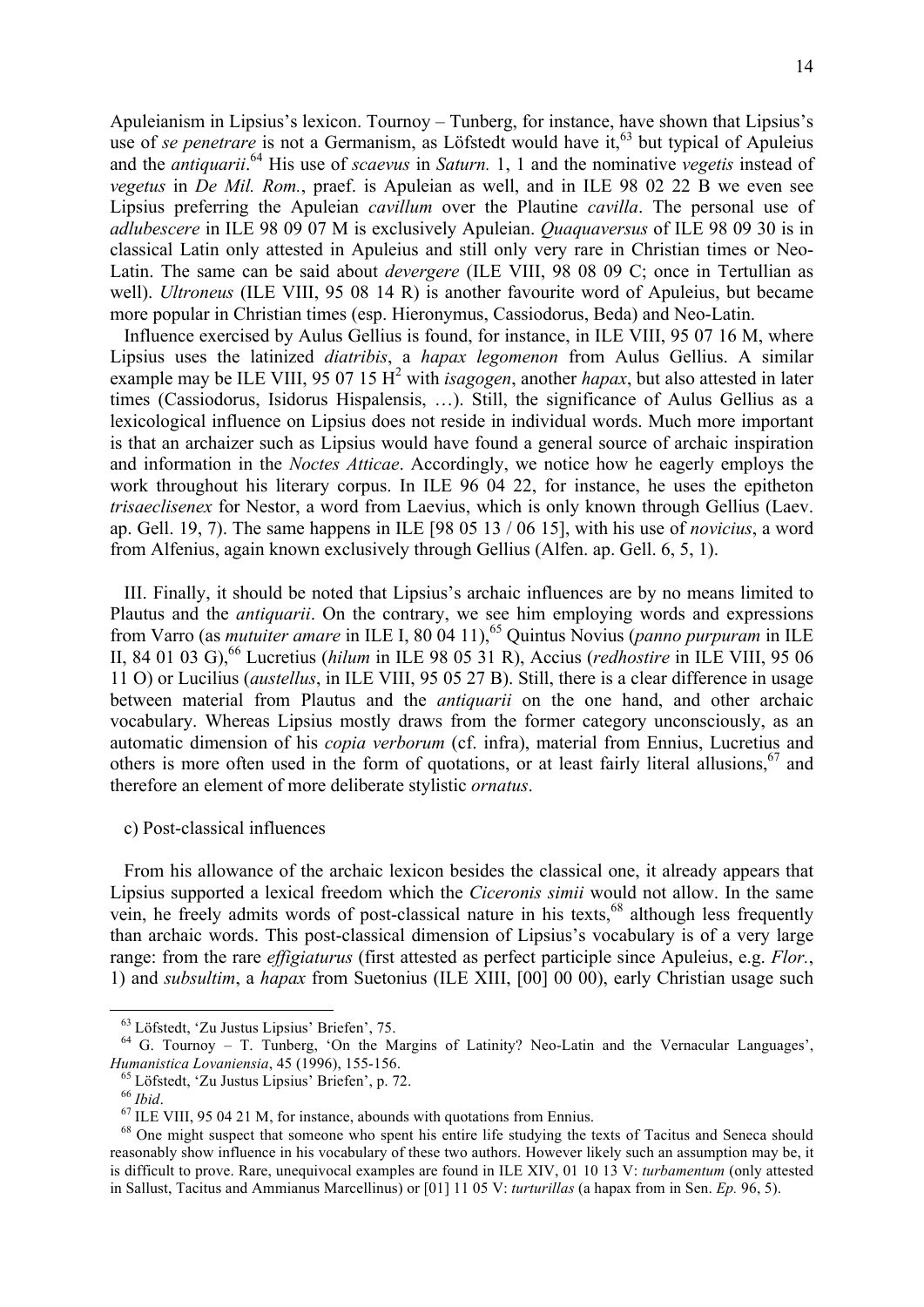as the deminutive *verbulum* (*De Mil. Rom.*, 4, 1, first in Pseud.-Augustin. *ep.* 18), over medieval words such as *vagarius* (ILE VI, [93] 06 14 H), to vocabulary frequent in Neo-Latin: *adstes* (ILE XIII, [00] 00 00).<sup>69</sup>

# d) Neologism and *fictio*<sup>70</sup>

The second edition of Hoven and Grailet's *Lexique de la Prose latine de la Renaissance*<sup>71</sup> – which checked ILE I-III, V-VII, XIII and tomes I, III-IV of Lipsius's 1637 *Opera Omnia* – contains over 150 entries of words which are only attested in Lipsius. Whether these are true neologisms, i.e. coined by Lipsius, or whether he might have known them from other sources, is difficult to decide on due to our partial knowledge and access to the complete body of Neo-Latin texts. On a rare occasion, we have some indication that Lipsius himself invented a word, as might be the case with *catapulticus* ('launched from a catapult')<sup>72</sup>, as the adjective of *catapulta*, instead of the existing *catapultarius*, as attested in Plaut. *Curc.* 689. Had Lipsius remembered this passage from his beloved Plautus, he would perhaps not have felt the need to invent *catapulticus* instead of the Plautine *catapultarius*.

When we try to get a general picture, we can at least state that Lipsius frequently uses words which could be new to the Neo-Latin language.<sup>73</sup> These include normal or so-called 'plausible' cases of *fictio* such as *diminutiva* (e.g. *deunculus*)<sup>74</sup> or compositions (e.g. *semiluna*), transliterations of Greek words such as *aristocraticus*, or the usage of ancient words with new meanings, such as *subducere* ('to underline'). Moreover, Lipsius often coins adverbs in *-tim* (e.g. *dentatim*) and derivations in *-turire*. 75

# e) Conclusion

In conclusion, we can state that Lipsius's vocabulary shows a very wide lexical range, which is not hampered by traditional classicist or Ciceronian reservations. It will be stressed in the section on *(Mala) Affectatio* that this wide *copia verborum* more often than not serves the functionality of Lipsius's *electio verborum*, which makes this element of his style more than a whimsical inclination towards Plautine vocabulary, learned words or neologisms. At any point in time, Lipsius seems to have had the vocabulary of the whole Latinity at hand, which he exploited to the fullest extent. A final example to illustrate this point is the *Oratio Ciceronis in Correctores* from Lipsius's Menippean satire *Somnium*. In the *ad lectorem* of the work Lipsius warns his readers that such inserted *Orationes* closely follow the style of the speaker: 'Orationes, quae insitae, proxime ad stylum cuiusque, ut potui, effinxi'. However, let us consider Cicero's oration for a moment:

Etsi meae partes sunt, P[atres] C[onscripti], magis exquirendae sententiae, quam dicendae, tamen in hac tanta re publica quae agitur, necessario praedicenda quaedam videntur. Memoria tenetis, quod gaudium omnium nostrum fuerit, cum ante paucos annos in Europa renatum vidimus nomen litterarum. Legebamur, colebamur, e situ et tenebris eruebamur: adnitente in Italia Leone, in Galliis Francisco, divina quadam virtute viris. Quid multa? In spem, immo fiduciam ingressi eramus reciperandae pristinae dignitatis, cum

 <sup>69</sup> Tunberg, 'Observations', p. 171 and 173.

<sup>70</sup> On neologisms, see e.g. Lausberg, *Handbuch der literarischen Rhetorik*, §§ 547-551; Hofmann – Szantyr,

*Stilistik*, § 29 or Landfester, *Einführung in die Stilistik*, pp. 68-78. <sup>71</sup> R. Hoven, *Lexique de la prose latine de la Renaissance // Dictionary of Renaissance Latin from prose sources*, second, revised, and significantly expanded edition, assisted by L. Grailet, English translation by C.

<sup>&</sup>lt;sup>72</sup> See Hoven – Grailet, *Lexique de la prose latine de la Renaissance*, *sub voce.*<br><sup>73</sup> See also Tunberg, 'Observations', pp. 171-172 and Löfstedt, 'Zu Justus Lipsius' Briefen', pp. 75-77.<br><sup>74</sup> Deunculus is present in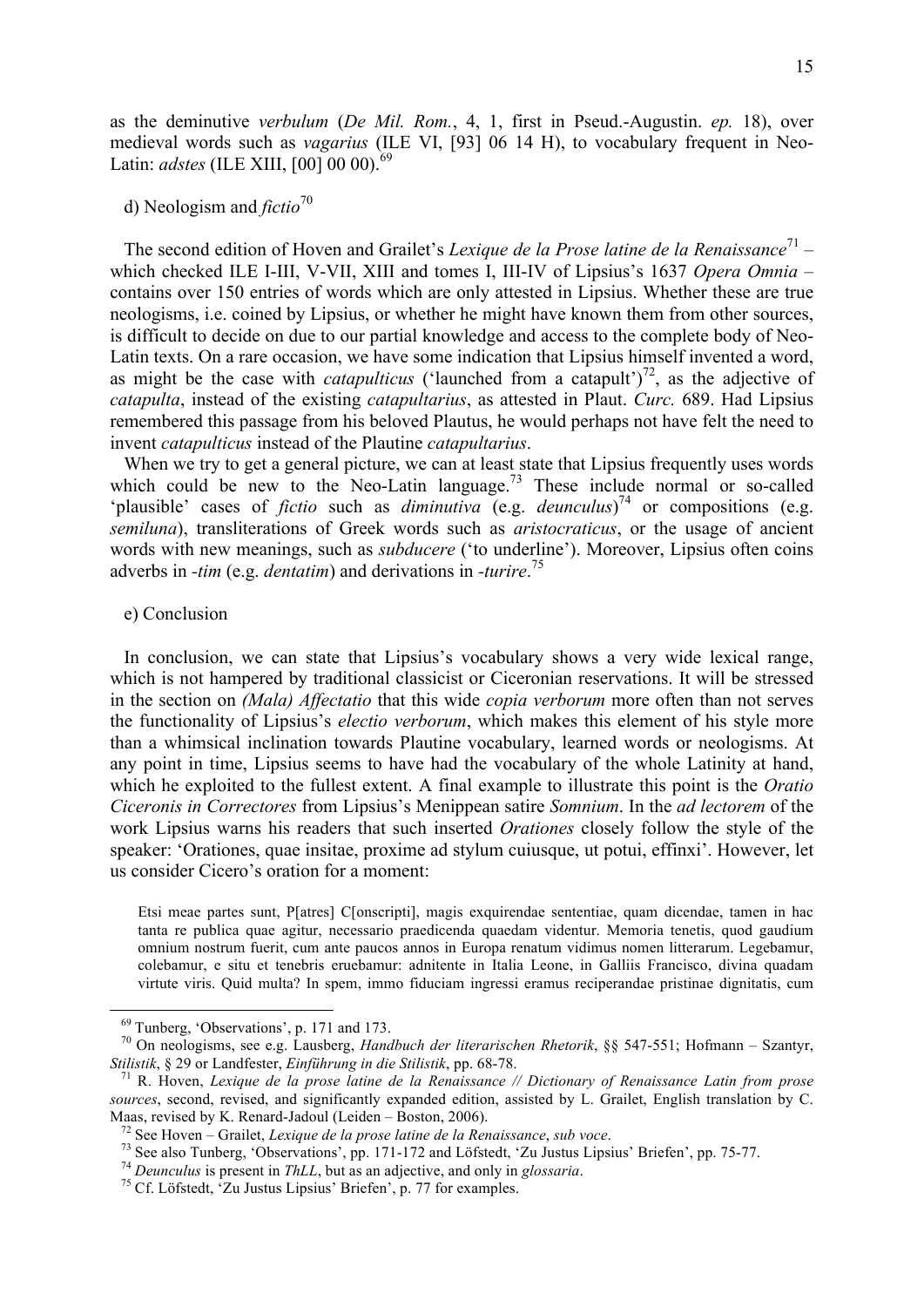ecce exortum est genus hominum audax, inquies, ambitiosum, qui Correctores se dicunt. Incredibile est, P[atres] C[onscripti], quam stragem et quam late dederit ista lues. Philosophi Rhetoresque olim a maioribus nostris urbe pulsi sunt ob suspicionem non maleficae, sed novitiae doctrinae. Nos Tarquinios istos impune grassari patiemur? At enim nequid praeter legem, inquiunt, et clementiam maiorum. Habemus vero, P[atres] C[onscripti], habemus eiusmodi legem, sed tamquam gladium in vagina reconditum, cuius aciem patimur hebescere. An non lex Cornelia de sicariis est? Non sicarii isti? Quoties ergo prehensi cum stilo et telo sunt vocis iugulandae caussae? Sedete et exspectate exemplum Caligulae, ut graphiis in Curia discerpant unum aliquem Senatorem. Augeo haec scilicet et invidiae flammam subicio viris bonis. Utinam? Sed quis ex istis nos adit, nos legit, nisi urendi secandique caussa? Id enim vocant corrigere. *Hoc rectum est, hoc non rectum. Hoc non implet aures meas. Hoc non Latinum, etiamsi Cicero ita locutus sit. Stigmatias hic locus, hic mutilus*. Bene et in tempore acclamastis, P[atres] C[onscripti], crucem illis. Postremi hominum, vos consularibus viris, claris per tot imagines maiorum, frontem faciemque signetis per ludum et iocum? Nosipsi, P[atres] C[onscripti], quoties istorum telis et insidiis appetiti sumus? A viginti iam annis Correctorum notis distrahor, laceror, et minutis ictibus cottidie ferior, ut sentiam me mori. Nam illud miserrimum est, quod honeste saltem occumbere non licet et defungi una plaga. Thuscus aliquis in me saeviit; Thusco successit Venetus; illi Gallus; Gallo nescioquis e Frisiis et Thuringis. Et tamen hi hostes nostri inter nos vivunt. Vivunt? Immo etiam in Senatum veniunt, notant et designant oculis ad lanienam unumquemque nostrum. O Dii immortales, in qua urbe vivimus? Hic, hic sunt, in hoc ipso consessus nostro, qui de meo vestrumque omnium exitio cogitarunt.

It is striking that while Lipsius does indeed do his best to mimick Cicero's style, composition and rhythm,<sup>76</sup> and winks at more than a few Ciceronian *loci*,<sup>77</sup> several words and expressions nevertheless strike one as un-Ciceronian (as do some other aspects of composition78). *Fiduciam ingredi* with a *gerundivum*, for instance, is an expression not attested in Cicero.79 The singular *strages* is found only once in his prose (it is absent from Caesar), as is *lues*. The verb *grassari* is not attested in either Cicero or Caesar, as is the adjective *inquies* which is found in Sallust, Tacitus and Apuleius. The expression *in tempore*, for 'at the proper time, in time', seems an un-Ciceronian alternative for *mature* or *opportune*.

In particular, though, the Plautine word *laniena*, not attested in Cicero, is conspicuous, especially since it was jammed into a semi-quotation of passages from the Arpinate (Cic. *Cat.*  1, 2 and 1, 9). In this way, it appears that while Lipsius tried to produce a Ciceronian style, he was still unable to shut down his instinct to use expressive words from all eras of Latinity or to prevent some of his characteristic *compositio* to surface.<sup>80</sup> In a lecture on Lipsius's style, Dirk Sacré has ventured the thought that Lipsius turned away from Ciceronian writing simply because he was unable to produce a strict Ciceronian idiom. This might be true, although the motivation for this choice is probably not Lipsius's lack of knowledge of Ciceronian Latin, <sup>81</sup> but rather his unwillingness to lose the full expressiveness and *copia* of the Latin language.

 <sup>76</sup> Lipsius seems to have paid attention to Ciceronian *numerus* in this *oratiuncula*. See e.g. cretic + dichoree in praedicēndă quaēdām vidēntur or urendī sĕcāndīquĕ caūssa; molossus + dichoree in vidimūs nōmēn līttěrārum or lanienam ūnūmquemque no strum; cretic + spondee in aliquem Senātorem; and double cretic in appetītī sumus or *sēntiām mē mōri*.<br><sup>77</sup> The most obvious are, of course, the references to Cic. *Cat*. 1 (esp. 1, 2; 1, 4 and 1, 9).<br><sup>78</sup> Consider, for instance, the very Lipsian *inconcinnitas* of the phrase 'quam stragem et quam lat

lues' or the 'legal' sounding *brevitas* in 'At enim nequid praeter legem, inquiunt, et clementiam maiorum', which somewhat reminds one of the style of the *Senatusconsultum de Bacchanalibus* and similar juridical texts.<br><sup>79</sup> In general, Lipsius seems to like the *gerundivum* and its possibilities for concision, which inspire hi

it in less straightforward syntactic contexts; see e.g. the *dativus finalis* in ILE 98 05 27 C: '(…) in adflicto hoc rei Christianae statu nuper maximos duos Reges pacificasti atque utinam inter se iunctos religioni et reipublicae instaurandae!'. 80 Other literary considerations, such as Lipsius trying to demonstrate the Erasmian argument 'Were Cicero

here with us, he would use different words today than in his time', could also be at the background. 81 When in doubt, one should read his sharp observations on Cicero in the *Variae Lectiones* or in his judgement

on the authenticity of the *Consolatio*.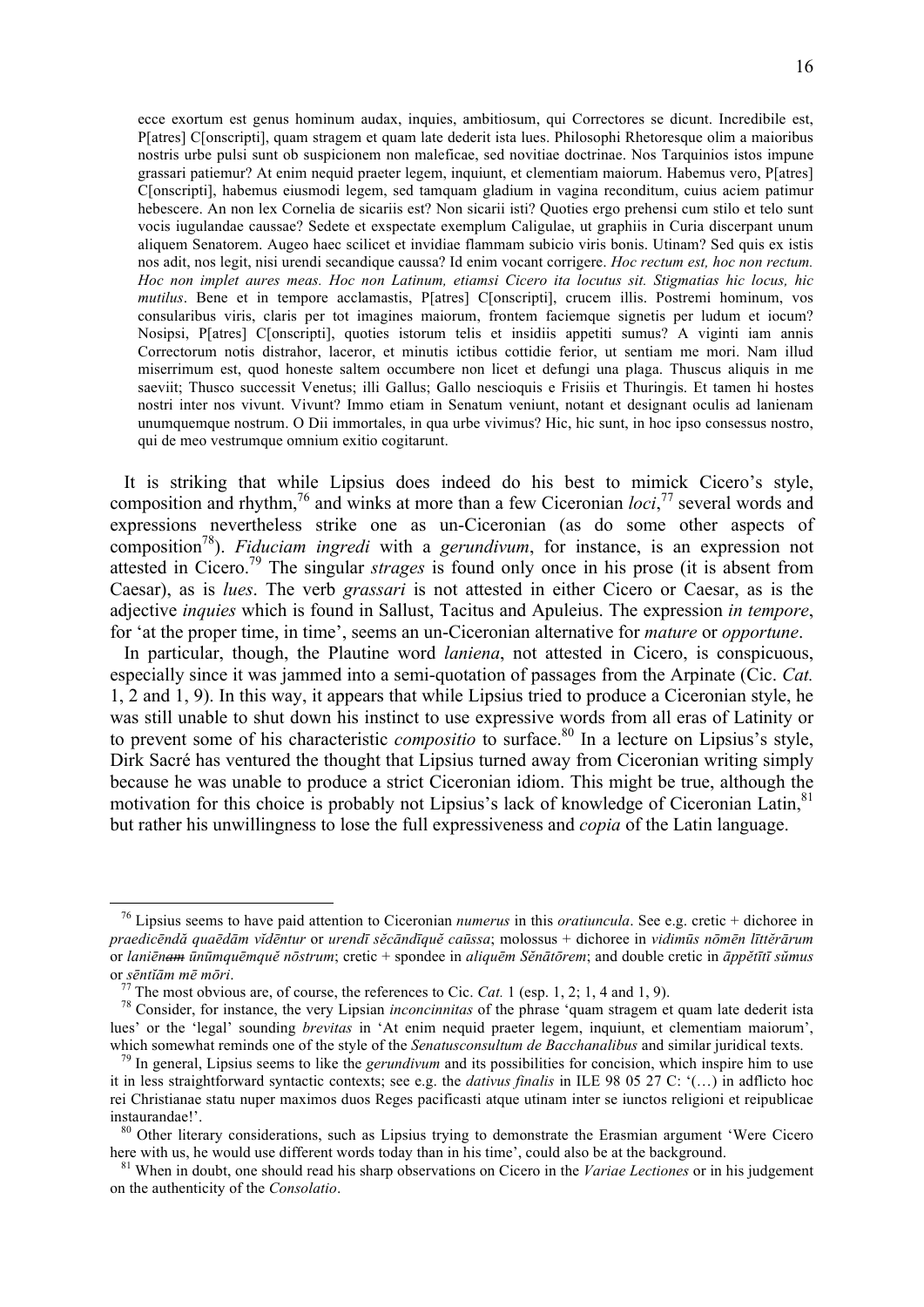### 3.2. Figurative language

# a) Maritime imagery

Most conspicuous in Lipsius's use of figurative language is the dominance of one range of imagery. Besides images of a military,<sup>82</sup> natural or religious kind, especially those from the maritime world or nautical sphere are frequent. $83$  One example will immediately elucidate the way in which Lipsius most often employs the image of the sea:

Est mare quoddam haec vita. Fluctus in ea assidui, saepe tempestates, et iterum malacia aliqua et tranquillitas distinguit. Felices, qui, ut periti et duriores nautae, assueverunt nec ad singulas concussiones nauseant et aegrescunt.<sup>84</sup>

For Lipsius the sea is always a markedly negative element of uncertainty, unrest and danger – an attitude which he seems to share (whether or not deliberately, one cannot tell) with Horace and Tibullus. These two poets, who obviously had tremendous influence on all stages of later Latinity, show a negative attitude towards the sea,<sup>85</sup> which seems Greek rather than truly Roman.<sup>86</sup> Nevertheless, the Romans loved the land more than the sea,  $87$  and especially the image of the shipwreck(ed) – again far from uncommon in Lipsius<sup>88</sup> – is universally portrayed as horrendous.<sup>89</sup>

Having a look at only a few examples of such nautical imagery will immediately show how fond Lipsius was of it, using it for all themes that were dear to him. In ILE VII, 94 11 02 T, for instance, he calls upon it to express a core element of Stoicism: '(…) ut meae quidem res atque et[iam] spes sunt, qui modica optavi semper et in hoc vitae cursu legi, ut sic dicam, litus'.<sup>90</sup> Lipsius also very often uses the image in a political context, which is hardly surprising since the classical *topos* of the Ship of State<sup>91</sup> aids such a connection. In ILE I, 82 03 15 S, for instance, the context is the struggle of the Low Countries: 'Nam nos in Batavis agimus apud Oceanum, vere undosum, iactati publica tempestate tibi non ignota'. Lipsius's delicate health, another of his ubiquitous subjects, also frequently inspires him to use nautical imagery, as in ILE 98 04 22 D: 'Sane deficere incipio et fatiscere et cymba nostra spectat portum'. Or, when advising his former students, we find the same usage, as in ILE 98 09 05: 'Ut enim maior dolor est, cum navis onusta perit et in ipso portu, sic nobis iure, si tu ad alia eas aut mutes, qui in virtute et litteris sic promovisti'.

<sup>&</sup>lt;sup>82</sup> Cp. A.U. Sommer, '*Vivere militare est*. Die Funktion und philosophische Tragweite militärische Metaphern bei Seneca und Lipsius', *Archiv für Begriffsgeschichte*, 43 (2001), 59-82.

<sup>&</sup>lt;sup>83</sup> Cp. M. Morford, 'Lipsius's 1605 Edition of Seneca', in J. De Landtsheer – P. Delsaerdt (eds), *Iam illustravit omnia. Justus Lipsius als lievelingsauteur van het Plantijnse Huis* (Antwerp, 2006 [= *De Gulden Passer*, 84]), 245, n. 23 and P. Rühl, *Lipsius und Gryphius: ein Vergleich* (Berlin: Unpublished PhD thesis, 1967), pp. 82-87. 84 ILE 98 08 04.

<sup>&</sup>lt;sup>85</sup> Cf. E. De Saint-Denis, *Le Rôle de la Mer dans la Poésie Latine* (Paris, 1935), pp. 283-285 and 298-299.<br><sup>86</sup> *Ibid.*, pp. 300-302. Other Latin poets portray the sea in a frame of sentimentality and luxury (Catullus)

<sup>&</sup>lt;sup>87</sup> *Ibid.*, p. 480 and 483. **87** *Simula, A88* See e.g. ILE 98 08 02 T: 'ne in virtutum et artium bonarum isto naufragio diutius iactaretur' or XIII, 00 01 01: 'Subinde e Musarum amoenis viretis ad mare eo aut ad litus, ut sic dicam, legum et ruptas disiectasque

naufragi iuris tabulas rimor'.<br><sup>89</sup> De Saint-Denis, *Le Rôle de la Mer dans la Poésie Latine*, p. 481.<br><sup>90</sup> See ILE VII, 94 11 02 T, 5 for the Stoic background of *litus*.<br><sup>91</sup> See (mainly) Alc. *fr.* 6 and 208a; Plato, the use of nautical imagery in describing political circumstances is Cic. *Clu.* 138: 'Ex quo intellegi potuit id quod saepe dictum est: ut mare, quod sua natura tranquillum sit, ventorum vi agitari atque turbari, sic populum Romanum sua sponte esse placatum, hominum seditiosorum vocibus ut violentissimis tempestatibus concitari'.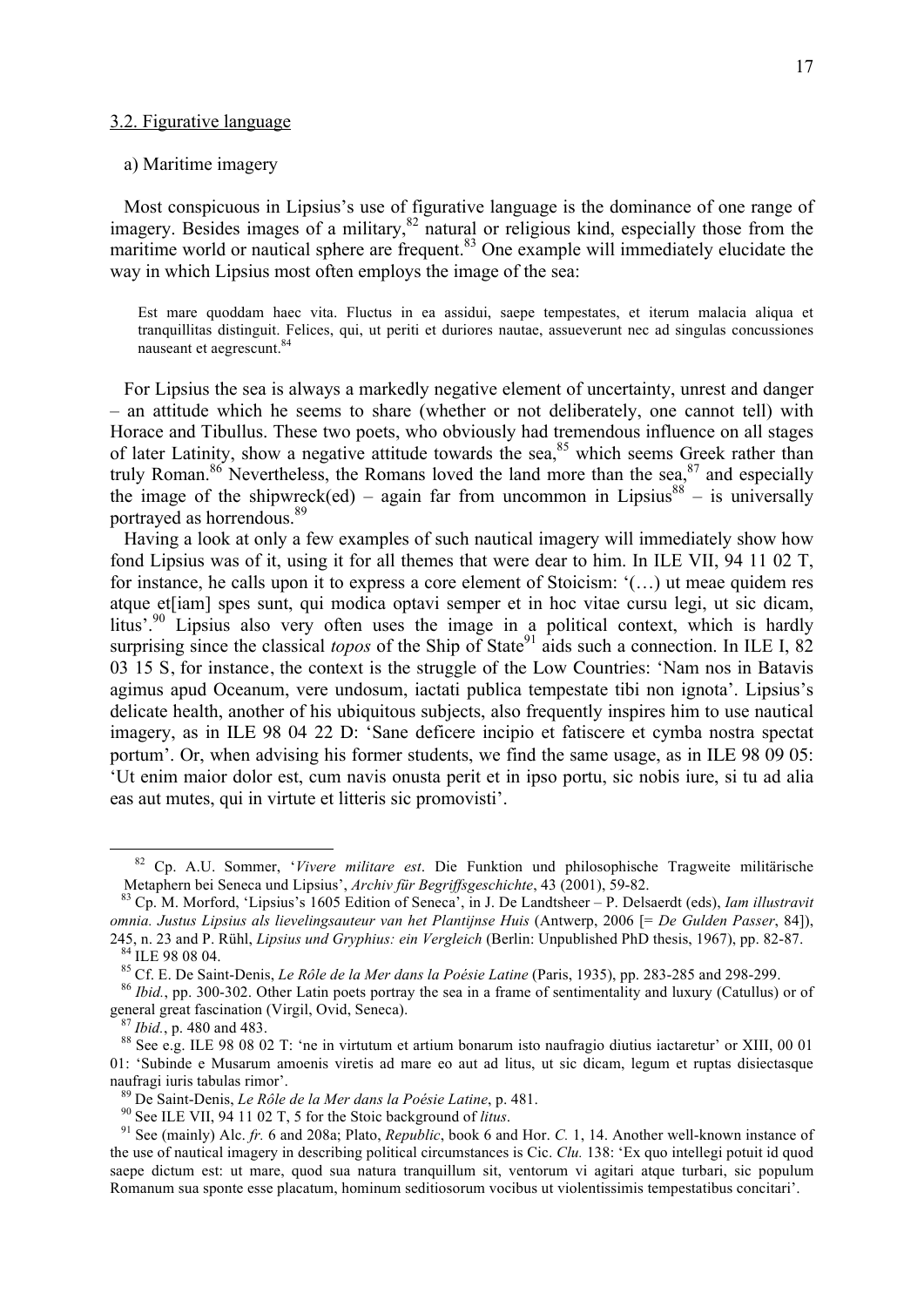b) Formal observations

First of all, it need not surprise that Lipsius uses the *metaphora* more often than the comparison.92 Lausberg, with Quintilian and Cicero, explains the technique as 'die *brevitas-*Form des Vergleichs',  $\frac{93}{3}$  which makes it much more fitting in Lipsius's concise style than the longer *simile*. That is not to say that the latter technique is not found. In fact, the difference is not too marked, yet still several scholars have concluded that Lipsius's language is richer in metaphor than in comparison.<sup>94</sup>

Furthermore, Lipsius's use of figurative language hardly ever comes across as construed or far-fetched. On the contrary, as will be concluded with regard to some elements of his lexical usage (cf. infra *(Mala) Affectatio*), Lipsius takes care to embed his imagery in the semantic framework of his text, in other words: it is used isotopically.<sup>95</sup> In ILE 98 03 27 S, for instance, he writes: 'Et in eorum scriptis vestigia notamus maioris cuiusdam pedis. Nobis non hoc, non proximum datum:  $\mu \nu \alpha \mu \pi \nu \kappa \epsilon \varsigma \pi \omega \lambda \nu$  sumus, ut ait ille, et soli peragimus hunc cursum'. All three images (*vestigia*...*pedis*;  $\mu \omega \omega \mu \pi \nu \kappa \epsilon \tau$   $\widehat{\omega} \lambda \omega$  and *cursum*) belong to the same equine sphere. The same can be noticed in the dedicatory letter of his *De Militia Romana* (ILE VIII, [95 04 21] P), where we read:

'Praeest iamdiu maximus Regum pater tuus tot regnis; in utroque orbe iura reddit, veteri et novo; atque ecce novam ad potentiam viam fortuna nuper aperuit, adiecta Lusitania: quae sola adhuc lacinia deerat pulcherrimae et solidae Hispaniarum vesti. Adsuta est, et una cum ea Africae et Asiae portus et insulae  $(\ldots)'$ .

*Lacinia* and *vesti* are both part of the semantic sphere of clothing, and rather obvious, but one wonders how many contemporary writers would have continued the metaphor into *adsuta est*, and not simply repeated *adiecta est*?

# **4. Syntax**

### 4.1. Brevitas

Brevity is arguably one of the most conspicuous characteristic of Lipsius's style and without doubt the one most insisted upon by readers<sup>96</sup> and scholars.<sup>97</sup> In 1598 already Sébastien

 <sup>92</sup> Cf. Lausberg, *Handbuch der literarischen Rhetorik*, §§ 558-564. <sup>93</sup> *Ibid.*, p. 285. Landfester, *Einführung in die Stilistik*, pp. 88-89 speaks similarly of the 'der paradoxe Charakter' of the *metaphora*, in which he also situates its aesthetic value.<br><sup>94</sup> See e.g. Croll, 'Juste Lipse et le Mouvement Anticicéronien', p. 30 (in his opinion a typically 17th-century

technique) or A. Borowski, 'Justus Lipsius and the Classical Tradition in Poland', in: G. Tournoy – J. De Landtsheer – J. Papy (eds), *Iustus Lipsius. Europae lumen et columen. Proceedings of the International Colloquium Leuven 17-19 September 1997*, Supplementa Humanistica Lovaniensia, 15 (Leuven, 1999), p. 7. Lipsian metonymy is not explicitly discussed in this section, as it is not very conspicuous. However, some metonymical elements will return in Croll's analysis of the *stile coupé* (1.A.3.c-d), cf infra Compositio.<br><sup>95</sup> Strictly speaking, this element belongs to the textual level (cf. 5. Text).<br><sup>96</sup> See e.g. an unedited letter

eius ut nimis concisum, et ut sic dicam totum gemmeum, non (quod decentius est) gemmis distinctum, pauci ex iis quos ego novi, probabant' (Leiden, Univ. Lib., ms. March 3 (C)). I thank my colleague Dr Jeanine De

 $197$  See e.g. W. Kühlmann, 'Mutatum genus dicendi: Klassizismus und Modernismus in der Stildiskussion des Späthumanismus', in Id., *Fürstenstaat und Gelehrtenpolitik. Entwicklung und Kritik des deutschen Späthumanismus in der Literatur des Barockzeitalters*, Studien und Texte zur Sozialgeschichte der Literatur, 3 (Tübingen, 1982), pp. 220-221; Fullenwider, 'Erasmus, Lipsius and the *stilus laconicus*', 66 and particularly J.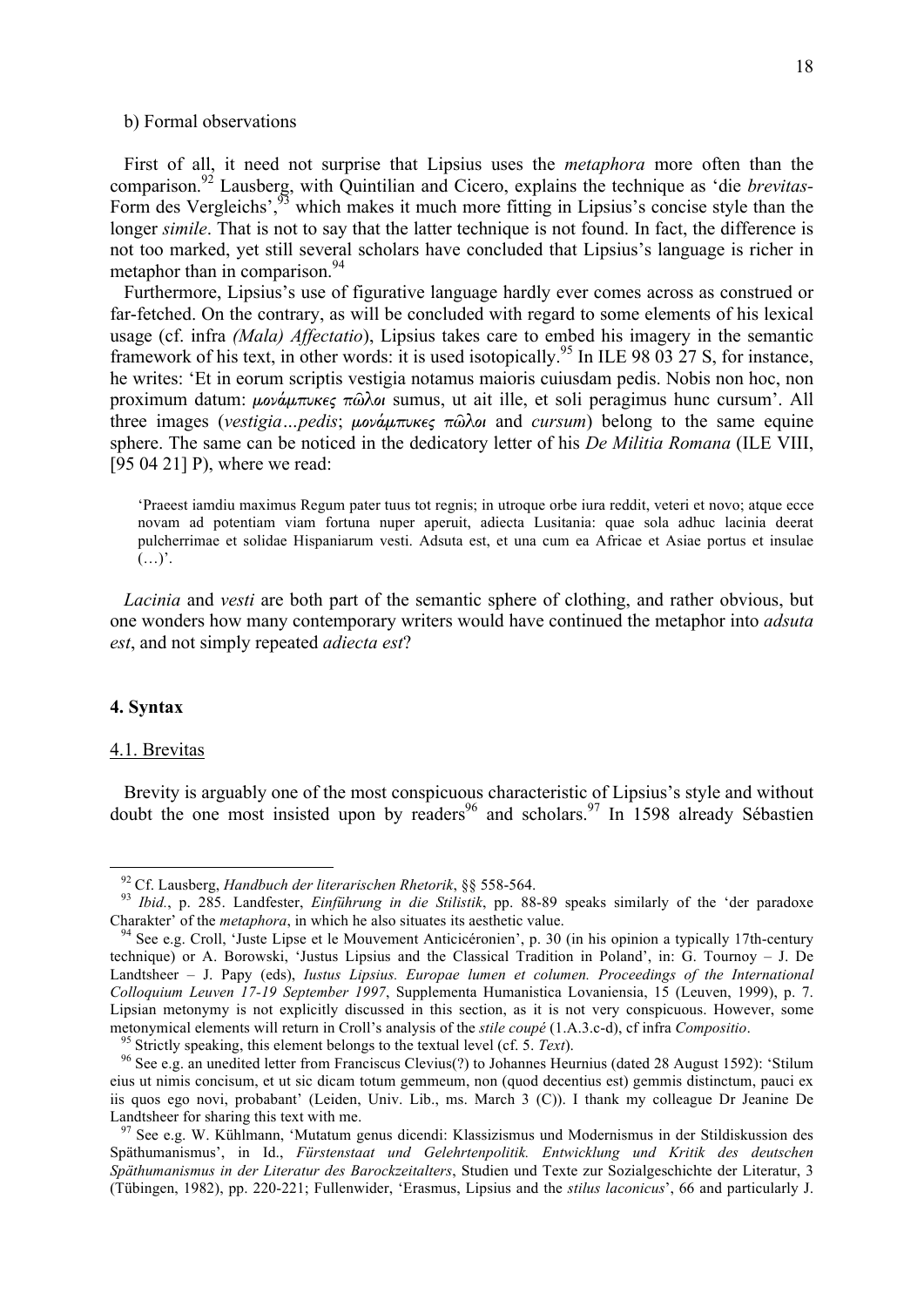Rolliard spoke about Lipsius's *praecellenti stilo, qui Laconicae cuspidis instar viam sibi, quacumque non invenerit, facit* (ILE 98 10 29). This is an early example of an interpretatorial tradition that is responsible for the *stilus Lipsianus* to be dubbed 'Spartan' or 'Laconic', an  $\frac{1}{2}$  association which Lipsius himself never made.<sup>98</sup> Still, in his own reflections on style, such as ILE I, 77 06 13; II, 86 04 01 VI, or chapter 7 of his *Institutio Epistolica*, Lipsius himself testified to the great importance of brevity in his stylistic ideas, albeit often warning against excesses.<sup>99</sup> Indeed, the shortness of the Lipsian style even prompted Federico Borromeo to liken the *Lipsiani* to asthmatics who lack the air to complete a full sentence.<sup>100</sup> Yet for all its notoriety, this supposed key notion of Lipsius's style, remains a vague concept in more than one respect.

For one, the terminology used in theoretical treatments of the concept is manifold and confusing. Ancient literary theory does not treat it as a separate quality of style – except for the Stoic tradition –, but still identifies its effects in authors like Sallust, Seneca or Tacitus. In the modern tradition – in particular the book of Jansen – a dichotomy is made between *perspicua* and *obscura brevitas*, 101 the former being used for Horatian and Senecan (even Ciceronian) concision, and the latter for Sallust's and Tacitus' truncation.102 In the case of Lipsius, both have been used to describe his style, together with other appellations, such as 'charming', 'pregnant' or 'sententious' brevity. Such identifications have lead to Lipsius's *brevitas* being categorized as Senecan or Tacitean by Croll and Wilkinson respectively, whereas people like Mouchel or Jansen speak of an emphatic brevity which seems to combine components of both. $103$ 

Secondly, the term *brevitas* covers a multitude of linguistic realisations of concision. In oratorical manuals<sup>104</sup> we find a whole series of *figurae* (both *figurae elocutionis* and *figurae sententiae*) that are explained as techniques of *breviloquentia* or *brachyologia*, such as *asyndeton*, *zeugma*, *ellipsis*/*syllepsis*, *percursio*, *praeteritio*, *reticentia*, etc. Jansen has tried to group them into three categories, distinguishing between an inventional (brevity of content),

Jansen, *Brevitas. Beschouwingen over de beknoptheid van vorm en stijl in de Renaissance* (Hilversum, 1995), 2 vols. 98 Fullenwider, 'Erasmus, Lipsius and the *stilus laconicus*', p. 66. Cp. Id., 'Die Kritik der deutschen Jesuiten an

dem lakonischen Stil'.<br><sup>99</sup> Cp. with Lipsius's statements in his autobiographical ILE 03 11 03 to Johannes Woverius: '(...)

Eloquentiam: quae in sermone aut stilo aliqua fuit, atque ea facilis et profluens, quod in stricta et arguta brevitate nec habeat quivis nec credat. Illa ipsa brevitas, quod imputo, sine tenebris fuit: et multa paucis sic dixi, ut influant et se diffundant, et vel plura videar dixisse'. 100 Borromeo, *Miscellanea adnotationum variarum*, p. 120: 'Questi lipsiani, nello stile gli comparo agli

asmatici che non hanno fiato che basti per finire un periodo' and Id., *De absoluta Collegi Ambrosiani in litteris institutione*, p. 66: 'Hinc qui eiusmodi brevitate utuntur, a quodam asmaticis recte comparantur, qui spiritum difficulter excipiunt', as cited in Ferro, *Federico Borromeo ed Ericio Puteano*, p. 279 and 309 respectively.<br><sup>101</sup> See mainly Jansen, *Brevitas*, 1, 62 *et passim*.<br><sup>102</sup> On *obscuritas* in ancient literary theory, see

Kivistö, 'The Concept of Obscurity in Humanist Polemics of the Early Sixteenth Century', in R. Schnur, et al. (eds), *Acta Conventus Neo-Latini Bonnensis. Proceedings of the Twelfth International Congress of Neo-Latin Studies Bonn 3-9 August 2003*, Medieval and Renaissance Texts and Studies, 315 (Tempe (AZ), 2006), pp. 429-

<sup>438.&</sup>lt;br><sup>103</sup> C. Mouchel, 'Lipse et le style de l'adhérence', in Id., *Cicéron et Sénèque dans la rhétorique de la Renaissance*, Ars Rhetorica, 3 (Marburg – Lahn, 1990), pp. 197-198 and Jansen, *Brevitas*, 1, 174-175.

<sup>&</sup>lt;sup>104</sup> See e.g. Hofmann – Szantyr, *Stilistik*, §§ 52-57 ('Einfachkeit und Kürze') or Lausberg, *Handbuch der literarischen Rhetorik*, §§ 688-711 and 880-889. For an Early Modern point of view, see D. Carabin, *Henri Estienne, érudit, novateur, polémiste: étude sur Ad Senecae lectionem proodopoeiae*, Etudes et essais sur la Renaissance, 66 (Paris, 2006), pp. 215-223 ('Aspects de la brieveté') who describes the different types of brevity that Estienne analysed in his *Ad Senecae Lectionem proodopoeiae*.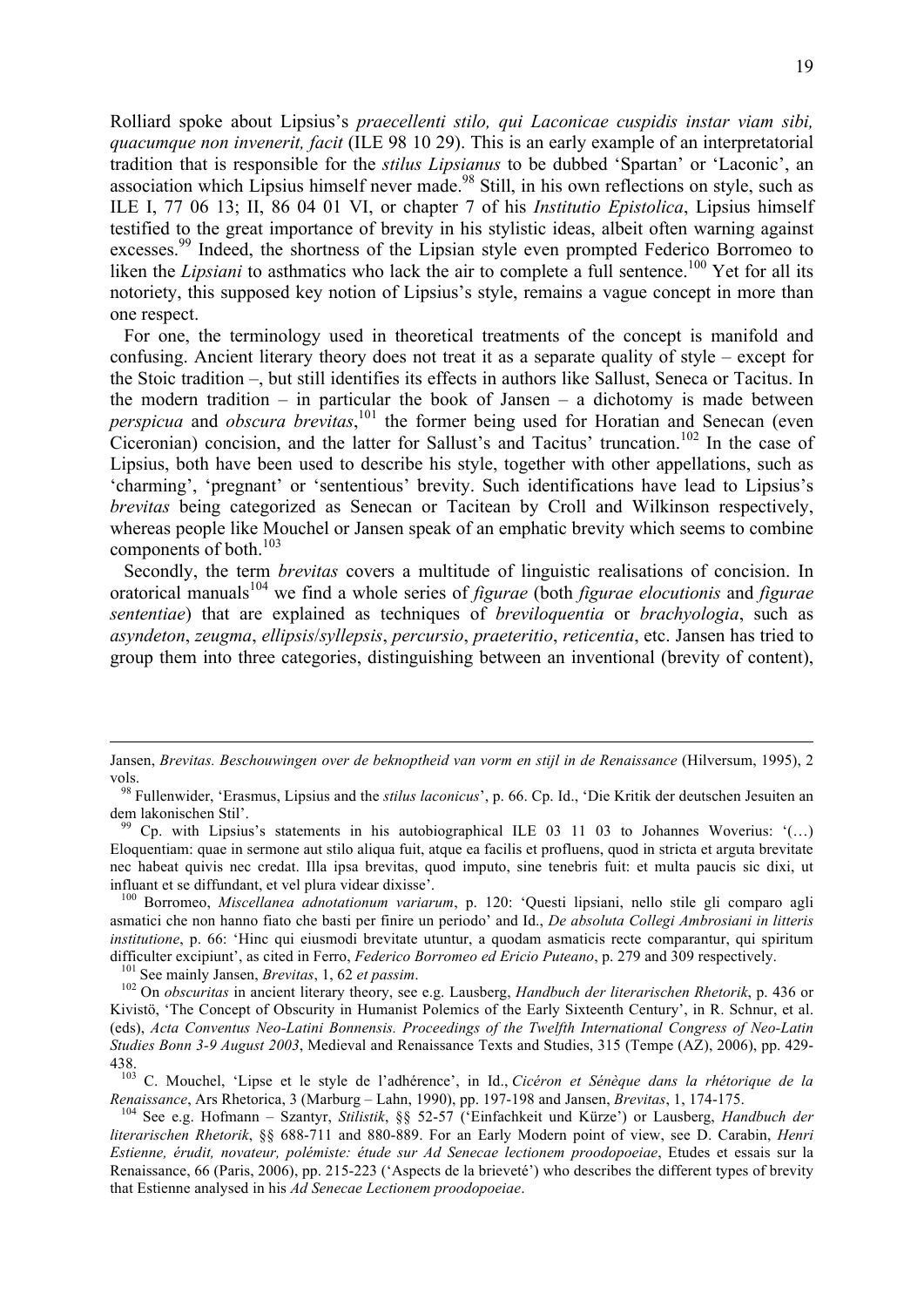dispositional (brevity of organisation) and elocutional (brevity of words) type, but still the difference remains somewhat unclear.<sup>105</sup>

Finally, brevity is also a problematic notion in the history of literary criticism. It has clear ties with the Stoic tradition<sup>106</sup> and the ancient controversy between Asiaticism and Atticism, and in the Early Modern debate it was hardly a neutral concept either.<sup>107</sup> Modern scholarly literature involves the concept with (seemingly) contradictory psycholinguistic considerations of vividness and spontaneousness versus intellectualism and rhetorics.<sup>108</sup>

In view of this terminological and theoretical confusion, the aim of this section is to offer a cross-section of the different stylistic forms and shapes in which Lipsius's brevity occurs. In this way, only elocutional brevity will be treated, i.e. brevity as the occurrence of fewer words where more were expected. Dispositional or inventional brevity will only be discussed in their relation to elocutional *brevitas* (cf. infra). Evidently, these other types can (but need not) go hand in hand with elocutional *brevitas*. Lipsius's regularly used formula *plura coram*, for instance, is a combination of elocutional brevity (it is short for *plura coram deliberabimus* or something along those lines), dispositional brevity (Lipsius signals that he will not say more on this theme)<sup>109</sup> and inventional brevity (Lipsius states that this topic will not be dealt with).

### a) Techniques of concision

I. Of the different techniques Lipsius uses to produce an effect of *breviloquentia*, ellipsis<sup>110</sup> is the most prominent, being noted by scholars like Croll, Williamson, Morford, Chatelain, and others.<sup>111</sup> Lipsius's texts abound with ellipses of all kinds of words, not only of implied or easily supplied elements (such as instances of *esse* or the personal pronoun) – where the Latin language naturally allows a substantial level of ellipsis –, but also of other words where ellipsis is more unusual. It occurs in various degrees as well, both quantitatively (i.e. how

<sup>&</sup>lt;sup>105</sup> Jansen, *Brevitas*, 1, 62-65. Cicero explains the difference between dispositional and elocutional brevity very clearly as follows: 'ac multos imitatio brevitatis decipit, ut, cum se breves putent esse, longissimi sint; cum dent operam, ut res multas brevi dicant, non ut omnino paucas res dicant et non plures, quam necesse sit. Nam plerisque breviter videtur dicere, qui ita dicit: 'Accessi ad aedes. Puerum vocavi. Respondit. Quaesivi dominum. Domi negavit esse'. Hic, tametsi tot res brevius non potuit dicere, tamen, quia satis fuit dixisse: 'Domi negavit esse', fit rerum multitudine longus. Quare hoc quoque in genere vitanda est brevitatis imitatio et non minus rerum non necessariarum quam verborum multitudine supersedendum est' (Cic. *Inv.* 1, 20, 28). While it keenly illustrates the difference between *dispositio* and *elocutio*, Cicero's example also shows that absence of dispositional brevity need not imply absence of elocutional brevity. Stylistically (= elocutionally) speaking, the sentence *Accessi ad aedes* is just as concise as *Domi negavit esse*. Of course, the line between both types of brevity – which is essentially based on whether two expressions are (completely) synonymous or not, i.e. whether or not a new topic is opened – can remain rather vague.<br><sup>106</sup> A.D. Leeman, *Orationis Ratio. The Stylistic Theories and Practice of the Roman Orators, Historians and* 

*Philosophers* (Amsterdam, 1963), 1, 39. In traditional Latin rhetorics, *brevitas* is not a *virtus dicendi* (unless as a dispositional quality of the *narratio*), and more often connected with the *vitium* of *obscuritas* (cf. Lausberg, Handbuch der literarischen Rhetorik, § 1068).<br><sup>107</sup> See e.g. Er. *Adag*. 2, 1, 92; 2, 10, 49; 4, 5, 25.<br><sup>108</sup> See Mouchel, 'Lipse et le style de l'adhérence'.<br><sup>109</sup> An important element of dispositional *brevitas* in Lips

maxims, citations, etc., in short a marked aphoristic tendency.<br><sup>110</sup> In the following discussion of ellipsis, we do not distinguish between ellipsis and zeugma, as e.g. Lausberg,

*Handbuch der literarischen Rhetorik*, §§ 688-708 does. Both 'Suspensive *detractio*' (ellipsis) and 'Klammerbildende *detractio*' (zeugma) have the same basic technical (*detractio*) and stylistic (*brevitas*) characteristics. 111 Croll, *Style, Rhetoric, and Rhythm*; Williamson, 'Lipsius his Hopping Style'; M. Morford, *Stoics and* 

*Neostoics: Rubens and the Circle of Lipsius* (Princeton, 1991), p. 77 and J.M. Chatelain, 'Juste Lipse cicéronien: rhétorique et politique de l'éloge du Cardinal de Granvelle dans les *Variae lectiones'*, in: C. Mouchel (ed.), *Juste Lipse (1547-1606) en son temps. Actes du colloque de Strasbourg, 1994*, Colloques, congrès et conférences sur la Renaissance, 6 (Paris, 1996).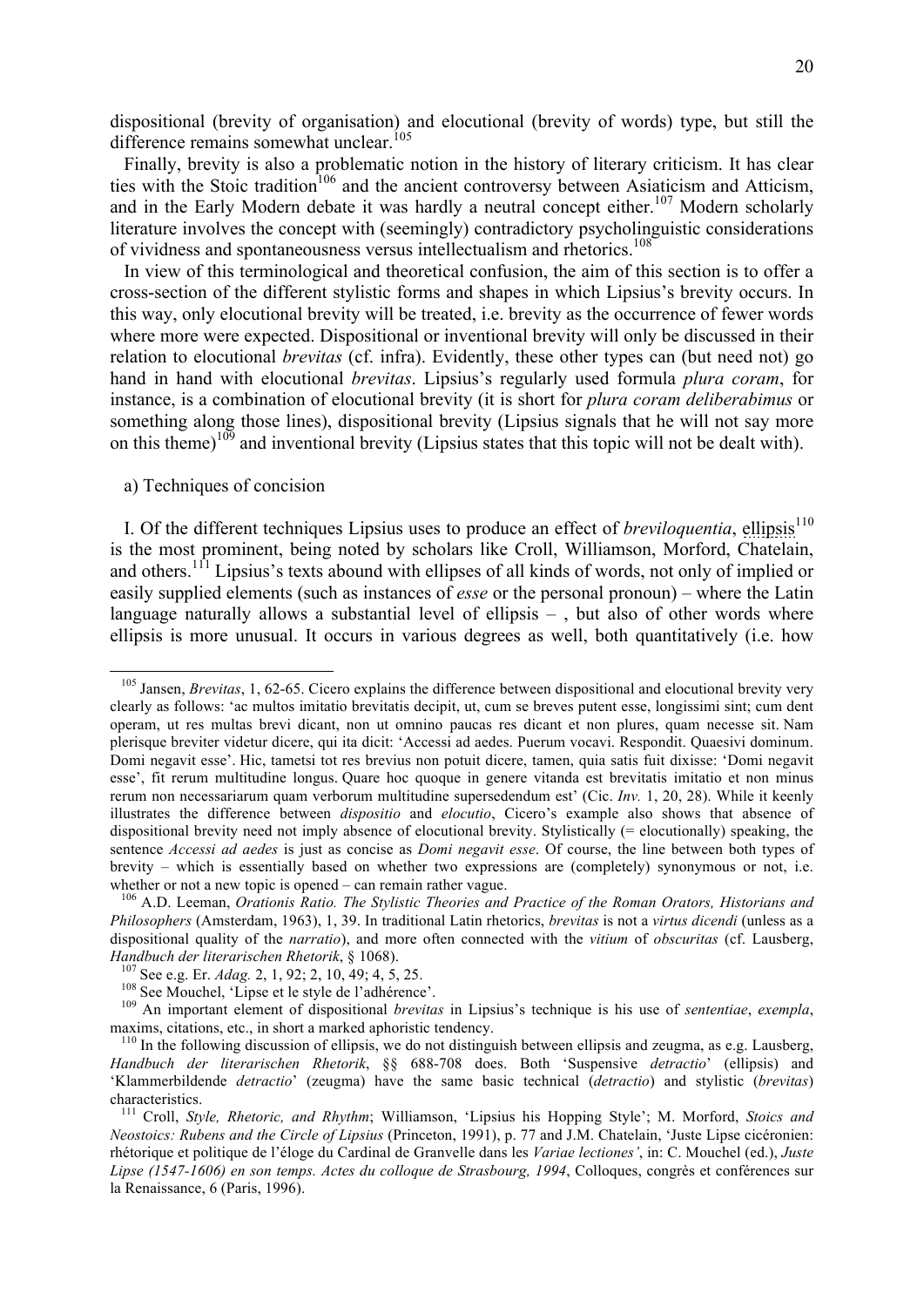many or how often words need to be supplied) and qualitatively speaking (i.e. how much ellipsis deviates from the expected plenitude of form). Examples range from a very classical type like 'Vale, mi Scaliger, et non moris aut dicis caussa tuum ama' (ILE 98 07 04, *[me] tuum*), over the slightly more elliptic 'Tacita obiurgatione te verbero, quod illic tamdiu et tam prope et sine adloquio nostri' (ILE 98 02 06 R, *quod…[fuisti]*), to extreme cases such as 'Mihi nefas sit hunc dimittere sine litterulis, etsi properantem; subito enim eunt, qui cum praesidio eunt et paucis ante horis gnari' (ILE VI, [93] 05 15 D, *[tantummodo] paucis ante horis gnari [fuerunt sibi proficiscendum esse]*).<sup>112</sup> In such cases, it is sometimes difficult to decide whether or not even to suppose a misprint. In ILE XIV, 01 03 22 AU, 6 the editor raised this question about the sentence 'Magni oneris aut avocamenti numquam imponam', where she suggests *[Quicquam] Magni oneris…*. Indeed, such a case can be interpreted as ellipsis, but one clearly sees how thin the line is between elliptical and incorrect Latin.<sup>113</sup>

Finally, we can identify a very specific language usage which borders the technique of ellipsis, namely Lipsius's use of *etsi* or *quamquam* <sup>114</sup> with *participia*, adjectives, adverbs, etc., instead of *etsi* or *quamquam* introducing a full subordinate sentence. Traditional grammar states that this occurs only sporadically in classical Latin, yet often in later Latin.<sup>115</sup> With Lipsius, it seems almost a general rule not to express a verb with *etsi* or *quamquam*, either by using them with *participia* etc. (e.g. *De Const.* 2, 4: 'Quam [sc. vitam] utinam parte aliqua imitari mihi fas et per vestigia ista serpere, etsi longo intervallo') or by using ellipsis in the subordinate clause (e.g. *De Amphit.* 3: '(…) Romam dico, cuius reliquias et velut cineres adhuc vides, etsi crematae non uno busto, eversae non uno fato').

II. Ellipsis may be the most prominent technique of *detractio*, there are still several other techniques of Lipsian *brevitas* which add to the effect of concision.

\* One is the very frequent use of *en* or *ecce* with ellipsis of a verb. Similar in frequency and technique is starting a sentence with a loose *Quid si* or *Quid (est) quod*. 116 Both are combined in ILE [98 13 05 /15 06]: 'En momentum, quod in Sermone habet: quid si maius etiam in Scripto dicam?'.

\* Another technique is asyndeton, as in ILE [98 13 05 /15 06]: 'A manu, lectione et studiis mihi eris; alius functionis, quae ab ingenio aut instituto tuo discordet, immunis' (for *sed alius* or *alius vero*). Technically the asyndeton consists in ellipsis of a connective word, either a paratactic or a hypotactic one, but always results in paratactic expression. Since asyndeton is therefore better explained within the context of Lipsius's general predilection for parataxis, the technique will be discussed in full in the section *Compositio*. 117 For now, we can conclude with another example, such as ILE 98 04 13 W: 'Tribus verbis tamen salutandum te censui. mi Velsere, hunc librum mittendum, nescio an ultimum meorum operum, nisi Deus alias vires

<sup>&</sup>lt;sup>112</sup> Example from Tunberg, 'Observations', p. 177.<br><sup>113</sup> Gaspar Schoppe in his *Minerva Sanctiana* rejects such ellipses (type *Ego amo Dei*, i.e. *[praeceptum]* or something similar) as ungrammatical Latin (cf. G. Scioppius, *Minerva Sanctiana. Hoc est Francisci Sanctii Brocensis de Causis linguae Latinae Commentarius cum Observationum Scioppianarum Auctario*, (Padua, 1663), p. 262). Schoppe is not explicitly referring to Lipsius here, but knowing his background and position towards Lipsius, one does strongly feel he is thinking of Lipsian concision. For Schoppe's very bulky treatment of the phenomenon ellipsis, see *ibid.*, pp. 262-376. 114 It is striking to find that Lipsius largely prefers *etsi* over *quamquam* (e.g. 61 vs 10 in *De Mil. Rom.*).

Nevertheless, authors such as Sallust, Seneca or Tacitus all clearly favour *quamquam* (in Tacitus the ratio is 16 vs 168 instances), whereas *etsi* is mostly attested in archaic Latin, Cicero and Caesar (who never uses *quamquam*). Source: *Library of Latin Texts – Series A* (www.brepolis.net), cp. Hofmann – Szantyr, *Stilistik*, p.

<sup>&</sup>lt;sup>115</sup> R. Kühner – Fr. Holzweissig, *Ausführliche Grammatik der lateinischen Sprache*, 2 Teile in 4 Bände (Darmstadt, 1982 [= Hannover, 1912<sup>2</sup>]), § 221, Anmerk. 4.

<sup>&</sup>lt;sup>116</sup> Cp. Estienne's remarks on this *Quid* in Seneca's style (cf. Carabin, *Henri Estienne*, p. 220).<br><sup>117</sup> This does not mean that parataxis always produces brevity (cf. Tunberg, 'Observations', p. 176, n. 23).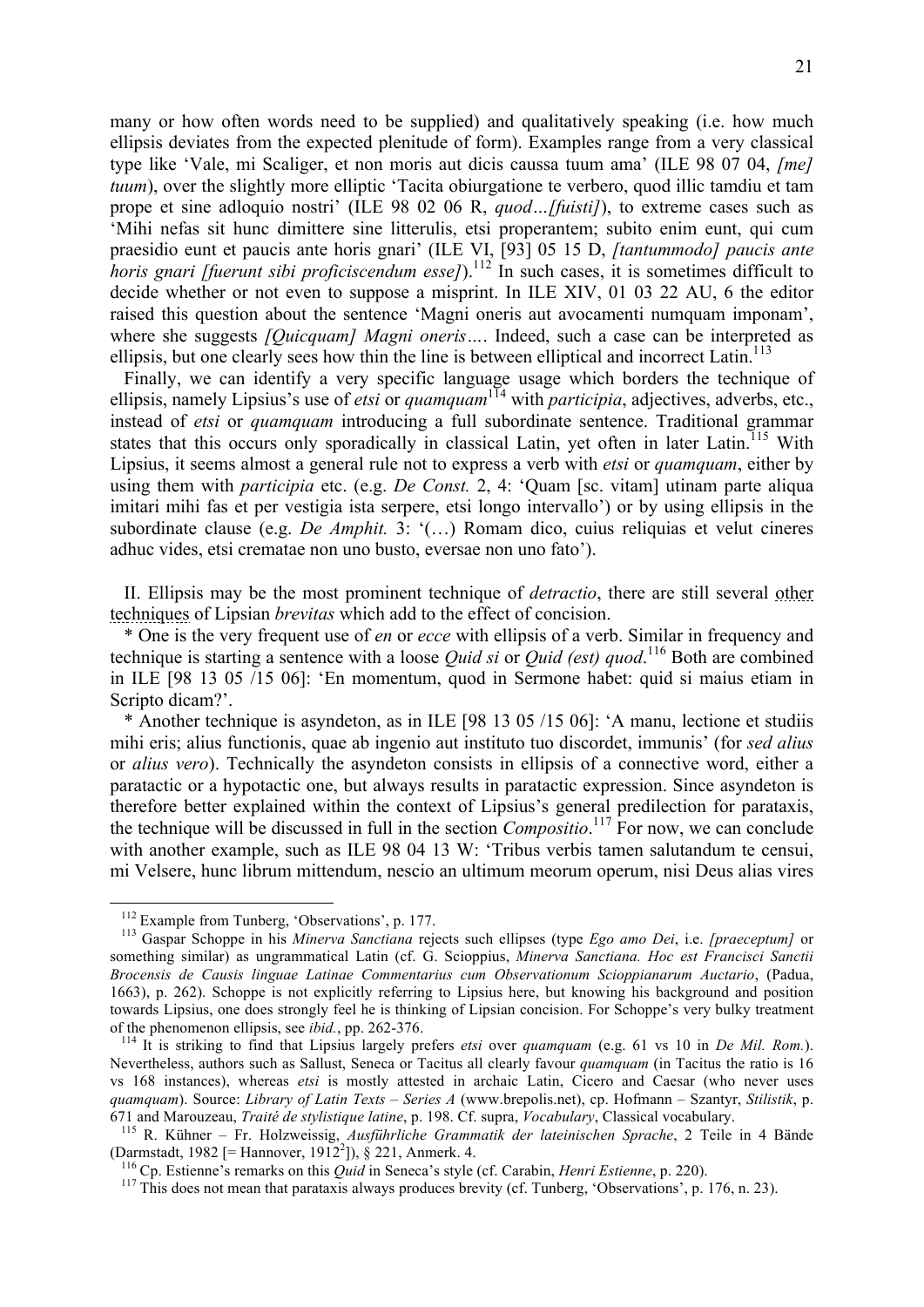brevi donet', in which case more traditional Latinists would have written *et hunc librum*, or at least *item hunc librum*.

III. A final phenomenon resulting in *breviloquentia* is Lipsius's (heavy) usage of verbs.<sup>118</sup> Verbs are usually of high semantic value and because of their syntactic valency they often express and suggest more than is actually said.<sup>119</sup> In this way, Lipsius's use of verbs creates *emphasis*, an often stressed quality of his Latin, which operates per definition through an effect of brevity.120 Consider, for instance, *De Const.*, 2, 1: 'Ut ii qui febriunt, iactant se inquiete et versant, et lectum subinde mutant vana spe levamenti, in eadem caussa nos, qui terram terra frustra mutamus, aegri scilicet mentis. Aperire enim hoc est morbum, non tollere: fateri internum hunc calorem; et non mederi'. Another example is ILE 98 03 10: 'Ut patris in filiam aut, ut melius dicam, ut animi in corpus hoc nostrum esse debet. Ecce haeret utraque ista pars: ille regit, sed et curat; ad honesta ducit et vocat, sed nec laedit aut deserit renuentem; suadet magis quam cogit', where the verbs, especially those used absolutely, produce no small amount of *emphasis*. A specific realisation of the technique is exemplified in the phrase 'Si pax coit, huc te transfer: ambulabis, videbis, excerpes' (ILE 98 02 22 B), which shows an asyndetic tricolon of pregnant verbs (one is almost reminded of *Veni, vidi, vici*<sup>121</sup>). Such instances have already been treated in the section *Repetition* (*synonymia*) and will also return in the section *Compositio*.

# b) Quality of concision

Discussions of *perspicuitas* or *obscuritas* in Lipsian brevity – both in present-day and in Early Modern literature on the subject – largely depend not on the amount of concision, but on the degree of it (for the difference, cf. supra). In this way, it might be instructive to elucidate the range in quality of concision one can come by in Lipsian prose.

Smaller degrees of concision are ubiquitous, as in ILE 98 01 23 P: 'Quae tu porro in me nimis benigno corde et ore laudas, scito pauciora omnia esse, dare tamen operam ut sint imprimis Modestia et Probitas, quas ego aestimo et tollo super nomen omne litterarum'. For a traditional class of Latin composition, one would certainly stress that *me* cannot be left out in the AcI construction *dare…operam*, yet still the ellipsis is easily understood. Something similar, with a slighter more concise quality, is found in ILE 98 07 22 M: 'Nam et illis haec [sc. curae et patientia] intervenient (mone tuos) et genus id vitae largiter admittit', where the subject of one sentence becomes object of the next. Even more concise is an example such as ILE 98 12 16: 'Gratulor tibi, ipsi, mihi et Deum precor, ut haec bona, si non auget (augebit tamen), servet. Te una, Amp[lissi]me et Nob[ilissi]me Domine, communi bono', where *Idem precor ut servet* should be supplied before 'Te…bono'.

On the other side of the spectrum, Lipsius's reader is regularly confronted with cases of extreme concision like 'Quem commendasti, cupio et faciam, ubi occasio erit' (ILE 98 05 31

 <sup>118</sup> *Pace* Grafton, '(Reappraisal) Portrait of Justus Lipsius', *The American Scholar*, 56 (1987), 382: 'that pointed Latin prose, poor in verbs but rich in inkhorn terms'. 119 Cp. Landfester, *Einführung in die Stilistik*, p. 97: 'Im allgemeinen kommt in den antiken Sprachen dem

Verbum zentrale Bedeutung im Aufbau des Satzes zu' or Marouzeau, *Traité de stylistique latine*, p. 138: 'Les verbes donnent au style le mouvement et la vie' (cp. *ibid.*, pp. 153-154 on the use of 'intense' words in the lapidary style, with the example of Tacitus' 'brièveté mystérieuse' (p. 154)). Of course, the ellipsis of *esse* is normal, even wanted in this context of heavy usage of (pregnant) verbs (cf. *ibid.*, pp. 214-215).<br><sup>120</sup> All *emphasis* is also *brevitas*, while *brevitas* is not necessarily *emphasis*. Of course, in all concise

expressions more is meant than actually said, but there is still a difference between the mere suggestion of the implied in *brevitas* (e.g. ellipsis) and the *je-ne-sais-quoi* added in *emphasis*. In this way, Jansen's and Mouchel's 'emphatic' brevity is somewhat misleading. Perhaps 'concise *emphasis'* would have been better.<br><sup>121</sup> See, for instance, ILE 98 01 30 R: 'Amp[lissi]me et Nob[ilissi]me Domine, abi, perfice, redi'.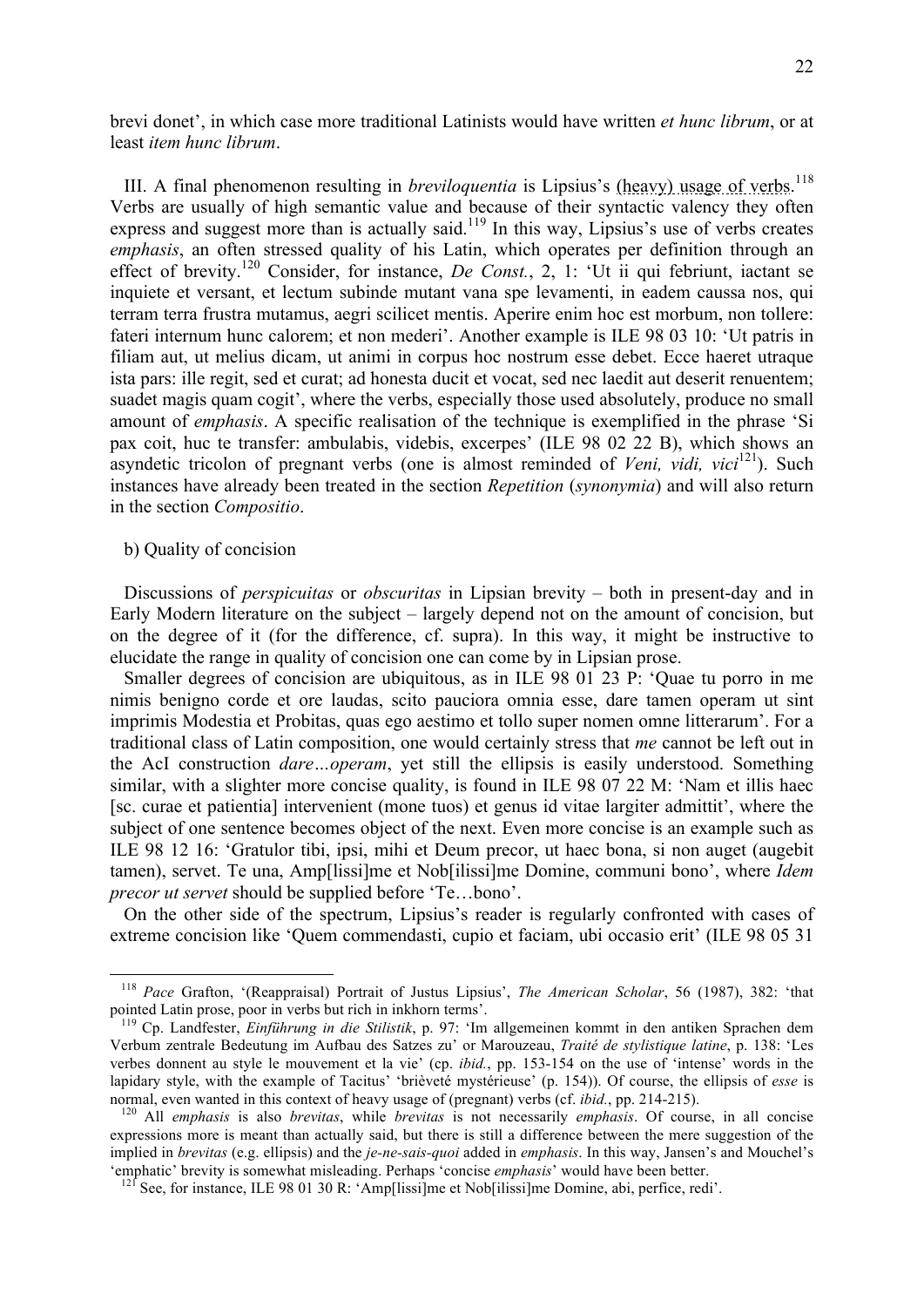P). Such a phrase (which is just as abrupt in the original context as here) is still intelligible, but one has to admit that it transcends normal Latin *consuetudo* as one actually has to read: *Virum, quem tu commendasti, et ego cupio in hunc locum venire; ideoque faciam quod rogasti, id est eum commendabo, ubi occasio erit*. Here, we also notice how *brevitas*  sometimes goes hand in hand with an element of upsetting expectation, i.e. *inconcinnitas* (in a broad sense). Another very short, but striking example is ILE 98 11 20, a *consolatio* to Ortelius who is mortally ill at the time, where one is confounded to read 'Vale aut revalesce, mi Orteli'. It seems Lipsius is almost rude here and should have write *Vale et revalesce, mi Orteli*. Actually, *aut* is short for *aut potius* here, virtually synonymous with *immo*. Numerous other cases where Lipsius's use of brevity also generates the effect of *inconcinnitas* will be discussed in the next section  $122$ 

### c) Conclusion

With regard to Lipsius's previously ill-defined and ill-understood brevity, several conclusions can be formulated.

A first, almost coincidental discovery, is that through studying Lipsius's elocutional brevity we notice that his style is not characterized by dispositional brevity. Especially Lipsius's usage of verbs (see e.g. the sentences quoted from *De Constantia* or ILE 98 03 10) as a technique of brevity makes clear that it is precisely his diction which is short, not his treatment of subjects. This explains the seemingly contradictory observations made elsewhere that Lipsius, who is always connected with *brevitas*, does not steer away from rhetorical effects *per adiectionem*, such as repetition, *synonymia*, etc.<sup>123</sup> A similar observation will be made in the section *Compositio* on Lipsius's use of doubling. Therefore, it appears that the traditional stress on brevity *tout court* voiced in the *communis opinio* on Lipsius's style, has to be considerably adjusted by limiting brevity to elocutional *brevitas*. 124

Secondly, we have found that Lipsius's *brevitas* mostly has three effects: (1) neutral concision (economy of text), as mainly in his use of ellipsis; (2) *emphasis*, as mainly found in his usage of pregnant verbs, but also in suggestive techniques as *Quid*; and (3) sometimes *inconcinnitas*, a jangling of symmetry which the next section will deal with *in extenso*.

Thirdly, it has been shown that Lipsian *brevitas* comes in different degrees as well as different forms. So while it may be interesting from a genetic standpoint to analyze with Mouchel stages of *perspicua* or *obscura brevitas* in Lipsius and accordingly different literary effects such as speed and spontaneity (*perspicua*) or intellectualism and persuasion (*obscura*),125 we notice that Lipsius employs a very diverse *breviloquentia*, of which all kinds, degrees and effects can reasonably be expected in all periods of his mature writing. Lipsius's style does not choose between *perspicua* or *obscura brevitas*, it uses both in a general tendency towards concision.

Finally, we see from this versatilily of Lipsius's *brevitas* that the debate between Croll and Williamson about whether Lipsius is mainly Senecan or mainly Tacitean in his writing –

<sup>&</sup>lt;sup>122</sup> This aspect of *brevitas*, and more specifically of ellipsis in Lipsius's Latin, is strongly stressed by Tunberg, 'Observations', p. 176.

 $^{123}$  In this way, it is difficult to agree with Croll's analysis of Lipsius's habit 'd'éviter volontairement, et avec quelque affectation, les détours polis des préfaces, des apologues, et des exordes cicéroniens' (Croll, 'Juste Lipse et le Mouvement Anticicéronien', p. 29; cp. Kühlmann, 'Mutatum genus dicendi', p. 221: 'Exordialtopik ist ihm fremd, er kommt sogleich zur Sache'). For a concrete counter-example, see ILE 98 03 01 A (*praefatio* to the *Admiranda*). 124 And even then, there are examples (e.g. in the usage of *synonymia* or doubling) where one feels Lipsius's

lack of dispositional brevity expands into the elocutional aspect as well (see e.g. the examples quoted from ILE 98 07 10 in *Compositio*). 125 Mouchel, 'Lipse et le style de l'adhérence'.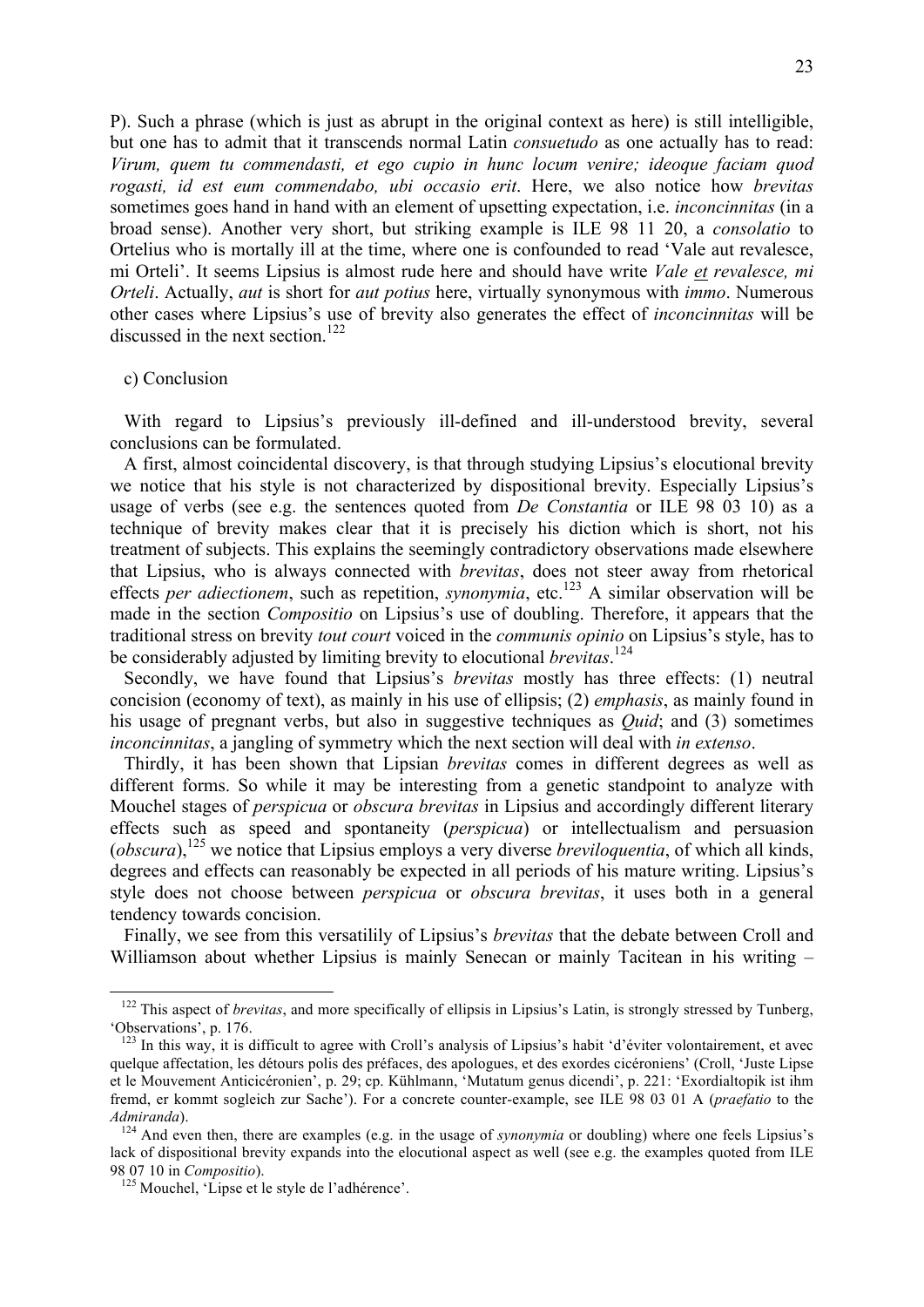which largely depends on the character of his brevity –  $^{126}$  is basically a non-issue.<sup>127</sup> Lipsius most likely valued both equally and certainly used both (and mixed) forms of concision to their best effect. Besides, why stop at the question of Senecan pregnant *brevitas* versus Tacitean obscure *brevitas*? For a full comparative view, one should also look into Sallust's technique with its characteristic truncation or Cato, Celsus, and other writers known for their brevity.<sup>128</sup> Still, in the end, nothing tangible would come of such research, apart from a diffuse survey of *possible* influences for the *actual* techniques as analysed above.

# 4.2. Inconcinnitas

# a) Definition and quality of *inconcinnitas*

I. In his book on Pindar Ilja Leonard Pfeiffer offers a very interesting description of the phenomenon *inconcinnitas*, more generally called 'asymmetry' as well:

'*Inconcinnitas* is the use of unlike syntactical constructions to express ideas which are parallel with respect to their contents. (...) Ancient grammarians regard *inconcinnitas* as characteristic<sup>129</sup> for the  $a\dot{v}\sigma\dot{\tau}$  *is a*  $\dot{a}$   $a\dot{\rho}$  *a* and as aiming at an imitation of natural, i.e. unstudied and simple, speech, as opposed to the neatly balanced antitheses of periodical style. Dornseiff says that Pindar avoids syntactical symmetry in order to effect  $\pi$ oiki $\lambda$  a. There is an element of truth in both explanations. Syntactical asymmetry is both a stylized imitation of the unpremeditated structures of ex tempore speech, and one of the most obvious examples of Pindar exerting himself to avoid the obvious. Thus Pindar's frequent use of *inconcinnitas* ties in both with his concern for creating the illusion of spontaneity (on the level of the fiction of the poet creating his text spontaneously on the very spot) and (on the level of the poet who actually composes his texts with great skill, carefully calculating their effects upon his audience) with his general tendency towards unpredictability and, by making high demands upon the concentration of his audience, heightening of its attentiveness and its active involvement in the performance'.<sup>130</sup>

Such a literary technique of naturalness and spontaneity immediately rings a bell for scholars of Lipsius's style. Both aspects occupy a prime position in his concept of style as, for instance, analysed by Mouchel.131 And indeed, *inconcinnitas* is probably the most salient characteristic of Lipsius's Latin, even if in secondary literature it is largely eclipsed by the attention devoted to *brevitas*. Still, Lipsius's contemporary critics were very attentive of it, as

 <sup>126</sup> See e.g. Croll, 'Juste Lipse et le Mouvement Anticicéronien', p. 28: 'Son style montre l'union de ces deux qualités; il est expressif, nerveux, elliptique et précis, mais, comme dans Sénèque, la phrase est nettement esquissée, les ellipses se comprennent facilement' and G. Williamson, 'Lipsius his Hopping Style', in: Id., *The Senecan Amble. A Study in Prose Form from Bacon to Colier* (London, 1948), p. 148: 'it is in Tacitean rather than Senecan imitation that Croll's 'asymmetry' should arrive at the dignity of a principle' and 'The 'hopping' of Lipsius, for example, suggests the more extreme appositive style of Tacitus, which is more elliptical than Seneca's, less given to balanced phrasing, more like Sallust as described by Seneca'.<br><sup>127</sup> From a comparative-descriptive perspective, both are right and both are wrong. Of course, Seneca is a major

influence for Lipsius, but it is true that the latter is far bolder in his concision and more prone to asymmetry, which puts him closer to Tacitus. On the other hand, there are also markedly Tacitean techniques of *breviloquentia* which Lipsius does not use (or at least far less frequently), such as dropping prepositions, the *simplex pro composito* or the *ablativus absolutus* without subject (type Tac. *A.* 3, 2, 1: 'Miserat duas praetorias cohortes Caesar, addito ut'). The reason for this is probably that these are rather poetical constructions, which in general do not seem to appeal to Lipsius.<br>
<sup>128</sup> See e.g. Leeman, *Orationis Ratio*, 1, 35 and 261.<br>
<sup>129</sup> Correximus e charcteristic.<br>
<sup>130</sup> I.L. Pfeijffer, *Three Aeginetan odes of Pindar: a commentary on Nemean V, Neme* 

Mnemosyne. Supplements, 197 (Leiden, 1999), pp. 51-52. Cp. the description of Landfester, *Einführung in die Stilistik*, p. 132: 'Inkonzinnität besteht in der unterschiedlichen Gestaltung koordinierter Satzteile und Teilsätze. Sie bedeutet Verzicht auf Symmetrie, wie sie im Parallelismus und anderen Wiederholungsformen dargestellt wird'.<br><sup>131</sup> Cf. Mouchel, 'Lipse et le style de l'adhérence'.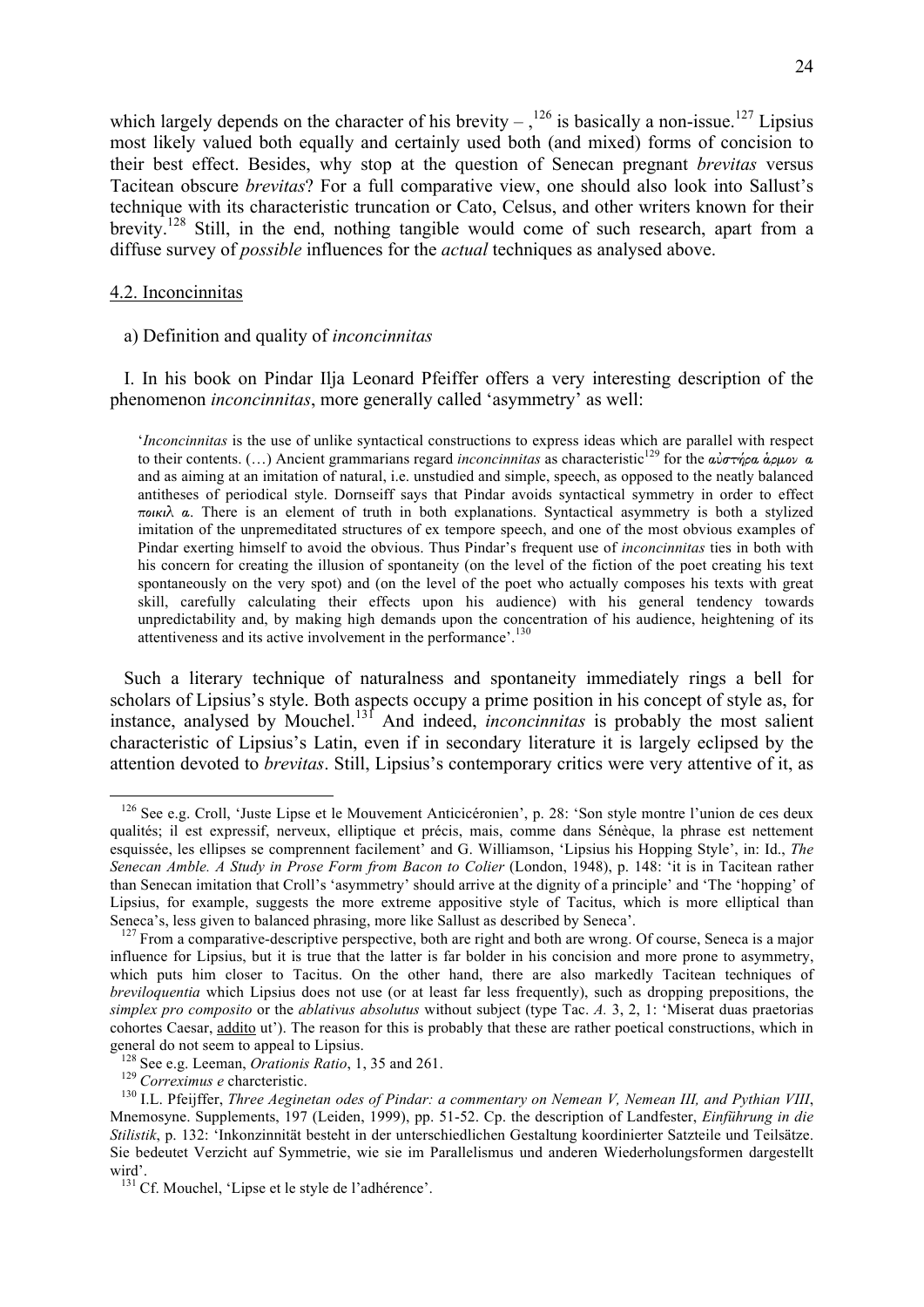is clear from a line of Scaliger's alluding to Lipsius: 'et dum legentis haeret exspectatio, | intelligendum quam legendum plus ferent [sc. nonnulli litterati]'.<sup>132</sup> Whereas the second verse clearly concerns Lipsius's *emphasis*, the first is a description of his *inconcinnitas*. Scaliger's phrasing is rather vague; his *exspectatio haeret*133 is much less specific than the definition Pfeiffer offered. This need not surprise, however, since Lipsius's concept is indeed broader than the *inconcinnitas stricto sensu* which Pfeiffer describes, essentially the clash of syntactic and logical balance.<sup>134</sup> Lipsius does not stop at such cases. On the contrary, his Latin is packed with expressions of all kinds which have only a broad notion of *inconcinnitas* in common: the deliberate failure to meet a previously created expectation of similarity, or indeed any expectation in general.<sup>135</sup> Accordingly, when we have a look at the few scholars of Lipsius's style who do explicitly<sup>136</sup> mention the aspect of *inconcinnitas*, we see that they define it in such broad terms as well. Croll wrote:

Lipse évite les phrases qui se répondent, il évite le parallélisme, la similitude et tous les autres procédés de la « concinnité » cicéronienne. Il cherche plutôt à rompre le rythme en arrêtant brusquement ses phrases, manquant ainsi, comme des critiques hostiles l'ont dit, à ce que l'oreille attendait de lui.<sup>137</sup>

Tunberg opined (in the context of syntax):

Lipsius likes striking and arresting modes of expression. This not rarely includes unconventional constructions, and sometimes he seems to strain the possibilities of Latin syntax to its limits and even a little beyond.<sup>138</sup>

#### and (in the context of *brevitas*):

Abruptness deserves more comment, since 'brevitas' in the writings of Lipsius usually seems to be linked closely with a kind of abrupt 'inconcinnitas'. In large part Lipsius gains this effect from a studied and assiduous use of ellipsis or 'detractio' (to use the Latin term) and a distinct tendency to dispense with connective words, especially connective relatives.<sup>139</sup>

Now, whereas both Croll's and Tunberg's characterization have the undeniable merit of attracting some attention to this fairly neglected aspect of Lipsius's prose, both descriptions are still somewhat incomplete. Croll seems to interpret Lipsius's lack of 'concinnity'

 <sup>132</sup> From Scaliger's poem *De stilo et charactere*, quoted in E. Norden, *Die antike Kunstprosa vom VI.*  Jahrhundert v. Chr. bis in die Zeit der Renaissance (Stuttgart, 1958<sup>5</sup> [= Leipzig, 1898]), 2, 777. Cp. Croll, 'Juste Lipse et le Mouvement Anticicéronien', p. 33 and Jansen, *Brevitas*, pp. 715-716. 133 Cp. Landfester, *Einführung in die Stilistik*, pp. 132-133: 'Inkonzinnität kann zum anderen Ausdruk für die

Negation von Symmetrie sein; sie setzt die Existenz und Geltung einer ausgebildeten konzinnen Sprachkonvention voraus. Die Variation enthält auf dem Hintergrund einer Formtradition ein Moment der Überraschung oder Verfremdung'.

<sup>134</sup> For a good overview of the different appearances of such *inconcinnitas*; see Hofmann – Szantyr, *Stilistik*, § 49 (*Konzinnität und Inkonzinnität*). 135 Cp. Marouzeau's chapter 'détours d'expression': 'Cette disposition d'esprit est en rapport avec le goût

instinctif que nous avons de l'énigme et du problème. Nous nous plaisons à livrer à l'interlocuteur non pas ce que nous avons à lui dire, mais ce qui est propre à lui faire deviner. Goût du signe, du symbole, satisfaction commune à celui qui propose l'énigme et à celui qui la résout. C'est là le principe de ce qu'on peut appeler le décalage d'expression' (Marouzeau, *Traité de stylistique latine*, p. 253).<br><sup>136</sup> Cp. Kühlmann, 'Mutatum genus dicendi', p. 221: 'Es verschwinden die ciceronischen Klauseln wie auch

die zierliche Konzinnität der Satzglieder. Nicht das Bemühen um Ausgewogenheit und Harmonie steht im Vordergrund'. Others seem to come close to it without realising its full bearance; see e.g. Nisard, *Le triumvirat littéraire au XVIe siècle*, p. 42 and Williamson, *The Senecan Amble*, p. 148 in his notion of 'asymmetry'.<br><sup>137</sup> Croll, 'Juste Lipse et le Mouvement Anticicéronien', p. 29.<br><sup>138</sup> Tunberg, 'Observations', p. 174.<br><sup>139</sup> *I*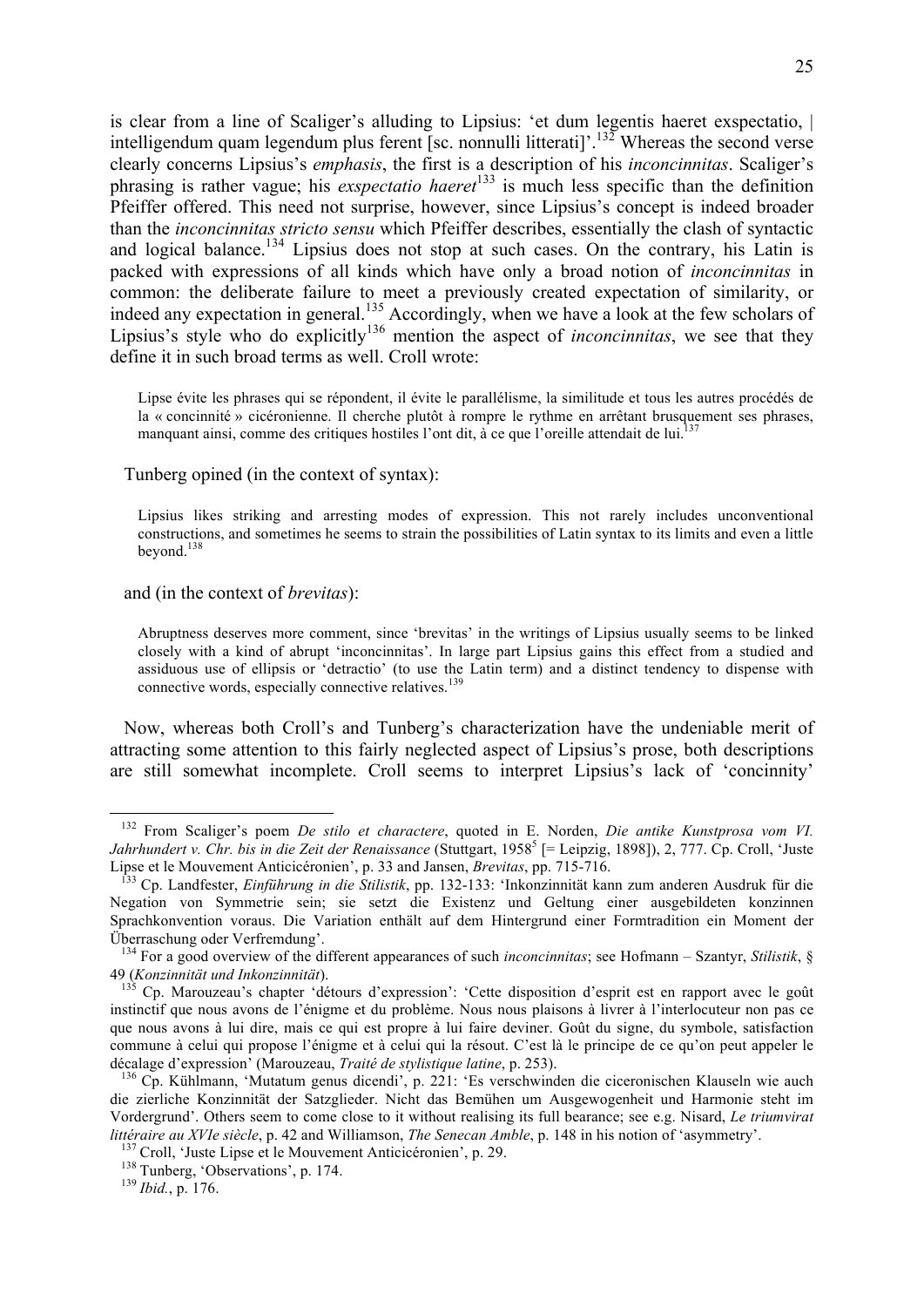primarily as an element of rhythm,<sup>140</sup> and although it is definitely true that the jangling effect of *inconcinnitas* is rhythmic in many cases, there are many cases where it is rather syntactic in nature. Tunberg, on the other hand, does regard it largely as a syntactic technique, but immediately connects *inconcinnitas* with *brevitas*. Now, we have seen some examples at the end of the previous section where *brevitas* did indeed produce an effect of *inconcinnitas*, yet there will be more examples in the following pages where *inconcinnitas* does not imply brevity, and is on the contrary even preferred over expressions which are more concise.

II. By considering a few examples of Lipsian *inconcinnitas*, we can perhaps get a better grip on the phenomenon in general.

\* First, there is traditional *inconcinnitas* which one can describe as false parallelism, i.e. parallelism in content, but not in form, or *vice versa*.<sup>141</sup> The former is nicely exemplified in *Poliorc.* 1, 1: 'hanc noctem clementem et cum quiete habui' (instead of *clementem et quietam*). The easiest example of the latter is a typical case of *traductio*, as in ILE 98 04 22 D: 'De aliis si curas, omitte omnes has curas', where there is parallelism (even identity) of form, but not of content.

\* On the other hand, there are examples of *inconcinnitas* which are of a mixed nature, which is often rather difficult to analyse or define. In ILE II, 85 06 01, for instance, we read: 'Quid hoc aevo? Cum imperitissimus quisque, audacissimus et iudicii hunc calculum sibi sumit quilibet e litteraria plebe'. The best way to show how much Lipsius disappoints the reader's expectations is to rewrite this sentence into standard Latin: *Quo aevo imperitissimus quisque, etiam audacissimus et quilibet e litteraria plebe hunc sibi calculum iudicii sumit*. In this way, one notices how the position of *et* and the disturbance of the tripartite construction *imperitissimus*, *audacissimis* and *quilibit…* (where the last element is formally unexpected as well due to the *homoeoteleuta* in *-issimus*), jangles the reader's expectations and truly produces a striking, arresting mode of expression (*legentis haeret exspectatio*).<sup>142</sup>

III. Within the spectrum of these two types of *inconcinnitas* there are examples to be found of different qualities.

\* Sometimes *inconcinnitas* can be achieved by very small means indeed. Consider this fragment (ILE 98 04 26): 'Hodie [urbs Ptolemais] in ruinis quaeritur, sed errant qui cum *Ioppe* confundunt, inter eos Nicetas Choniates.' One is struck by Lipsius's use of *sed* here. In fact, one would expect *et* or possibly even a consecutive clause (*ut*). Also possible was a construction such as *etsi sunt qui errant et cum Ioppe confundunt…*. Yet Lipsius makes a mental leap. One should understand something along the lines of: *Hodie in ruinis quaeritur, [attamen nonnulli urbem perseverare adfirmant], sed errant, ut qui cum Ioppe confundunt, inter eos Nicetas Choniates*. Rather than interpreting this as an extreme case of ellipsis, we can analyse the example as a matter of asymmetry between the *quaeritur* and *errant* clause, created by *sed*.

\* Apart from different degrees in the means to achieve *inconcinnitas*, there are also different degrees in the effect of *inconcinnitas*. The difference is easily illustrated with two examples of *inconcinnitas* produced through the same technique, viz. polysyndeton (cf. infra). In 'Sed recuperabis illam veterem [i.e. valetudinem], spero, tum tua industria et continentia, tum et benigni Veris auxilio, quod genitali sua aura iam aspirat' (ILE 98 03 04 O), the degree of *inconcinnitas* produced by breaking the parallelism *tum…tum…* due to the insertion of a

 <sup>140</sup> Following the ancient interpretation of *concinnitas* (e.g. Cic. *Orat.* 220); see Marouzeau, *Traité de stylistique latine*, p. 287.<br><sup>141</sup> I am unsure why Pfeiffer seems to exclude the latter possibility in his description of the technique (cf.

supra). 142 Cp. Nisard, *Le triumvirat littéraire au XVIe siècle*, p. 42: 'on ne lit guère sans être arrêté'.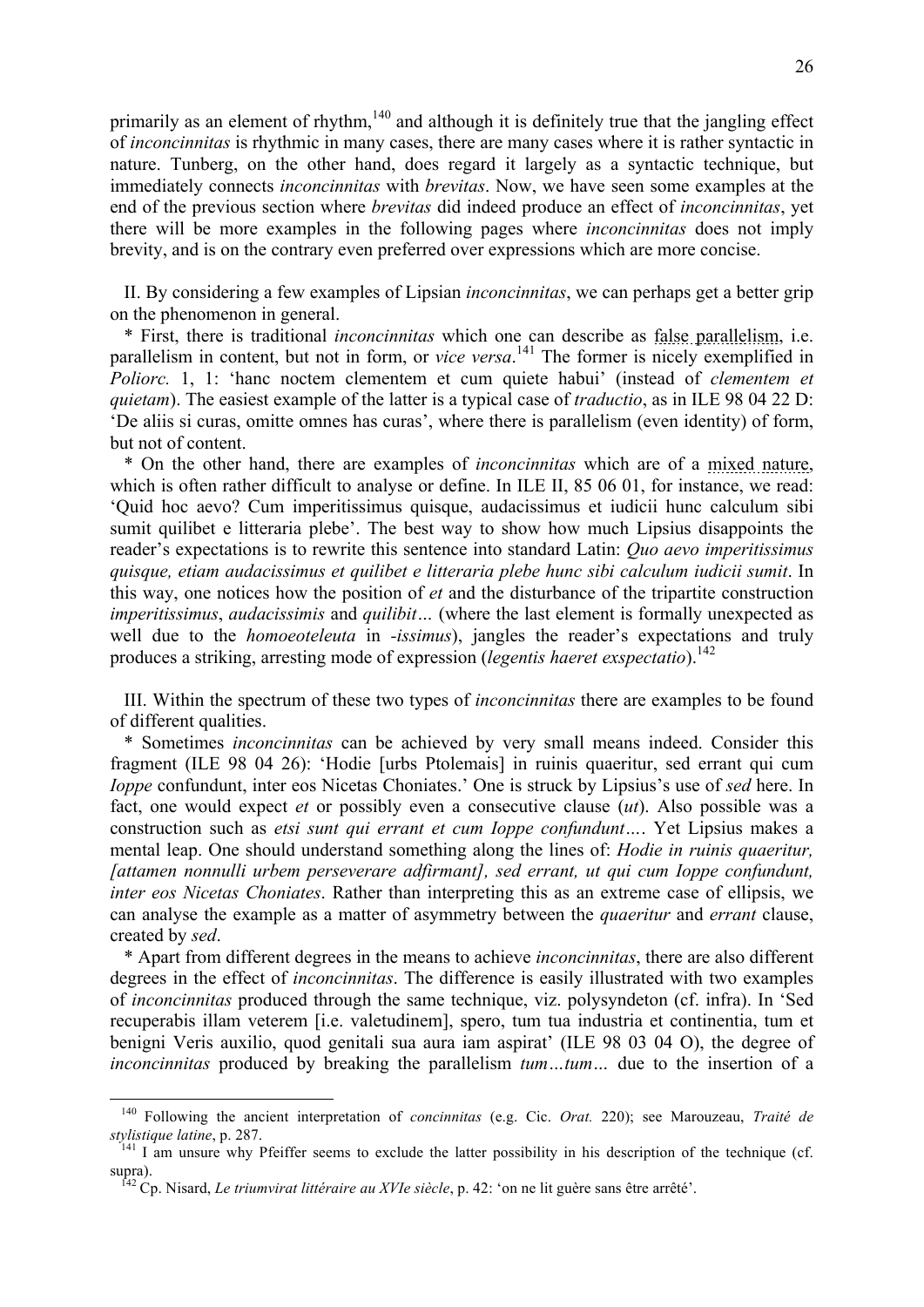superfluous *et* after the second *tum*, or rather an *et* which is asymmetric to the previous *et*, is not so great. But when we read 'Deus tibi pergat dare gaudia ex tuis et paullatim etiam curis liberari et in ipsos transferre' (ILE 98 07 20), the effect is much more disconcerting. At first sight *pergat* is perfectly logically followed by three infinitives *dare*, *liberari* and *transferre*. Yet, upon trying to understand the sentence, one comes to the baffling conclusion that only *dare* is to be connected to *pergat*, whilst *liberari* and *transferre* depend on *dare*.

## b) Techniques of *inconcinnitas*

I. The first technique Lipsius uses to create *inconcinnitas* has already been mentioned in dealing with his figures of repetition. Obviously, the mere occurrence of repetition creates an expectation of parallelism, which can then easily be disappointed. Apart from the few examples mentioned above, we can point at the following examples.

\* In *Sat. Men.* 1, 1 we find an instance of *traductio* and *adnominatio* where the parallelism is only valid on the level of form, not of logic or syntax: 'Curae sint hae curae illi, qui supra nos curat'. There are also more drastic examples such as 'Ab aliis de te cur audio, quae non a te audio?' (ILE 98 [04 07 / 06 05(?)]), where the second colon is completely unexpected. Instead of writing *Ab aliis de te cur audio, non a te ipso?*, Lipsius chooses hypotaxis over his more usual parataxis and moves the antithesis from  $ab$  aliis –  $a$  te to  $de$  te –  $a$  te, while installing a pseudo-parallelism *audio…audio*.

Truly puzzling is the following sentence from ILE 98 07 22 M: 'Similis ipsi aeri, quem ducimus et in quo versamur, ut modo sudum, modo udum sit tempestas, serenitas et gaudiis praeviae aut sequaces curae'. In this example, the repetition of *modo…modo…*, *tempestas, serenitas* (with *homoeoteleuton*) and *praeviae…sequaces*, creates three antithetical doublets, the first and second of which overlap and the third of which is broken because of the similarity in sound between *praeviae* and *curae* so that the whole impression of parallelism immediately crumbles up.<sup>143</sup>

Furthermore, as pointed out in the section *Repetition*, this effect can also go hand in hand with ellipsis, however paradoxical it might seem. In ILE 98 02 11, which deals with Lipsius's *Admiranda* and ends in 'Res tibi dicet me in meis [sc. *Admirandis*] vera dicere et mox videbis. Nam habebis certe inter primos, tu me serio inter tuos', we notice how there is not only a tension between *inter* that is used in two different syntactic contexts (first in connection with the subject, then in connection with the object), but also between *habebis* and an elliptically used *[habe]* in the second colon, which differ in meaning as well (literally 'to have, receive' vs 'to consider').

\* The most important sub-group of this *inconcinnitas* through repetition is Lipsius's use of polysyndeton, where series of *et*, *atque* and the likes create pseudo-parallelism. Again it is obvious how such repetitions of the conjunction would create an impression of similarity and commensurability, only to be disappointed, often in a rather disconcerting way. A small, but telling example is found in ILE 98 02 22 B: 'Imo et ego iuvenesco et vide exemplum', where not only the transition between the indicative and imperative mode is unexpected, but mainly the fact that the balance *et…et…* is completely fake: one would always expect to read *Imo (et) ego iuvenesco; modo vide exemplum* or even *ut vides exemplo*. Another very clear example is 'Iuvat tamen et me ea cogitatio, et bona fide inclino' (ILE 98 05 19), where the polysyndeton *et…et…* suggests parallelism of *cogitatio* and *bona fide*, which is logically sound, but

<sup>&</sup>lt;sup>143</sup> Virtually the same is found in ILE 98 09 24: 'Semper ego non apud vos solum hilarior, sed a vobis melior redeo', where all kinds of antithetic notions have been mixed: *ego* vs *vos*, *apud vos* and *a vobis*, *hilarior* vs *melior*, *[maneo]* vs *redeo*.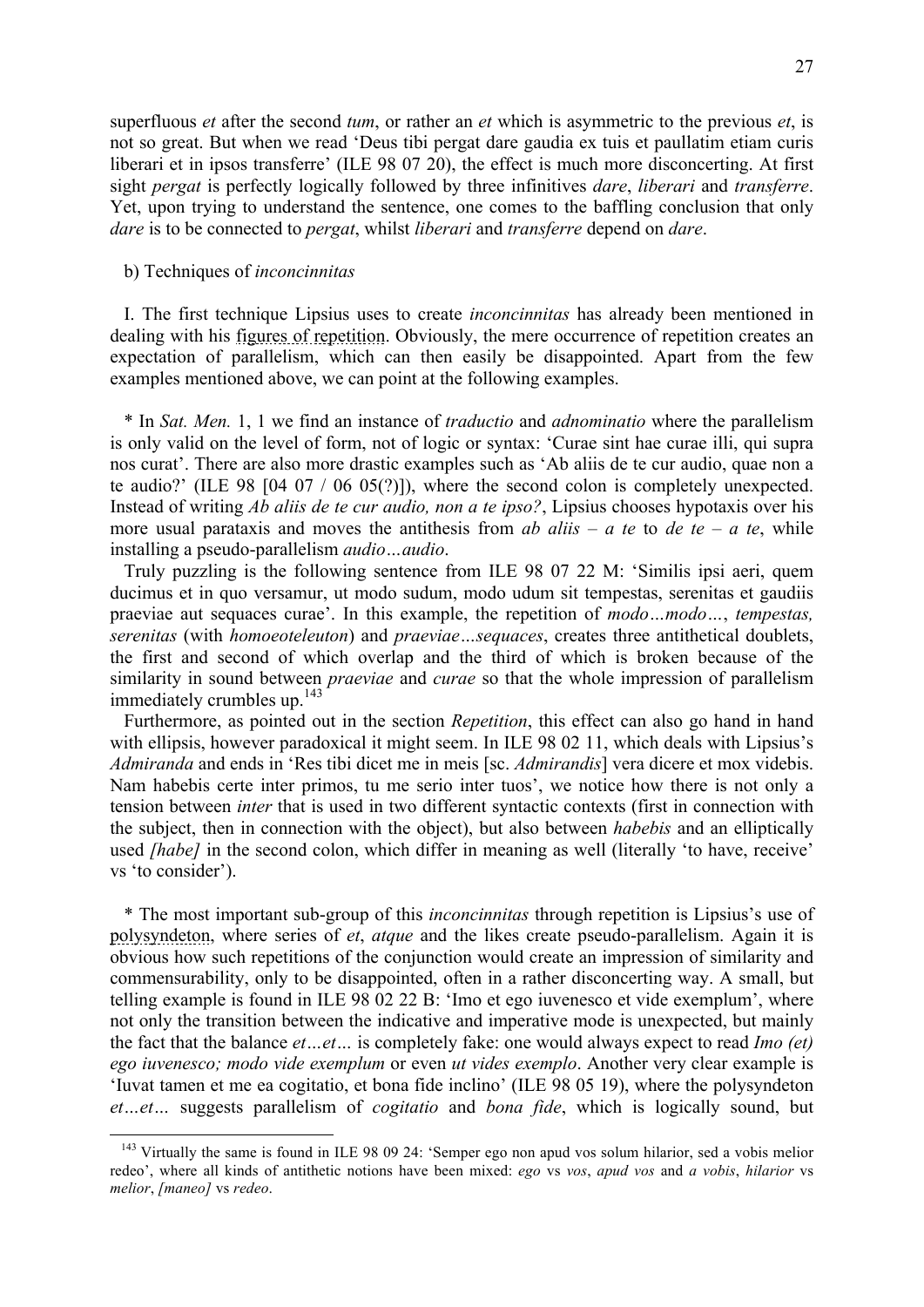syntactically odd. Actually, *et me* stands for *me quoque*, while the second *et* connects *iuvat* and *inclino*. In the case of ILE 98 08 02 T: 'Nam et amicitia iam inter nos vetus satis et certe fida coaluerat, et raritas ibi nunc talium a clade ista funesti belli', we notice how a longer succession of *et* can confuse the reader's sense of both syntactic and logical balance. At first sight one connects *et raritas* back to *et amicitia*, yet the ellipsis of the final colon abruptly makes clear that the colon is to be interpreted independently.

A final example illustrates not only the way in which polysyndeton can create *inconcinnitas*, but also how many of the above examples are in fact choices of *inconcinnitas*  over *brevitas*. In ILE 98 04 06 T: 'At nunc et pacis benignior spes adfulsit et res (spero et opto) brevi erit', we are confronted with more or less the same *et…et… inconcinnitas* as in the first example of 'Imo et ego iuvenesco et vide exemplum'. Still, the fact that Lipsius repeats the element of 'hope' in the second colon by inserting the parenthesis 'spero et opto', proves that even he had the more usual expression *spes adfulsit ut res brevi sit* in mind, which was a much more concise expression, but also a much more expected one.

II. The second category of *inconcinnitas* has also been dealt with already, namely in discussing Lipsius's *brevitas*. Techniques such as ellipsis or asyndeton (which basically is a form of ellipsis) can often have not only an effect of concision, but also of abruptness and *inconcinnitas*. 144 For an example of *inconcinnitas* through ellipsis, a few other examples may suffice. In ILE 98 02 22 B: 'Ecce iterum meam manum. Quid tu ais? Haec non emendari cum annis? Imo et ego iuvenesco et vide exemplum' one is slightly perplexed not to read *Hanc non emendari…*, yet the sentence is short for *Haec quae mea manu scripta sunt, non emendari*...). Another instance is ILE 98 05 31 P: 'Dupliciter dolui epistola tua lecta: primum quod invaletudo te haberet, quae adurgeret Spadam ire; deinde quod mihi comitem esse non liceret, uti tu. Quid tu? Imo et ego vellem', where the ellipsis in *uti tu [sc. voluisti]* is at first quite confusing.

III. A third category comprises examples of syntactic nature, namely where a syntactic anticipation is created, which is subsequently not met with the expected resolution.

\* A good example is found in ILE 99 12 30 H: 'ita amanter, immo ardenter scripta [sc. epistola] me quoque talem fecit', where the usual syntactic expectation *ita…ut…* is disappointed and replaced by parataxis. A similar case is found in ILE 98 11 20, where we read about the death of Philip II: 'Etsi non occidisti, sed in filio tuo isto PHILIPPO TERTIO vivis et luces, quem vovemus salubrium consiliorum tuorum, ut potentiae atque opum, heredem. Quidni autem erit? Tali stirpe, educatione, indole: immo ut novum et salutare sidus exortum eum speramus ad illustrandum et vegetandum utrumque orbem'. In the last sentence, one expects *Tali* to be followed by *ut* or *qui* something similar. However, this is not the case, or rather the *ut* that does appear, has a different function, thus for a moment confusing the reader's expectations.

\* The biggest sub-group of such syntactic *inconcinnitas* is made up of a rather common technique, namely the continuation of a syntactic unit after its syntactic anticipation was resolved. Most of the time, this is achieved by supplementing bipartite or tripartite expressions with an extra, unexpected element, as in ILE 98 05 08: 'In ipsa invaletudine mea, quae insolenter me adfligebat, tua inspexi, mi Meursi. Quid nisi optimi ingenii et rarioris

 <sup>144</sup> Landfester, *Einführung in die Stilistik*, p. 128 affirms the same in the context of Tacitus's and Seneca's use of *asyndeton*: 'für Seneca und Tacitus ist sie ein verbreitetes ästhetisches Mittel der Prägnanz und Kürze bis hin zur Paradoxie'.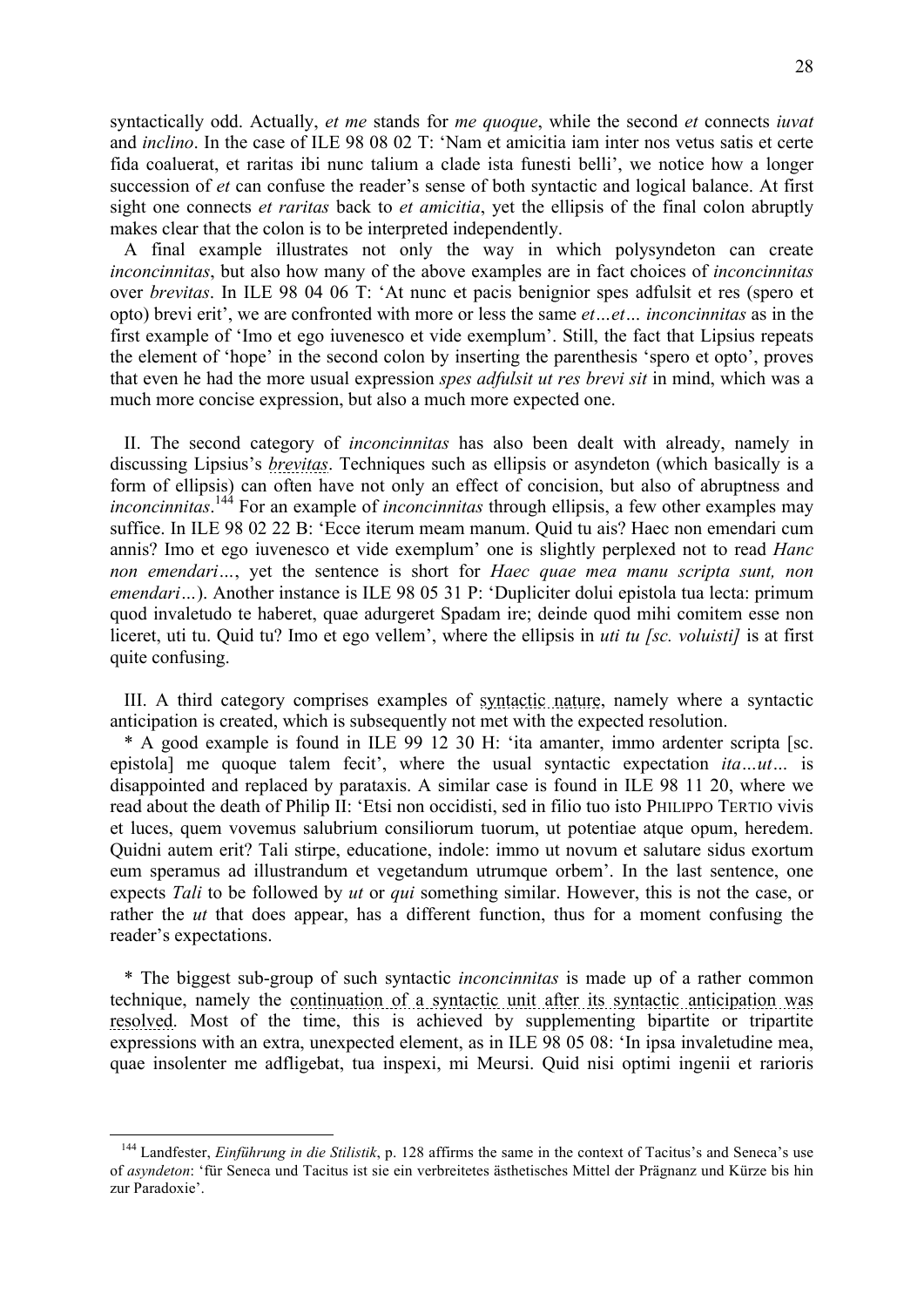industriae, item notae?' (where *notae* is a continuation of *rarioris*) 145 or ILE 98 04 22: 'Multa vel suggerere potes vel recidere fortasse aut immutare, atque interiore meo voto coram hoc fecisses', where all syntactic anticipation was resolved after *vel…vel…*, but still a third element *aut immutare* is added (with *aut*), which is of the same syntactic level as *vel suggerere…vel recidere*. The same can happen in a tricolon, as in *Sat. Men.*: 'inde ut, fluctus e mari, paullatim surgere visa ingens multitudo pallentium, exsanguium, maculentorum, et a quibus Caesar iure timuisset', where the *a quibus…* colon is not expected after the tricolon of genitives.

In a more extreme way, such syntactic *inconcinnitas* can also involve the disruption of the bipartite or tripartite constructions (which comes close to *inconcinnitas* through word order), as in ILE 98 12 19 S: 'infinitum easdem [sc. linguas] mutasse, variasse, multiplicasse, ut gentes hominum confusae mixtaeque inter se fuerunt et iterum propagatae'. Here we clearly notice in the addition of *et iterum propagatae* – schematically (a b)q(c) – how this syntactic *inconcinnitas* (*confusae mixtaeque…fuerunt* sufficed as a syntactic unit) also has a rhythmic effect. The sentence, which is uncharacteristically long for Lipsius, threatened to turn into a full-blown period and ending it in *fuerunt* would just be too predictable in a rhythmical sense as well. This effect is noticeable in most of the above cited examples too.

\* Sometimes syntactic *inconcinnitas* can be somewhat vague to define and in certain cases it merely consists in the contamination of several constructions to produce a striking expression. This is, for instance, found in the *incipit* of ILE 98 04 06 T: 'Vir Nobilissime, iam diu factum, cum ad te nihil dedi'. Instead of writing the expected *Iam diu nihil ad te dedi*, Lipsius elaborates in the sense *Iam multum tempus praeterit, cum nihil ad te dedi*, using the general expression *diu factum esse* instead of the more concrete *multum tempus praeterit/transit/…* and *cum* in the sense of 'during which time'.146 Another example is *Lovan.*  1, 1: 'Fama tenebat et tenet arcem illic veterem fuisse, alii a Iulianis, alii a Normannicis temporibus, cuius vestigia exstarent', where the syntaxes *fama tenet* + AcI and *alii…alii*   $\delta$ *[dicunt]* + AcI permeate and thus break up the concinnity of the sentence.

IV. Finally, we are left with various other forms of *inconcinnitas* which occur only now and then.

\* Sometimes *inconcinnitas* is produced by an element of morphology. In ILE 98 01 23 P: 'Ab eo tempore – credes mihi hoc, Pontane – et memoria tui inhaesit et probatio, atque ideo facile accendere hanc materiam igni sic paratam' one easily mistakes *accendere* for an infinitive, while it is in fact a perfect indicative. In this case, Lipsius could easily have removed the *inconcinnitas* by using a synonym or writing *accenderunt*, still he chose not to, which proves his deliberate choice of *inconcinnitas* over *perspicuitas*.

\* Another possibility is *inconcinnitas* produced through word order. A rather easy example is ILE 98 02 24: 'Et quomodo tam lente (non enim tu) hoc illi curant?', where the comma *non enim tu* still has the reader a bit puzzled, because of its position in the sentence at a point where one cannot really understand the nominative case of *tu*, nor (more importantly) the explanation offered by *enim*. In any case, the usual mode of expression would surely be: *Et quomodo illi (non enim tu) tam lente hoc curant?*

\* Furthermore, there is also a purely logical or content-related *inconcinnitas*. In ILE 98 03 01 A to Albert of Austria, Lipsius compares him to Scipio and cleverly writes 'nec alium iustius tecum conferam' instead of the expected *nec cum alio te iustius conferam*. In this case, the *inconcinnitas* adds to the laudatory effect of his panegyric letter.

 <sup>145</sup> It interesting to see that some later editors read *notas* at this point, their refusal of *notae* as a correct reading probably being caused by the fact that they were not familiar enough with this technique.<br><sup>146</sup> Cp. with Pontanus's more usual: 'Diu est, cum te secundis [sc. litteris] interpellavi' (ILE 98 05 27 P).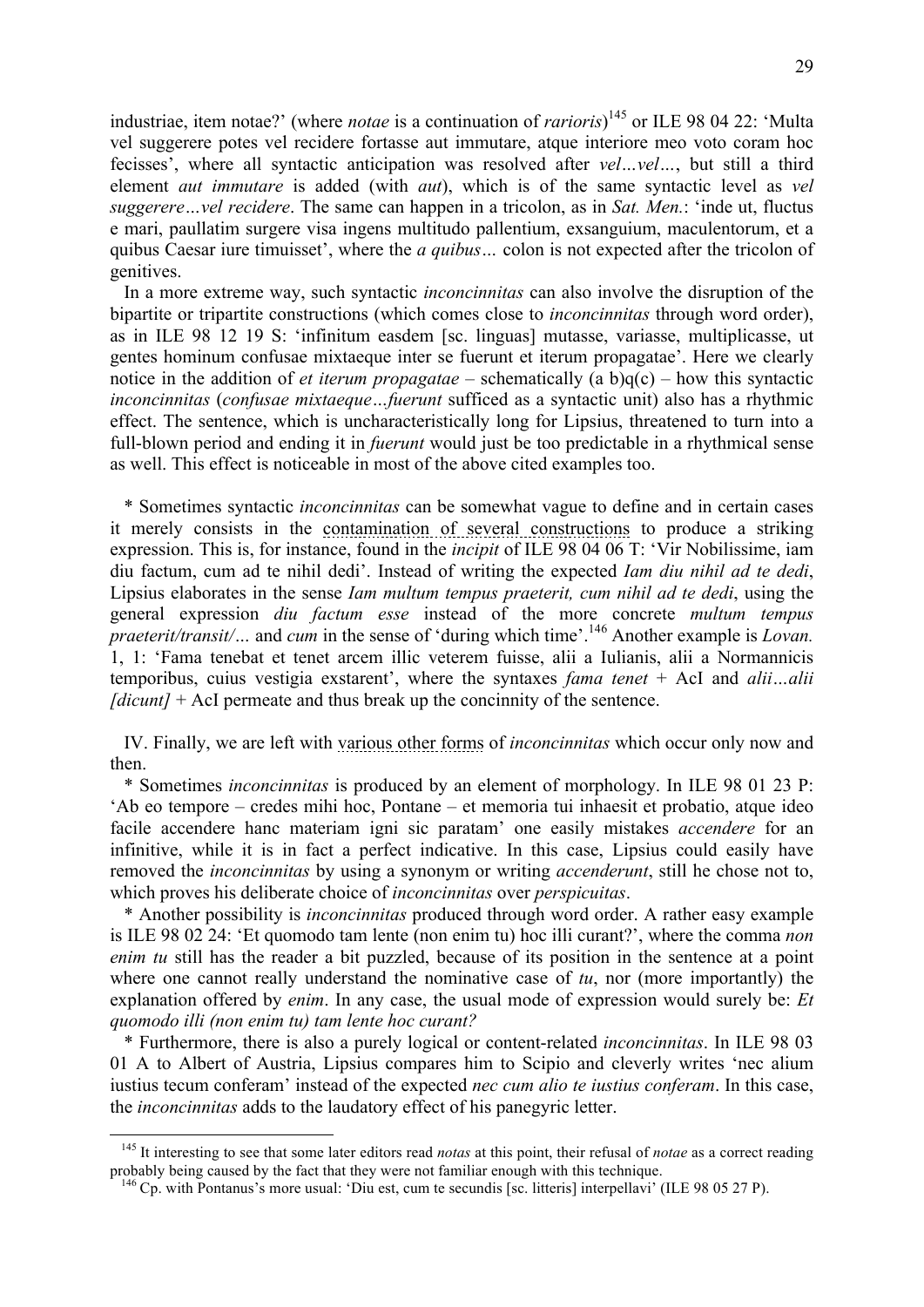\* Finally, it will come as no surprise that different techniques are often combined into one global effect of *inconcinnitas*. In *De Const.*, 1, 1, for instance, we read: '(…) Eburonum urbem. Quae nec longe a via, et in qua amici, quos salutare more suadebar et amore'. In this sentence, one notices subtle impressions of both parallelism and the contrary. Parallelism seems to be present in *quae*, *in qua* and *quos* and is heard in the *adnominatio* of *more…amore*. Yet, upon closer inspection *Quae* is a pseudorelativum, and *in qua* and *quos* do not correspond. Furthermore, the first instance of *nec* suggested a negative polysyndeton (*nec…nec…*), but this expectation is marred by *et*. And finally, there is syntactic *inconcinnitas* in *et amore*, since *suadebar* had already resolved all syntactic tension.

# c) Conclusion

In this way, we see how different kinds of *inconcinnitas* recur in many aspects of Lipsius's Latin. All in all, we can confirm a remarkably strong and conscious tendency in Lipsius to disrupt – taking care to stress that this may often be rather subtle – all kinds of phonic, syntactic, rhythmic or other expectation instilled in the reader's mind from his experience with 'normal' Latin. A final example may illustrate how the amalgam of such effects can produce a sort of *inconcinnitas* which is situated on the textual level: a most general, almost gnawing feeling of estrangement from the Latin one is facing. The dedicatory letter of Lipsius's *Manuductio ad Stoicam philosophiam*, ILE 04 02 27, starts off as follows:

Manuductionem meam facere, vides quod ego nuper feci, Illustrissime Princeps, id est ad te venire. Uterque merito. Ego, ut adventum in haec loca et afflictam patriam gratuler, tuis etiam consiliis erigendam; itemque gratias agerem pro benivolentia qua me iampridem eximia quadam honestasses. Facit utrumque hoc idem *Manuductio*: et caussas easdem habet. An non et alteram magis propriam? Opinor. Servit ipsa et facta est ad lucem Hispani scriptoris, Annaei Senecae, itaque decore viam ad Hispanum Principem affectat, eius se arbitrio ac tutelae permissura.

In this piece of text, we find *inconcinnitas* of all levels and kinds. At a first level, *Uterque merito. Ego…* suggests a second element such as *Opus* or *Manuductio*. Still, it takes quite long until such an element is found, and by repeating the element of *uterque* (*utrumque hoc idem*) before *Manuductio* the strong opposition with *Ego* is lost. On a second level, syntactic anticipation is finished after *gratuler*; but this expectation is broken twice, once in *erigendam* which is to be connected with *patriam* and also in *agerem*. On a third level, *idem* is somewhat superfluous in connection with *utrumque hoc* (where *hoc* is superfluous as well *stricto sensu*). Still, it is probably inserted to build a fake parallelism with *easdem* of the second colon. On a fourth level, the occurrence of *An non et alteram magis propriam* mars whatever is left of the bipolar symmetry in *Ego…Manuductio* and the two *causae* by suddenly bringing up a third reason.

In conclusion, we see how in this section a multitude of disrupting and generally estranging techniques have been discussed, which may be employed in different degrees, but appear almost ubiquitously in Lipsian prose. From this aspect, Lipsius's style derives a quality of disconnection, suddenness and strangeness which more than anything else characterizes his particular style (cf. infra, *Conclusion*). Therefore, it is very odd to see how even during Lipsius's life, and in modern scholarly literature as well, this quality of *inconcinnitas* was completely overshadowed by *brevitas*. Still, from a typically Lipsian passage such as the one quoted from the *Manuductio*, it appears how little *brevitas* alone explains its peculiar style and how important, on the other hand, *inconcinnitas* proves to be in its analysis. For, on the technical level, only *inconcinnitas* explains how Lipsius's Latin can combine *adiectio* in bicolon or tricolon on the one hand, and elocutional brevity on the other. It is by disrupting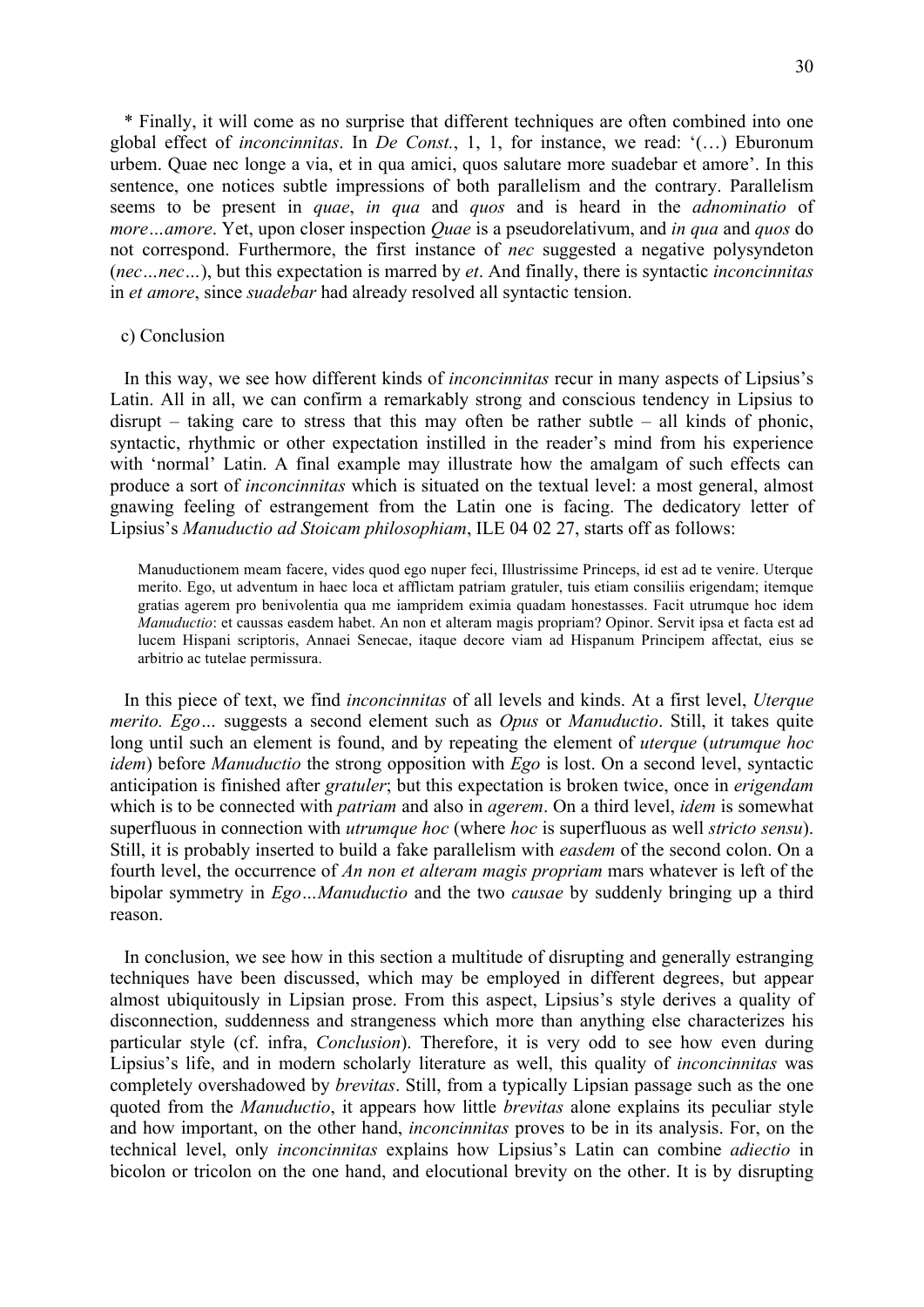the symmetry of such parallel constructions that Lipsius dissolves the contradiction of multiple cola and brevity of style. To boot, there are several examples where Lipsius clearly sacrifices elocutional brevity to produce *inconcinnitas*,<sup>147</sup> and even in his choice of means to produce brevity, we have noticed a tendency to use it to obtain *inconcinnitas*. 148

Finally, I think that there is again (cf. supra, *Brevitas*) not much point in trying to categorize this technique as Sallustean or Tacitean, two figures who are traditionally connected with *inconcinnitas*. Whereas some examples do indeed remind us of Tacitus, his style still comprises several other techniques of *inconcinnitas* which we do not find (or certainly not as regularly) in Lipsius. Among these are his use of neuter adjectives instead of nouns, the *abstractum pro concreto*, abruptly switching from personal to impersonal constructions, etc.

#### 4.3. Compositio

Although much of Lipsius's characteristic turn of phrase has already been explained from the analysis of *brevitas* and *inconcinnitas*, several things still remain to be said about his *compositio* as a whole, if only to elucidate some of the statements made about it in the past. Indeed, Lipsius's *compositio* was heavily criticized in his own time. Lipsius's detractor Schoppe wrote: *Desunt autem Perspicuitas, Aequabilitas, Collocatio, Iunctura (…). Itaque Oratio est obscura, (…); comprehensio obscura, compositio fracta et in particulis concisa*. At the same time, this statement is typical for the language generally used to describe Lipsius's syntax, both by his contemporaries and some modern scholars. His composition is called *fracta*,<sup>149</sup> commatic, loose, even 'hopping' (Williamson),<sup>150</sup> yet it has only rarely been analysed in its formal components and characteristics. Only Croll made an attempt to do so and accordingly it seems best to start this section from his observations.

a) Croll: curt style and loose style

I. In his 1929 paper *The Baroque Style in Prose*, Morris Croll describes two forms of Baroque Style: the concise, serried, abrupt *stile coupé* or curt style, and the informal, meditative, and 'natural' loose style.<sup>151</sup> However, he takes special care to point out 'that in the best writers these two styles do not appear separately in passages of any length, and that in most of them they intermingle in relations far too complex for description'.<sup>152</sup> We should therefore be careful in our identifications of one author with one compositional style. Still, it will be fruitful for analytical purposes to have a look at Croll's description of the two modes.

<sup>&</sup>lt;sup>147</sup> E.g. ILE 98 04 22 D: 'De aliis si curas, omitte omnes has curas. Versum meum tu claudum fecisti. Nam ipsi negant et exemplar meum pedem donat. Parce scripturienti plura, sed ob imbecillitatem non scribenti et me ama, ut semper, mi pater', which could easily (but without the effects of repetition) be rephrased into *De aliis si curas, omitte* (*emphasis* + *brevitas*) and *Parce ob imbecillitatem non plura scribenti*.<br><sup>148</sup> In ILE [98 05 13 / 06 15], for instance, 'Ea quae veteribus fuerit, quaerunt; ego amplius, an fuerit, quaero' is

short for 'Ea quae veteribus fuerit, quaerunt [alii]; ego amplius, an fuerit, quaero'. By choosing to leave out *alii*, but not *quaero*, Lipsius succeeds in creating a kind of *inconcinnitas* which consists in the resemblance of *quaerunt – quaero* versus the estranging effect of the ellipsis *[alii]* – *ego*. The alternative *Ea quae veteribus* 

<sup>&</sup>lt;sup>149</sup> Cp. Norden, *Die antike Kunstprosa*, 2, 776: 'zerhackten pointierten Satzbau' or Croll, 'Juste Lipse et le Mouvement Anticicéronien', p. 29: 'style haché, fait de phrases courtes'.

<sup>&</sup>lt;sup>150</sup> Williamson, 'Lipsius his Hopping Style'. Cp. Scaliger: 'Quae per salebras saltitant, non ambulant' (quoted in Norden, *Die antike Kunstprosa*, 2, 777) and Croll, 'Juste Lipse et le Mouvement Anticicéronien', p. 33.

<sup>&</sup>lt;sup>151</sup> Croll's styles seem somewhat inspired by the traditional distinction *oratio soluta (* $\delta u \lambda \epsilon \lambda \nu \mu \nu \gamma \lambda \xi \kappa$ *)* and *oratio perpetua* (*ε ρομ νη* λ ξ*ις*); see e.g. Lausberg, *Handbuch der literarischen Rhetorik*, §§ 916-922.<br><sup>152</sup> M. Croll, 'The Baroque Style in Prose', in: Id., *Style, Rhetoric, and Rhythm. Essays by Morris W. Croll* 

by J. Max Patrick, et al., Woodbridge, 1989 (= Princeton, 1966), pp. 229-230.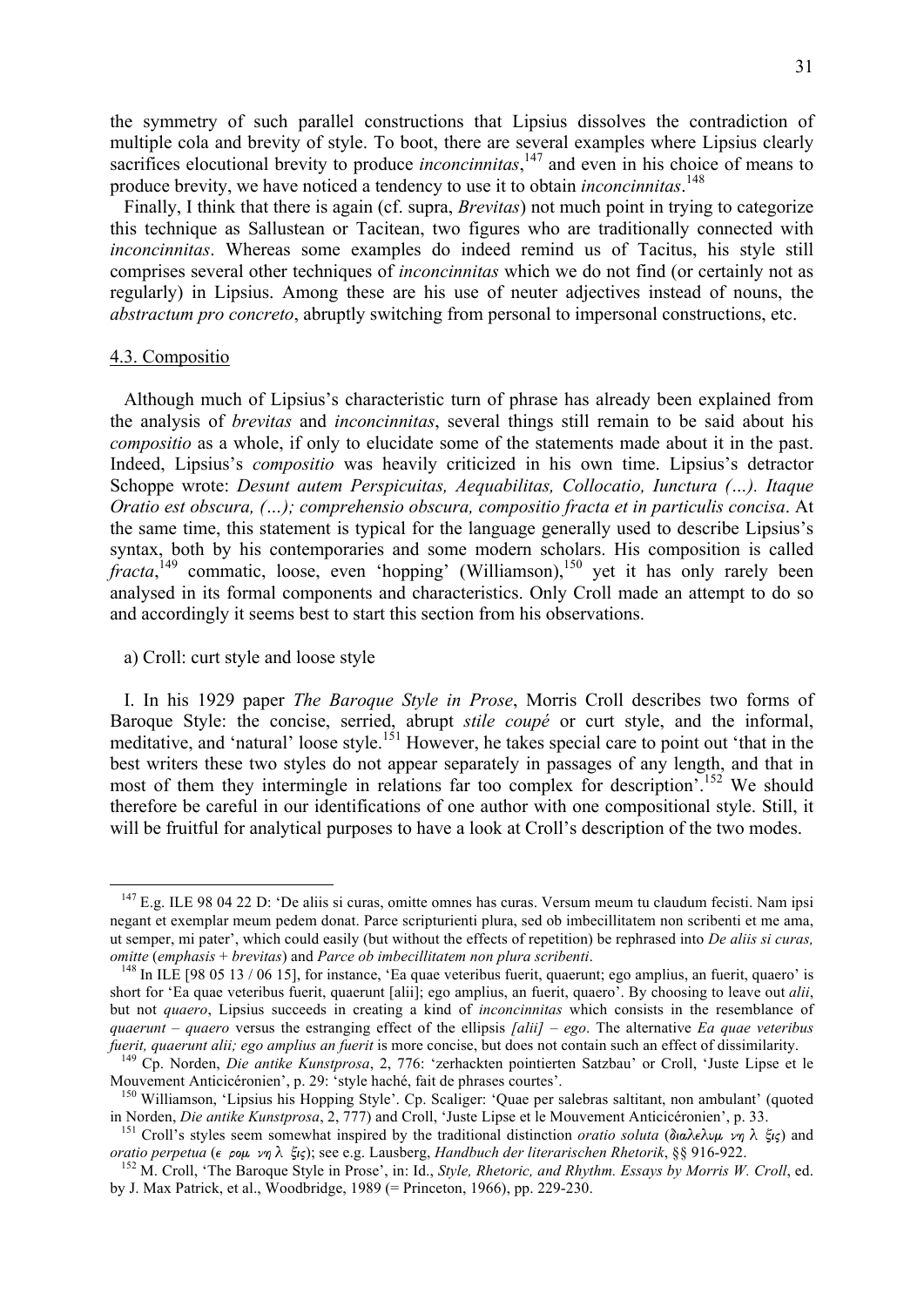# 1. Curt Style – *stile coupé* (pp. 211-219)

# A. Characteristics

- 1) studied brevity of members
	- 'each member is as short as the most alert intelligence would have it'
- 2) hovering, imaginative order

'the first member is likely to be a self-contained and complete statement of the whole idea of the period (…) But it does not exhaust its imaginative truth or energy of its conception. It is followed, therefore, by other members, each with a new tone or emphasis, each expressing a new apprehension of the truth expressed in the first'

# 3) asymmetry, produced by

- a) 'varying length of the members within a period'
- b) 'a succession of members with different kinds of subject words'

c) 'a change from literal to metaphoric statement, or the reverse, or by a change from one metaphor to another'

d) 'a leap from the concrete to the abstract form (…), an eminently characteristic feature of the *stile coupé* because this style is always tending towards the aphorism'

4) omission of the ordinary syntactic ligatures

# B. Violations

The full effect of the style depends upon the union of these characteristics, but we may also observe that sometimes a partial violation of the rules produces an eminently characteristic effect of 17th-century prose:

1) 'we often find a period of two members connected by *and*, *or* or *nor*, which evidently has the character of the *stile coupé* because the conjunction has no logical *plus* force whatever'.

2) asymmetry 'is sometimes partly violated inasmuch as these members begin with the same word or form of words (…). It is to be observed, however, that the members that begin with this suggestion of oratorical pattern usually break it in the words that follow'.

C. The typical *période coupée* need not always be short. 'On the contrary, it may continue, without connectives and with all its highly accentuated peculiarities of form, to the length of five or six members'.

2. Loose Style (pp. 219-229)

A. The Loose Style is more difficult to describe and analyse as a complex of different traits, probably precisely because of its loose, self-exploring character. By nature, only two forms are distinctive of it:

1) co-ordinating conjunctions

2) participle construction

B. Still, other modes of connection are not excluded. On the contrary, the loose style 'obtains its characteristic effects from the syntactic forms that are logically more strict and binding (…) by using them in a way peculiar to itself. That is to say, it uses them as the necessary logical means of advancing the idea, but relaxes at will the tight construction which they seem to impose; so that they have exactly the same effect as the loose connections previously described'.

C. Furthermore, the order of the connected members (which in fact 'determines the character of the connections rather than the reverse') is to be considered. Opposed to the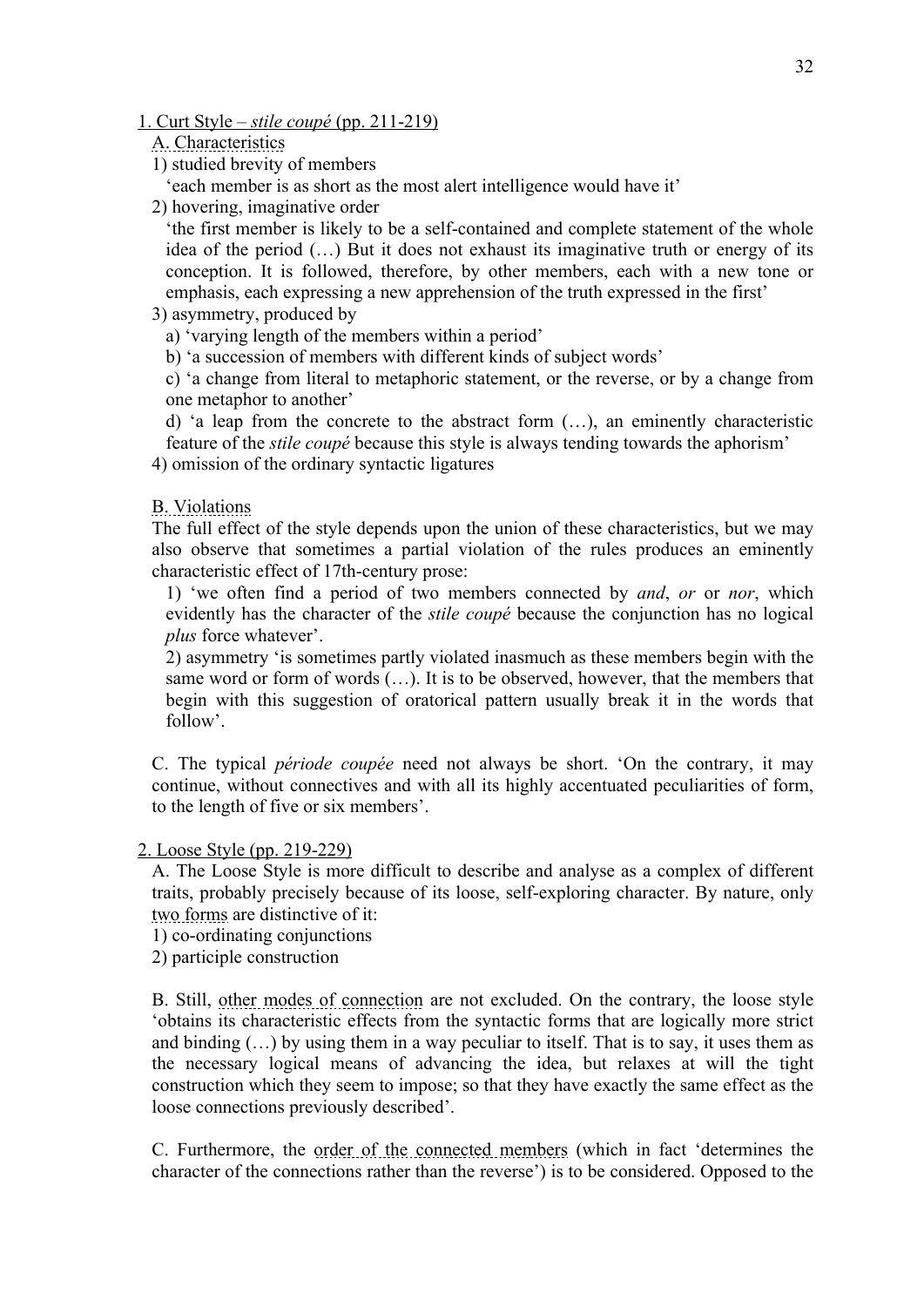circular motion of the Ciceronian period, the loose period has a different purpose, namely 'to express, as far as may be, the order in which an idea presents itself when it is first experienced. It begins, therefore, without premeditation, stating its idea in the first form that occurs; the second member is determined by the situation in which the mind finds itself after the first has been spoken; and so on'. It is 'like a philosophical scientist making notes of his observation as it occurs'.

D. Finally, it can be observed that even in cases where the natural meditation of the author has involved him 'in a suspended construction from which he cannot escape (…) he still proceeds in the Anti-Ciceronian manner, and succeeds in following, in spite of the syntactic formalities to which he commits himself, his own emergent and experimental order'. He does so by a great variety of means, such as anacoluthon, a peculiar way of punctuation, etc.

II. According to Croll, Lipsius is an early practitioner of the *stile coupé* (just like Montaigne), which is in essence a Senecan style.<sup>153</sup> Indeed, the description of compositional characteristics given under the curt style does sound a lot like Lipsius. Characteristic 1.A.1 – Lipsius's famous *brevitas* – has already been dealt with. 1.A.2 makes a very interesting point which seems to hold true for Lipsius as well. Having a look, for instance, at ILE 98 02 22 B, we see what Croll means:

```
Ecce iterum meam manum. 
     \rightarrow Quid tu ais?
               \rightarrow Haec non emendari cum annis?
Imo et ego iuvenesco 
     \rightarrow et vide exemplum.
Oculi iterum belle habent 
     \rightarrow et lemae illae,
          \rightarrow an glaucomata aut quidquid fuit, in malam rem abierunt
                                                                   \rightarrow et maneant aeternum.
Utinam tua res sic procedat, 
     \rightarrow illa Iunonia, quae me tecum exercet.
Quidquid dissimulas, amas 
     \rightarrow et negantia tua verba apud me adfirmant.
Sed cum modo; 
     \rightarrow nimis amare insanum malum est;
          \rightarrow et ne incide
               \rightarrow aut eripe te, si incidisti.
```
In the above schematic representation of the first lines of ILE 98 02 22 B arrow-signs have been used to signal where a self-contained and complete statement containing the whole idea of the period is followed by other members which only add new tone or emphasis. Croll rightly points out this aspect, which is very often present in Lipsius, yet one should still retain some caution in identifying it as truly characteristic of Lipsian *compositio*. It seems to be a general technique of Anti-Ciceronian, i.e. unperiodic prose, as periodicity *ipso facto* delays the completion of the period until the end of the sentence.

Characteristics 1.A.3.a-b are somewhat less readily connected with Lipsian style. 1.A.3.c seems to point in the direction of techniques we have discussed under *Inconcinnitas*, while the aphoristic tendency of Lipsius's Latin  $(1.A.3.d)$  is well known.<sup>154</sup> Finally, with 1.A.4 Croll touches upon asyndeton, the omission of syntactic ligatures, which produces Lipsius's

<sup>153</sup> *Ibid.*, p. 215. 154 Cf. supra *Brevitas*.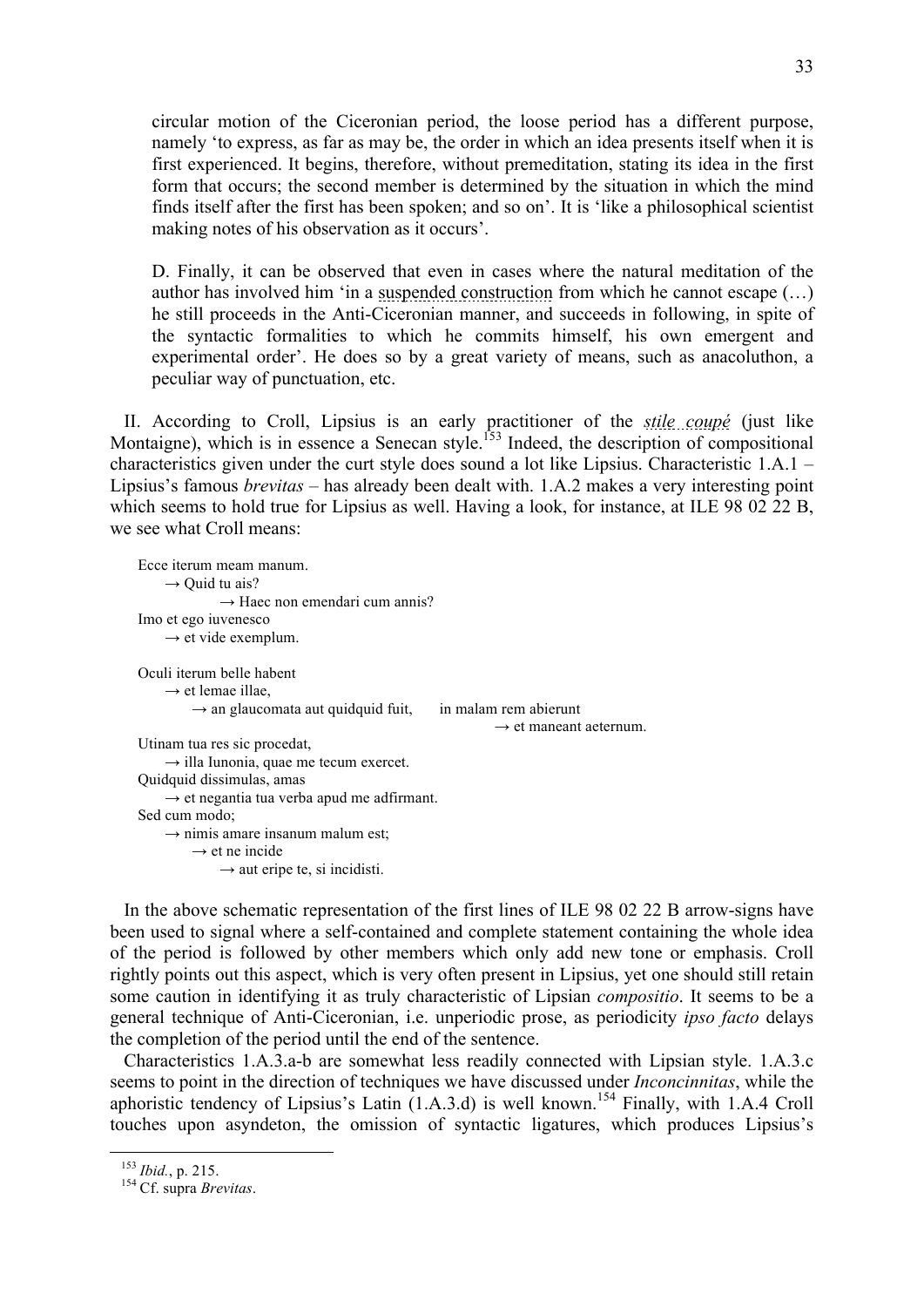favoured parataxis. Still, asyndeton is only one means towards paratactical construction, as will become clear from the discussion below.

Moreover, Croll rightly allows two violations to these characteristics, which we have addressed under the sections *Inconcinnitas* and *Repetition*, with especially Lipsius's use of the *polysyndeton* to produce effects of imbalance (1.B.1) and with *adnominatio*, where formal resemblance is contrasted by tension *qua* content (1.B.2).

Finally, Croll's observation that the typical curt period need not be short, holds true for Lipsius as well, but only to a certain degree. Especially in rhetorical letters Lipsius will allow his sentences to gain some length, but for the most part they remain rather short. Indeed, it is one of the reader's first observations when comparing Lipsius to Tacitus that for all the resemblance in techniques of *detractio*, discontinuation and disproportion, the latter's sentences are often much longer that Lipsius's.

III. Apart from these aspects of the curt style, it has to be added – as Croll himself allows –, that Lipsius's composition shows many signs of the loose style as well. This need not surprise, as some techniques of this style are very similar to those of the curt. There is, for instance, notable similarity between 2.C and 1.A.2 which both depart from the idea of a natural, associative way of thinking and therefore writing. On a more technical level, 2.A.1 is a mirror of violation 1.B.1, which we have already discussed. Moreover, we recognize Lipsius in the use of the participle construction (2.A.2), which after all more often than not implies a dimension of *brevitas*. To quote only one example: 'Sed animos divellere non vis, non hostilitas potest, fidei illo adamante colligatos' (ILE 98 04 02); this is a technique which is found *passim* in Lipsius, who uses *gerundiva* and the likes similarly.

Finally, we also notice characteristic 2.D in Lipsius, viz. the tendency to proceed in an Anti-Ciceronian manner even if the natural meditation of the author has involved him in a suspended construction. Consider, for instance, ILE 98 05 27 C: 'Est haec communis laus vestra, illa tua propria, quod in adflicto hoc rei Christianae statu nuper maximos duos Reges pacificasti atque utinam inter se iunctos religioni et reipublicae instaurandae!' The suspension created from *Est laus…quod* was not even that great, but still Lipsius chose to end the sentence almost in an exclamation with a loosely connected *utinam* and *dativus finalis*. Another example is found in ILE 98 03 01 A where we read 'Quod magis sentio et in animum demitto, cum in ipsa potentia et magnitudine infirmitatem istorum video aut brevitatem'. The position of *aut brevitatem* again ends the sentence in an unperiodic fashion through syntactic *inconcinnitas*. Very reminiscent, to my feeling, of Tacitus, is the progression of ILE [98 05 13 / 06 15]: 'Peto igitur atque absens rogo uti hunc in occasione adiutum velitis, favere animis, consiliis, factis; bene locaturi beneficium, quodcumque in eum conferetis'. With *velitis*, Lipsius grew tired of the periodic flow and changed the syntax of *rogo ut* to an AcI (in connection with *rogo* or *velitis*), ending the sentence with a loosely connected future participle *locaturi*.

To conclude, we can point at an almost systematic syntactic trait in Lipsius, which distorts periodicity even before it can arise. We find inversion of the verb rather often in Lipsius, a technique not uncommon to Cicero's or Seneca's letters, which does not prevent periodic suspension, but creates a rather different periodic rhythm than the usual Latin SOV-word order.155 Consider, for instance, the better part of ILE 98 04 [13] M:

Gaudeo et gratulor de filio omnia sic serie et honeste transacta. Similia tibi gaudia Deus in aliis liberis plura donet. Ego Bruxella redux statim in morbum incidi. Videtur catarrhus esse, sed posset ad tabem ire et nunc etiam perseverat. Valde me debilitat, in adsidua tussi. Accepi plura exemplaria et sufficiunt. Velim in

<sup>&</sup>lt;sup>155</sup> The semantic value of verbs themselves (cf. supra *Brevitas*) as well as their position create an additional effect of *emphasis*.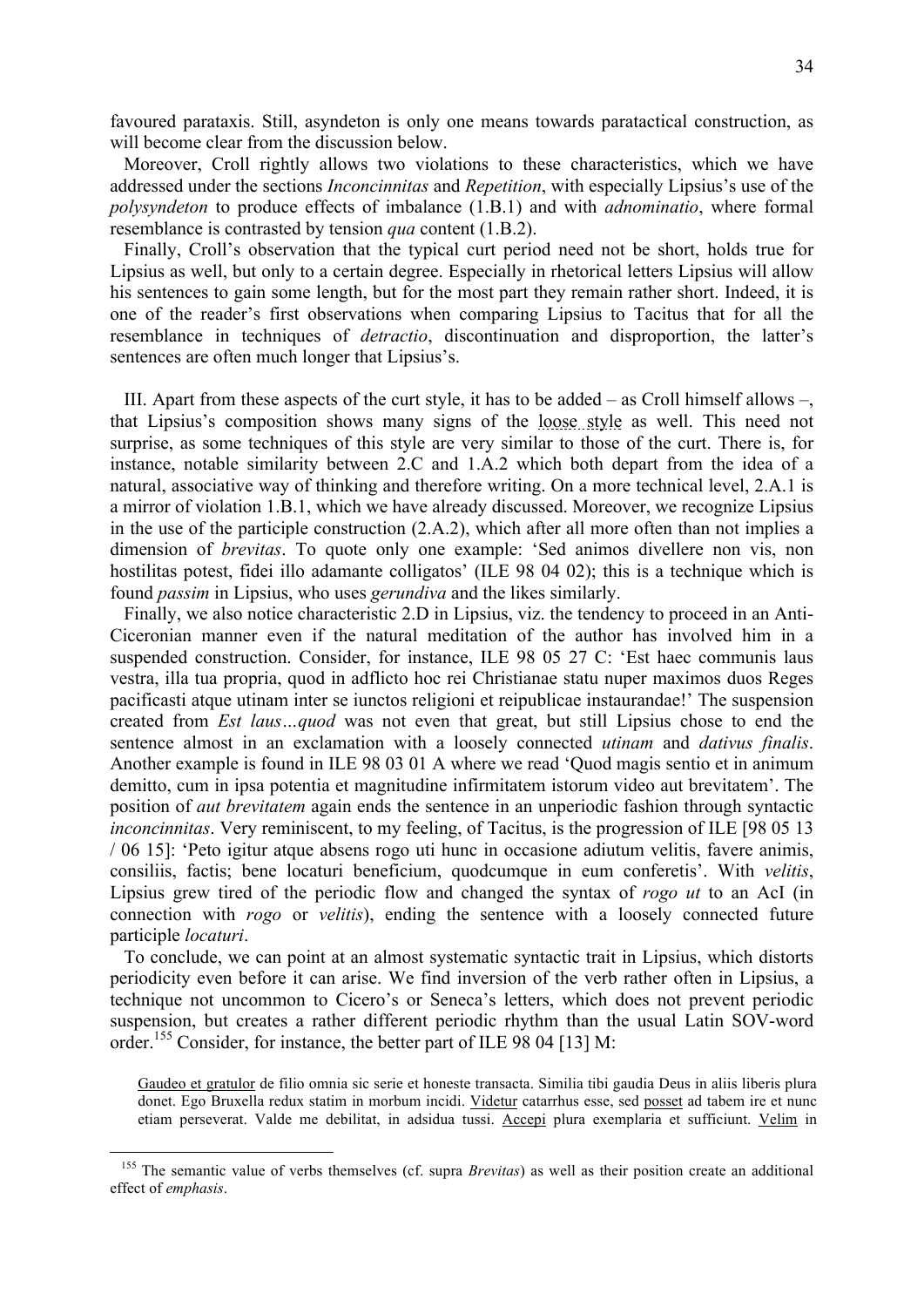Hollandiam quam primum mitti per alium aliquem nautam vel nuntium. Nam Christina nondum hic fuit: ergo procul a reditu, nisi fallor. Adiunxi epistolam ad Vivianum itemque ad Velserum. Tu utrique exemplar unum adiunge. Vidi libros DE CRUCE impressos et credo idem fore in aliis nec impedire possumus. Bonum esset (et plures mecum egerunt) te praevenire et opera mea simul recudere. Vellem ante mortem fieret.<sup>156</sup>

### b) Other characteristics

Having identified constituents of Lipsius's *compositio* in both the curt and the loose style, we can now look at some other characteristics of sentence structure.

### - Asyndeton and parataxis

I. We have already touched upon the importance of asyndeton in Lipsius's composition.<sup>157</sup> Under 1.A.4 Croll pointed out that the omission of ordinary syntactic ligatures is characteristic of the curt style and indeed, asyndeton is frequent in Lipsian style. Besides a great number of varying uses, it is often found in triple (mostly verbal) expressions such as 'abi, perfice, redi' (ILE 98 01 30 R) or 'inscipiam, noscam, colam' (ILE 98 04 22 S). Yet although Lipsius is quite fond of such asyndeta, he often adds a fourth element with *et*  (sometimes *aut*) to the phrase, which again has an effect of discontinuity and imbalance (cf. supra *Inconcinnitas*). This is the case in 'inspexi, collegi, descripsi et hic habes' (ILE 98 04 26) or 'vide igitur, lege, explica et a te, siquid opus, adde' (ILE 98 04 26). Both types can also be combined as in 'Quis t[em]p[or]a, turbas, fraudes etiam nescit? Eripiuntur, aperiuntur, abiciuntur et fit misellis, quod ipsis hominibus solet, ubi fides non est et candor' (ILE 98 08 02 B). Now, since such an added connector mitigates the effect of the asyndeton, it appears that while he is fond of it, Lipsius's main concern is not asyndeton itself. Indeed, as stated above, the omission of ligatures always leads to parataxis, and it is especially parataxis that seems to have appealed to Lipsius. This is best illustrated by some examples where Lipsius introduces *et* or a similar conjunction precisely to obtain or stress parataxis, as in Lipsius's revision of 'Filius tuus ad te redit mandato tuo' into 'Filius tuus ad te redit et id mandato tuo' (ILE 98 11 02 BR, *version one* vs *version two*).<sup>158</sup>

II. The great general appeal which Lipsius found in parataxis is also evident from cases where he prefers the (archaic) fashion of paratactic expression, with its (natural or artificial) quality of spontaneity and vividness,<sup>159</sup> over classical hypotaxis, which is far more usual, even natural<sup>160</sup> in the Latin language.<sup>161</sup> See e.g. ILE 98 02 27: 'Sum in hac scaena et Fama produxit, sed ego illam desero et hanc sperno' (instead of *scaena, in qua Fama produxit*); or 98 08 10: 'ADMIRANDA parata sunt, sed mittam fortasse cum parte pecuniae et includam, nisi tu aliam rationem nosti tutiorem' (instead of *quam includam*). A final example is a striking sentence from ILE 97 12 28, where Lipsius shows how even hypotaxis can have the effect of parataxis. In 'Sed ut in urbe, ubi lues est, si agas, vites domus aut vias totas ea infames, sic hic moneo: fugere te homines et loca vitiis nota et infecta', we see him opting, not for his usual paratactic syntax (which would be *sic hic moneo: fuge homines…*), but for the rare AcI-syntax

<sup>&</sup>lt;sup>156</sup> A similar example is found in *De Const.*, 1, 3.<br><sup>157</sup> Cf. supra *Repetition* (with *synonymia*) and *Brevitas*. Cp. Tunberg, 'Observations', p. 176.<br><sup>158</sup> This example also shows how parataxis can add to the effect section *Compositio*.<br><sup>159</sup> See Marouzeau, *Traité de stylistique latine*, pp. 229-230.<br><sup>160</sup> See *ibid.*, p. 233.<br><sup>161</sup> Neo-Latin is said to show a general 'tendency towards a more analytical and paratactical phrase stru

<sup>(</sup>J. IJsewijn – D. Sacré, *Companion to Neo-Latin Studies. Part II. Literary, Linguistic, Philological and Editorial*  Questions, Supplementa Humanistica Lovaniensia, 14 (Leuven, 1998<sup>2</sup>), p. 410), but Lipsius's Latin is even more prone to this tendency than other authors.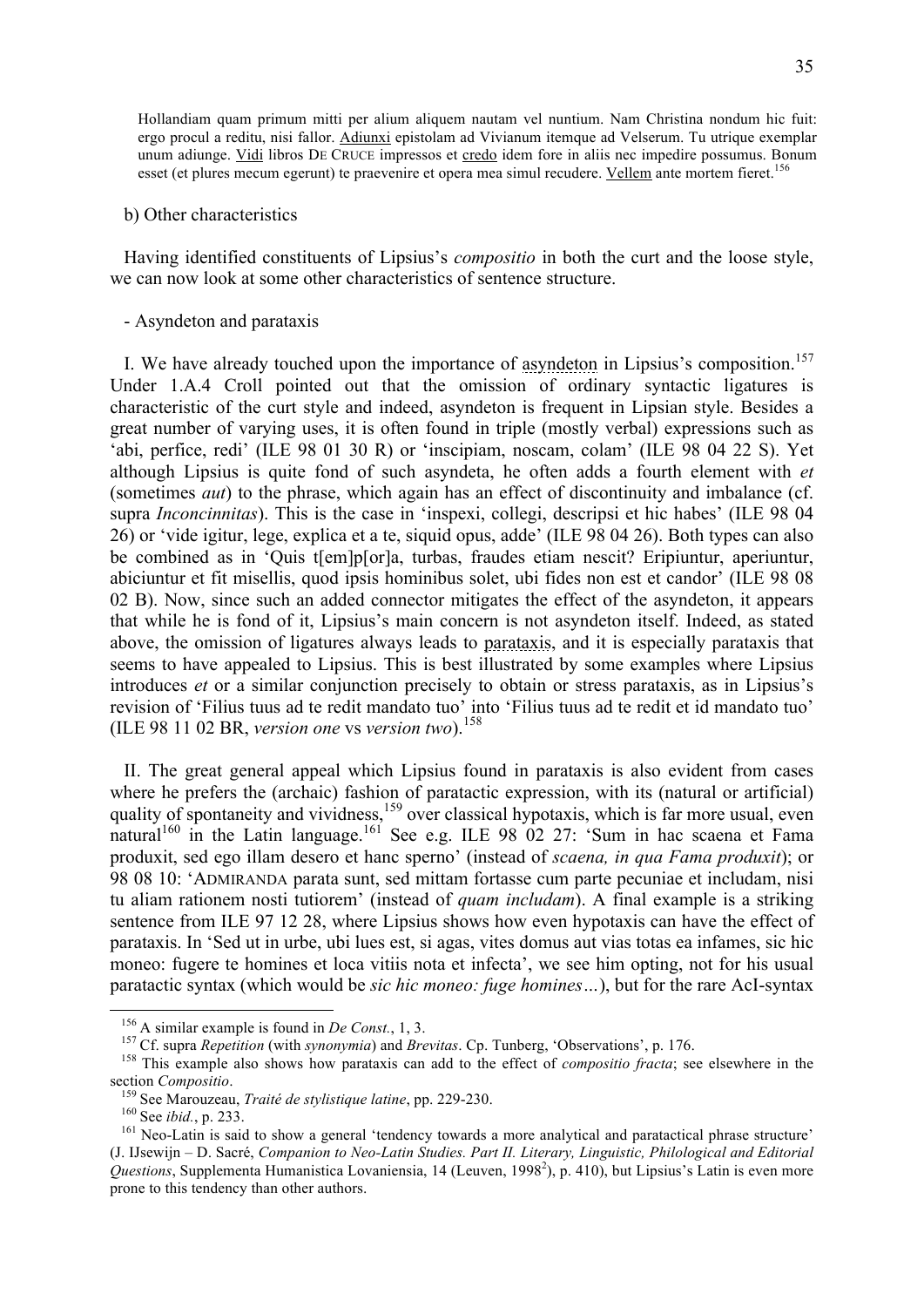with *moneo* which had a more loose effect than the usual *ut/ne*-object clause. Of course, Lipsius again has matters of *inconcinnitas* at the back of his mind<sup>162</sup> (as in many cases where parataxis is chosen above the expected hypotaxis),<sup>163</sup> since *sic hic moneo, ut fugias homines*... would have realised obvious periodic anticipation and resolution.<sup>164</sup>

# - *Compositio fracta*

A second element of composition which seems to be lacking or not fully detailed in Croll's paper, is Lipsius's tendency towards the commatic style or *compositio fracta*, 165 as mentioned above. In this style, syntactic units tend to be short (commata) and rather disconnected from the rest of the sentence, whereas periodic composition comprises longer units (cola), which are organically embedded in a frame of syntactic anticipation, suspension and resolution.

I. The difference is readily illustrated by one of Lipsius's favourite means to create this commatic impression, namely his extensive usage of *prolepsis*, in traditional rhetorical handbooks more often interpreted as postposition of introductory words.<sup>166</sup> Granted, this technique is far from exceptional in Ciceronian Latin, but Lipsius seems to use it especially frequent and also more far-reaching that the usual *Caesar, cum…* instances. In ILE 98 02 27, for instance, which deals with text critical issues, one reads 'Tamen, in libro meo scripto cum reperiam *nullaque fumosa*, suspicari etiam incidit an non (…)'. In this sentence, the position of *tamen* is unusual and the unit that would have been produced by *Cum tamen…reperiam* is broken. A slight effect of estrangement is produced by the sudden realisation that *in libro meo scripto* will not be supplemented by *lego* or *reperio*, but is actually part of a subordinate clause. In ILE 98 03 01 A, we find an example of *prolepsis* which Lipsius uses to produce *chiasmus*: 'Omitto beneficia in patriam publica, in me privata. Ipse titulus et argumentum palam ad te ducebant. ROMANI imperii descriptio cui potius aut iustius debebatur quam Principi e tot ROMANIS Imperatoribus nato?'. From a purely communicative perspective one would expect *ad te* to be followed by *Cui enim potius aut iustius debebatur* etc., but this marred the chiastic effect of *ROMANI imperii – cui* vs *Principi – ROMANIS Imperatoribus*. A similar effect is found in the same letter in: 'Iam et ADMIRANDORUM ille titulus, annon ad te traheret, in varia virtute sic ADMIRANDUM?'. In these cases, the unity of the cola is disrupted –  $(a)q(b)$  instead of  $q(a, b)$  – and accordingly periodic suspense is mitigated.

 <sup>162</sup> Marouzeau, *Traité de stylistique latine*, p. 232 also points at the element of *inconcinnitas* in such cases of parataxis where one often tends to punctuate with a colon: 'Un cas particulier de l'emploi de la parataxe est celui où le sujet parlant se sert de l'intonation pour marquer le rapport entre les divers membres de l'énoncé. Il y a coordination pour la forme, mais subordination pour le sens'. Marouzeau, *ad locum*, offers several examples, notably from Plautus and Terence, such as Plaut. Pers. 44: 'Quaesivi: numquam repperi'.

<sup>&</sup>lt;sup>163</sup> See e.g. the 'parahypotaxis' (cf. P. Stotz, *Handbuch zur lateinischen Sprache des Mittelalters. 4: Formenlehre, Syntax und Stilistik*, Handbuch der Altertumswissenschaft, 2/5 (Munich, 1998), p. 470) of ILE 98 08 02 B: 'Quae nescio quomodo exterorum fovens et insitam hanc benignitatem habet' vs the expected *Quae*  $\binom{104}{104}$  Ovens insitam hanc benignitatem habet.

One systematic exception to Lipsius's paratactic tendency is the way in which he concludes his letters, as appears from ILE 98 03 01 S: 'Sequentur tum illa, si Deus dabit, qui te, mi Schotte, tueatur et servet. Lovanii, Kal[endis] Martiis ∞.D.XCVIII'. Still, this is nothing out of the ordinary, as we notice a distinct evolution in Latin epistolography towards more elaborate (and therefore hypotactic) parting formulas.<br><sup>165</sup> The term is originally Quintilian's, cf. Quint. *Inst.* 8, 3, 57.<br><sup>166</sup> See e.g. still Landfester, *Einführung in die Stilisti* 

für die Aussage des Satzes wichtiges Nomen vor das satzeinleitende Wort, so daß die Nachstellung der semantischen Hervorhebung dient. Die Semantik des Satzes erhält dadurch Vorrang vor seiner Syntax'. The term *prolepsis* is better known as the Greek counterpart of the rhetorical figure *anticipatio*. Still, it is fitting, as the technique effectively puts a word (group) in the emphatic first position of the sentence and accordingly influences (i.e. stresses or changes) the communicative theme-rheme perspective (see e.g. D. Panhuis, *Latin Grammar* (Ann Arbor, 2006), pp. 185-186).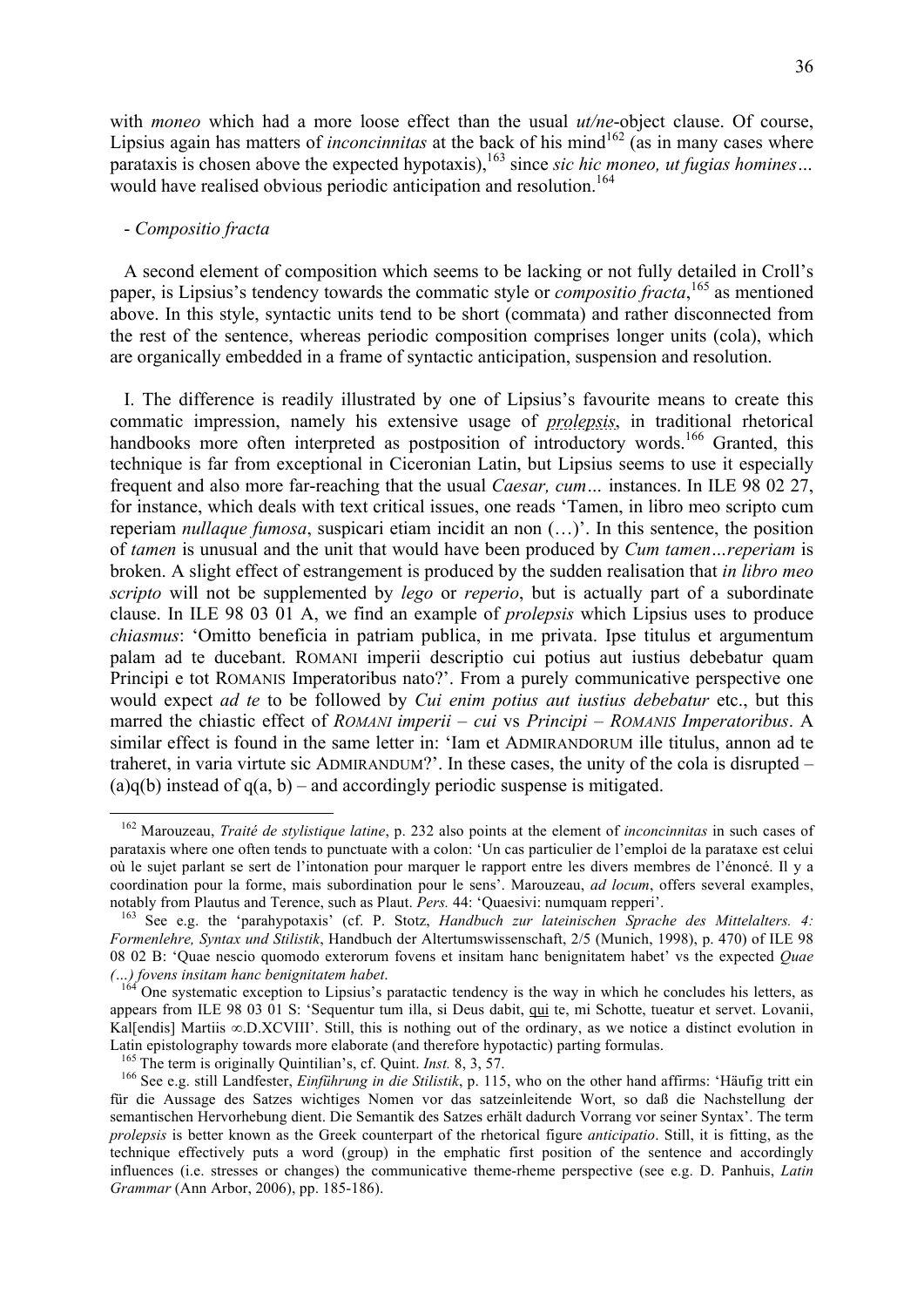II. Another technique which produces a commatic style or disrupts syntactic units, is Lipsius's use of parentheses, which are common in a style that aims at liveliness and uses parataxis.<sup>167</sup> Indeed, Lipsius is famous for his parentheses; Croll affirms that one can even recognize his imitators by them.<sup>168</sup> To quote only one example, lengthy parentheses of full sentences such as *Mon.* 2, 9: 'Sed dixi utiliter, imo necessario (quid enim si res subtilis aut in legum ambiguitate sit?) Adsessores adhiberi' are quite common.

\* One specific type of parenthetic syntax is the exclamation, which is often found in Lipsius, both within sentences (thus breaking syntax) and as independent sentences in texts (thus breaking periodic rhythm). In ILE 98 02 04, for instance, we read 'Inter eos sororis filium, qui uxorem duxit et quidem (o meam bonitatem!) in meam domum', where Lipsius combines a paratactic construction with a parasitic *et* and a parenthetic exclamation. Exclamations breaking up periodic rhythm have already been discussed in the section *Rhythm*  (use of *Quid* and *Ecce*). In this section, we can add sentences such as 'O institutionem vestram olim mihi utilem!' (ILE 98 01 23 P) or 'Beatos vos, qui haec auditis tantum!' (ILE 98 04 04), which consist entirely of *accusativi exclamationis*.

\* Moreover, we notice that Lipsius's loose *compositio*, which we dealt with above, often produces a 'parenthetic' effect even in sentences and cola which are strictly speaking not parenthetic. When we take a second look at ILE 98 02 22 B, already discussed as an example of the curt style, we notice Lipsius's frequent use of *an*, *aut*, appositions, etc. which give a parenthetic 'feel' to the sentence (i.e. one is often tempted to punctuate as  $-\ldots$ ):

Ecce iterum meam manum. Quid tu ais? Haec non emendari cum annis? Imo et ego iuvenesco et vide exemplum. Oculi iterum belle habent et lemae illae, an glaucomata aut quidquid fuit, in malam rem abierunt et maneant aeternum. Utinam tua res sic procedat, illa Iunonia, quae me tecum exercet. Quidquid dissimulas, amas et negantia tua verba apud me adfirmant. Sed cum modo; nimis amare insanum malum est; et ne incide aut eripe te, si incidisti. "En", inquies, "etiam rideor?" Magis priusquam perages et nuptias semper praecedunt isti Fescennini. Sed extra iocum aut cavillum; avunculum hunc tuum cense, nisi quid mater aut filia (sed illa potius) instillent aut mutent. Sed mutent, tu fac idem et alio transfer adfectum. Si pax coit, huc te transfer: ambulabis, videbis, excerpes. An spes aliqua est? Nobis magna, sed nescio an certa. Accepi heri a magnis quaedam, quae alio eunt. Itaque si non aliter, Iulii filius ad me; vereor ut serum sit aut ut umquam.

\* A similar 'pseudo-parenthetic' technique is Lipsius's exceptionally frequent usage of *addo/adde (et)*, which can again be used both within sentences and independently. A simple example is ILE 98 10 07 BA: 'Vendibilior liber et, addo, utilior esset'. The word *addo* is redundant here (*et utilior esset*), but by adding it the sentence gains in emphasis and also the syntactic unit *et…esset* is broken up, thus producing Lipsius's typical compositional style. An example of the technique as an independent element is found in ILE 98 02 11: 'Faciunt et merita tua ac beneficia plura in rem litterariam et communem. Addo virtutem et probitatem, omnium ore laudatam'.

\* Something rather similar to Lipsius's *addo (et)* is his frequent use of *id est*, *et id*, or (elliptically) *idque*. In *Pol.*, *De consilio et forma nostri operis*, we read: 'Cum enim inventio tota et ordo a nobis sint, verba tamen et sententias varie conquisivimus a scriptoribus priscis. Idque maxime ab Historicis: hoc est, ut ego censeo, a fonte ipso Prudentiae Civilis'.

III. One final example can readily illustrate how especially the combination of several techniques can produce a heavy effect of *compositio fracta*. In ILE 98 11 02 BA Lipsius says

<sup>&</sup>lt;sup>167</sup> Hofmann – Szantyr, *Stilistik*, p. 728.<br><sup>168</sup> Croll, 'Juste Lipse et le Mouvement Anticicéronien', p. 30. Cp. Williamson, *The Senecan Amble*, p. 242.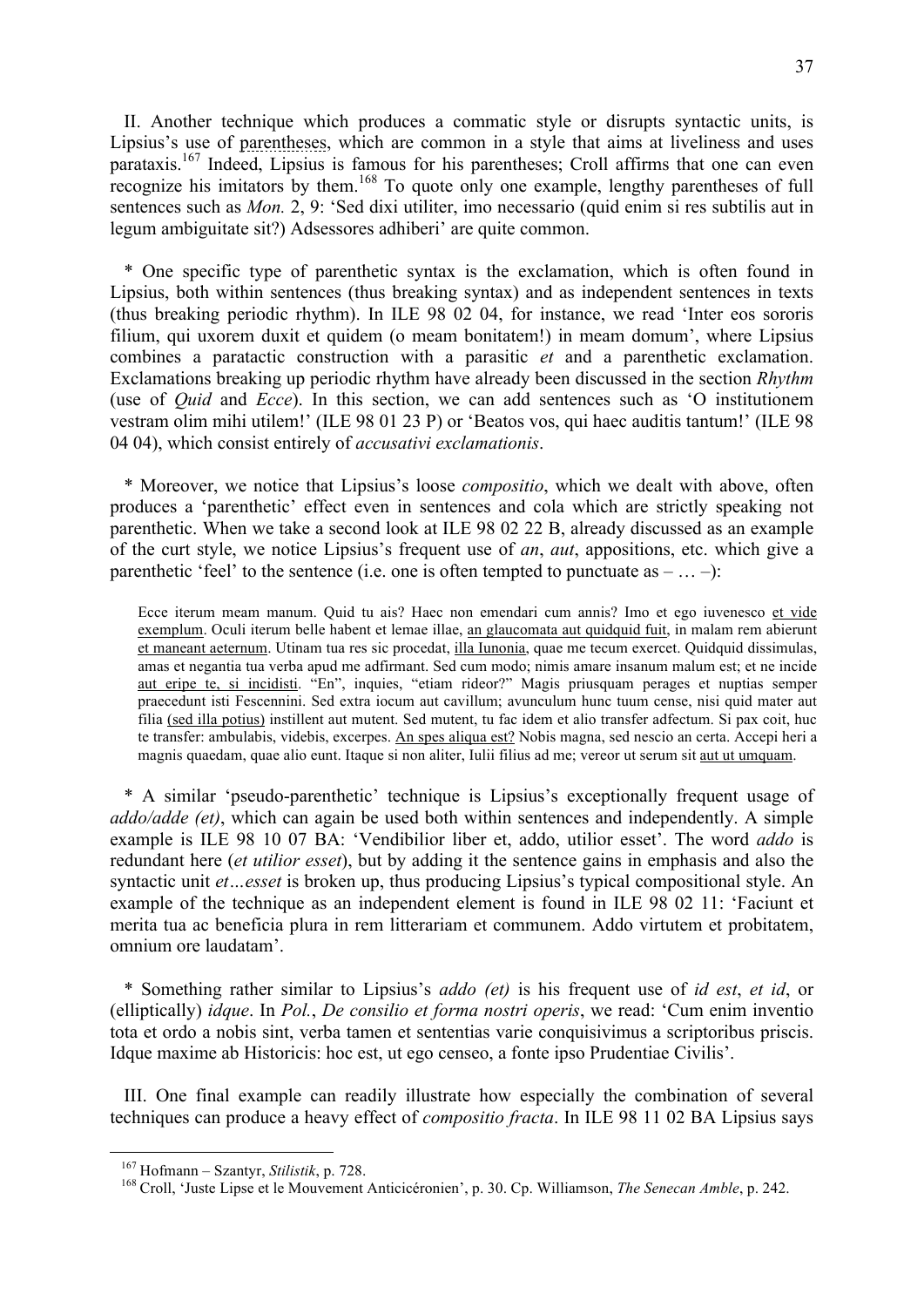of the Paris *typographi* illegally reprinting his *Tacitus* edition: 'Pergant cum bono Deo, si coeperunt, et haec tamen pauca, seorsim quae scripsi, tu videbis et (nisi serum sit) intexes et rescribes'. In this sentence, especially the latter part *et haec…rescribes* strikes one as commatic, because of several effects. Not only the *prolepsis* in *seorsim quae* or the parenthesis in *nisi…sit*, but especially the parataxis in *videbis et…* allows Lipsius to dislodge the sentence and give it an impression of what has been called the *guttatim*-style, a frequent effect of archaic *compositio*.<sup>169</sup> Obviously, one would expect something along the lines of *et tu vide, si quae pauca seorsim scripsi, intexere vel rescribere possis*. Yet Lipsius's paratactic formula allows this expression to be taken apart, further imparting a rather estranging effect on the sentence because of the connection one makes of *haec* with *videbis*.

#### - Doubling

I. A third, important addition to the compositional insights of Croll is the fact that while Lipsius is often seen as the undoubtable champion of *brevitas*, he does show a great tendency towards <u>doubling</u>, which is often interpreted as *padding*, a markedly periodic technique.<sup>170</sup> Still, for all its Ciceronian and classical appearance, such *Synonymenhäufung* (cf. supra *Repetition*) is more frequent in ante-classical authors such as Plautus or Cato, or later Latin such as Livy or Seneca, $171$  thus in keeping with Lipsius's literary taste. Examples of this doubling are mainly found in more rhetorical texts,<sup>172</sup> yet consider, for instance, ILE 98 02 11, a letter written in a plainly familiar context to a good friend of Lipsius's, Marcus Welser:

Semel excusavi silentium<sub>1</sub> meum, mi Velsere, et adfectum adfirmavi<sub>2</sub>, quem scire debes augere<sub>1</sub> in dies et calere<sub>2</sub>. Amor tuus in me hoc facit, quem magis magisque exseris. Faciunt et merita tua<sub>1</sub> ac beneficia plura<sub>2</sub> in rem litterariam<sub>1</sub> et communem<sub>2</sub>. Addo virtutem<sub>1</sub> et probitatem<sub>2</sub>, omnium ore laudatam. Sed omittamus ista, quae tamen a Lipsio<sub>1</sub>, non ab amico<sub>2</sub> dicuntur. Utinam tam fideliter tu miratus fueris mea ADMIRANDA! Sed Schotti nostri adfectus primum ipsi<sub>1</sub>, deinde tibi<sub>2</sub> imposuit. At mihi crede haud multa in eo opere vobis doctioribus probanda praeter <u>ordinem aliquem<sub>1</sub></u> et <u>argumentum ipsum</u><sub>2</sub>, cui non humaniori gratum? Res tibi dicet me in meis vera dicere et mox videbis. Nam habebis certe<sub>1</sub> inter primos<sub>1</sub>, tu me serio<sub>2</sub> inter tuos<sub>2</sub>. Lovan[ii] III. Idus Feb[ruarias] ∞.D.XCVIII.

II. Still, such an example is rather rare. More often than not, Lipsius's doubling is mitigated by two effects: *inconcinnitas*, which was abundantly discussed above, but also antithesis,<sup>173</sup> which was already touched upon in the section on *Repetition* – an effect which Lipsius was very prone to and which (in combination with brevity) earned his prose the epithet 'pointed'. Examples are, of course, found *passim*, for instance in ILE 98 02 06 R:

 'Scribis N[on] N[ominati] libros te vidisse atque in iis quaedam de me, alia in me. (…) At vide quam ego curiosus: audieram iamdiu a nostro Orano, neglexi inspicere et nec nunc quidem te monente vidi. (…) At ille bonus etiam defensione nostra offenditur in CRUCE, quae tamen nuda defensio est et scutum modo praefert, gladium non stringit. (…) Tu et Schottus noster ADMIRANDA valde probatis, sed ego ipse iam nunc quaedam improbo et editio altera emendabit.  $(...)$  Comprime meo nomine non amorem eius, sed laudem'.<sup>17</sup>

 <sup>169</sup> Cf. Courtney, *Archaic Latin Prose*, p. 4. 170 See e.g. H.C. Gotoff, *Cicero's Elegant Style. An Analysis of the Pro Archia* (Urbana – Chicago – London, 1979), p. 234.<br><sup>171</sup> Cf. Hofmann – Szantyr, *Stilistik*, pp. 787-788.<br><sup>172</sup> Cp. supra *Repetition* for the *synonymia* in ILE 98 07 10.<br><sup>173</sup> The first is often analysed as a Tacitean, the second as a Senecan characterist

Williamson, *The Senecan Amble*, p. 148).<br><sup>174</sup> It is clear that Lipsius actively sought out these antithetical effects, as appears, for instance, from ILE 98 05

<sup>27</sup> C: 'Hominem certum ultro ad me mittis visendi a te et salutandi caussa', where *a te* is redundant in view of *mittis*, but obviously serves only to create antithesis in *ad me* vs *a te*.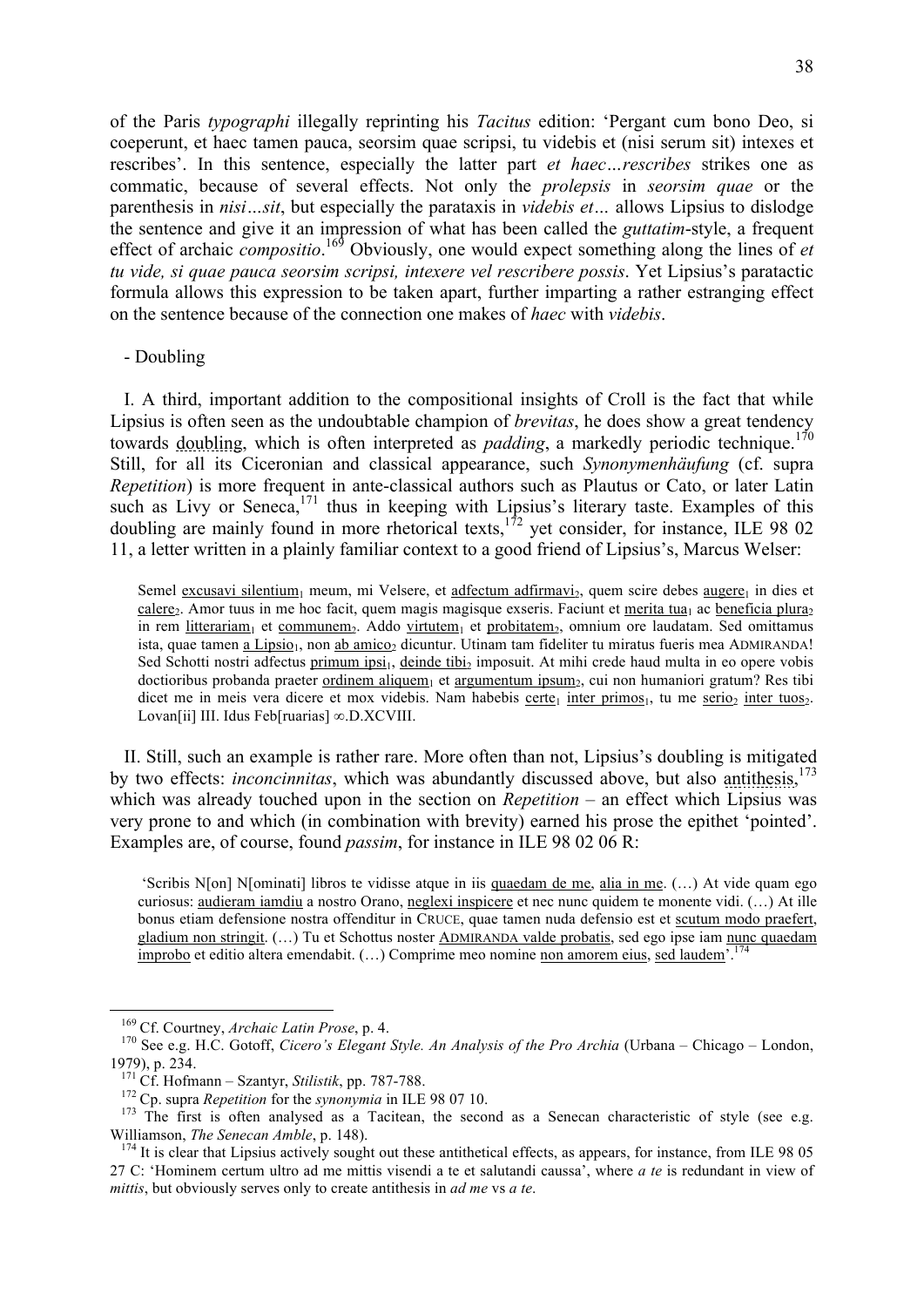III. A final way in which such doubling is sometimes mitigated is using such disrupting words as discussed with regard to periodic rhythm. In ILE 98 09 07 V, for instance, Lipsius avoids a Ciceronian opening such as *Magnam tibi gratiam, Vir Clarissime, me ore animoque et debere et habere fateor pro ista cura ac benevolentia tua erga me*, by writing 'Gratiam tibi debeo, V[ir] Cl[arissi]me, atque etiam habeo (ore quidem et animo) pro ista benevolentia mei, immo et cura', where *etiam*, *quidem* and *immo* disrupt the symmetric movement of the doubling in 'debeo…habeo', 'ore…animo' and 'benevolentia…cura'.175

# c) Conclusion

In conclusion, it might be fruitful to cite two other examples. In ILE 98 06 21 we read 'Ventum, fumum, nugas [sc. nos homines] esse sciebat atque utinam non vere addam fraudem, fucum, scelus', which effectively combines many of the compositional elements discussed above. The sentence shows two asyndetic tricola, one of which has the characteristic addition with *atque*. To boot, it contains two of Lipsius's parenthetic constructions, namely *utinam* and *addam*, which effectively break up the syntactic unit. Finally, it shows that Lipsius did not shun repetition and *synonymia*, but that he virtually always uses these in combination with techniques of *inconcinnitas*, i.c. the imbalance between the first asyndetic tricolon and the second because of the difference in syntax (*esse sciebat* vs *utinam non addam*).

In a second example we read: 'Ah omitte: non ego ille Palmatus Scipio et tu, quantum ab ista faece abes,  $\mu \circ \sigma \circ \nu$  ka  $\chi \circ \sigma \circ \nu$   $\tau \circ \sigma \circ \nu$  for est hoc quoque Deo et animo isto iudice vel teste' (ILE 98 12 25 R). In this sentence, elements of the curt and loose style are combined. Curt are the omitted ligatures (apart from the allowed *et*), the hovering order (with the selfcontained *omitte* up front) and effects of brevity and especially asymmetry, as the sentence is effectively constructed as an assembly of four different sentences: 1) *Omitte (i.e. talia, quibus me effuse laudas)*; 2) *Non ego sum Scipio*; 3) *Quantum ab ista faece abes, tu* µ µ*?* and 4) *Hoc verum est Deo et animo isto tamquam iudice vel teste*. The Lipsian sentence is in fact an amalgam of an imperative sentence, a declarative sentence first person singular, an interrogative sentence and a declarative sentence with ellipsis in combination with an *ablativus absolutus*. Such a construction really does produce the effect of 'an "exploded" period', as Croll put it.<sup>176</sup> At the same time, an element of the loose style is present, viz. the order of the members and the addition of *Deo…teste*, which is similar to the participle construction.

These two examples show us the true nature of Lipsian *compositio*. It is primarily a heteroclitical whole, where the separate elements have been glued together either asyndetically or with parataxis rather than subordination. In this way, it tends more towards the curt style than the loose, but still contains elements of both. Especially in rhetorical contexts, it uses the characteristic techniques of the loose style to wriggle free from periodic rhythm. Although short in length and commatic in construction, it is not contrary to repetition, doubling and redundancy, yet in these cases it virtually always combines this with effects of antithetical nature and of *inconcinnitas*.

 <sup>175</sup> Cp. the effect of words like *vel* or *et* in doublings such as 'Nos (…) scimus hunc omnis aevi morem (an morbum) aemulari aut et calumniari' (ILE 98 12 25 M).<br><sup>176</sup> Croll, 'The Baroque Style in Prose', p. 209.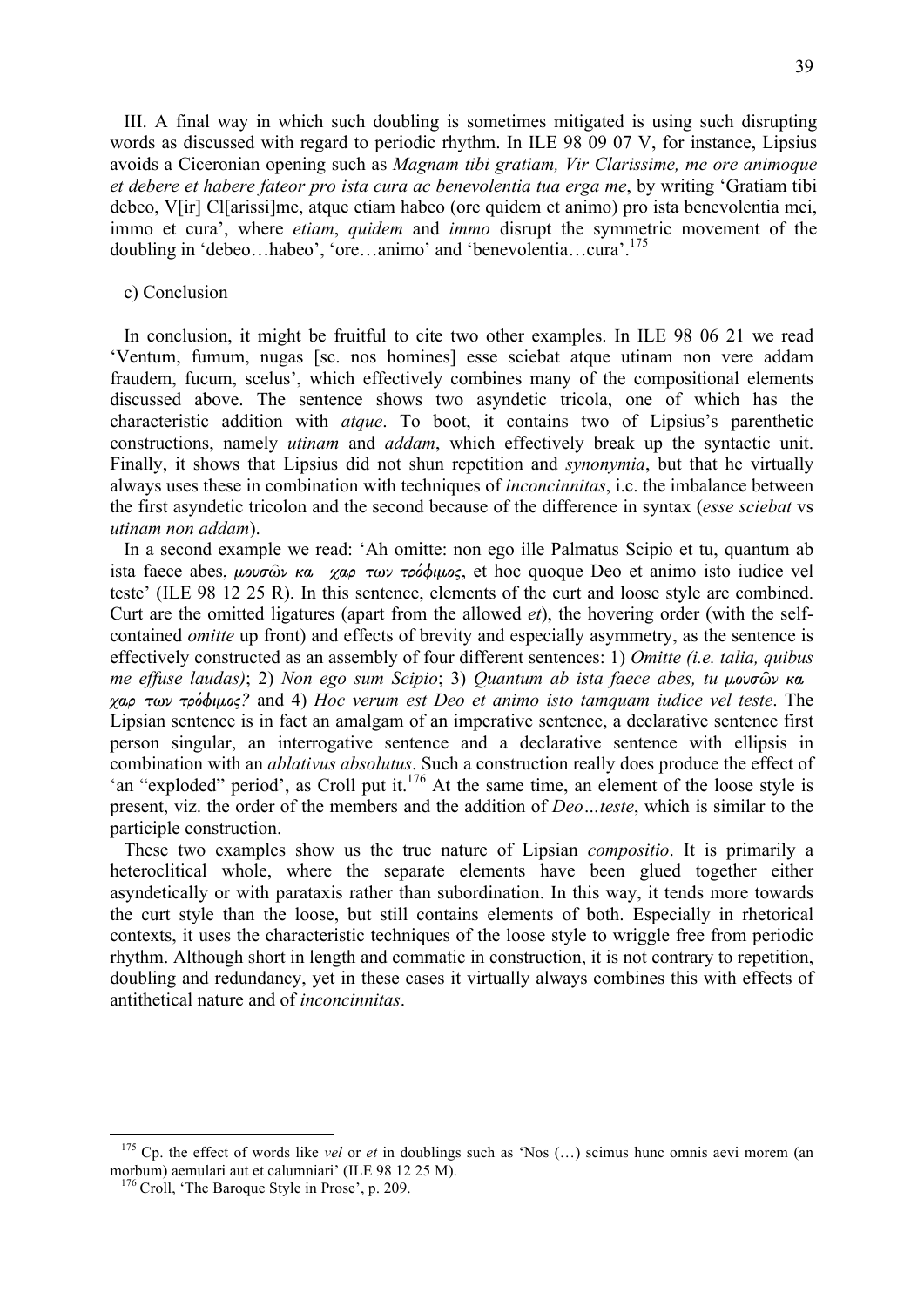# **5. Text**

# 5.1. Latinitas

# a) Introduction

Lipsius's *Latinitas* is hardly uncontested, especially in his letters. Scaliger once famously proclaimed: 'O le meschant Latin que la Centurie de ses Epistres, il a peu de livres'177– a scolding remark which is echoed throughout Early Modern statements in the Lipsian controversy. Lipsius's Latin constituted a break from Ciceronianism, which was normative in humanist literary criticism, and his language was accordingly considered bad Latin and unfit for *imitatio*. Only his Ciceronian orations met with some approval. In Heineccius's words: 'Lipsii orationes elegantiores purioresque sunt eius epistolis, adeo ut eas nonnulli Lipsio suppositas existiment'. In a similar fashion Scaliger stated: 'Orationes de duplici concordia et in obitum Ducis Saxoniae latinissimae sunt et aliis Lipsii operibus latiniores'.178

It is not always easy to decide what people like Heineccius or Scaliger meant with Lipsius's 'poor Latinity'. Still, from more detailed discussions it seems that especially his vocabulary and periodic rhythm were criticized in this context, while there was much less attention for matters of syntax. Indeed, contemporary grammatical education almost exclusively focussed on matters of morphology, vocabulary and idiomatic expression, while there was virtually no systematic treatment of syntax, which students basically mastered through long hours of prose composition in imitation of the classical authors. In this way, humanist syntax usually adheres to Ciceronian-Caesarean practice when it comes to matters such as complementary clauses (AcI, *ut*, *quod*, etc.) or *consecutio temporum*, yet at the same time discrepancies, transgressions and variations are by no means infrequent.

The following section, which will focus on some syntactic elements of Lipsius's *Latinitas* should therefore be understood purely from the perspective of a modern researcher compiling a synchronic-descriptive synthesis of Lipsius's Latin. It is not a list of syntactic 'errors', but merely points out certain phenomena where Lipsius deviates from Ciceronian-Caesarean syntax. As it is true that our humanist does so with considerably more *licentia* than many of his contemporaries, this element too constitutes a factor of his individual employment of the Latin language, which is a legitimate part of the concept 'style'.

Lipsius's use of archaic, learned, post-classical or neological vocabulary, which was definitely critized by humanists as lacking *Latinitas*, will be treated in the next section on *(Mala) Affectatio*. For, while it is indeed closely tied up with matters of propriety or impropriety (*Latinitas*), this aspect of Lipsius's language is in literary terms rather a transgression of the *ornatus*, in favour of an affectated, over-embellished style.

# b) Elements of *Latinitas*

I. A first category of phenomena we can mention here, are those where Lipsius slightly transgresses the boundaries of classical Latin, at the same time remaining well within the limits of the Latin idiom. One example is an *incipit* such as 'Gaudeo in Italiam incolumem venisse, gaudeo in domum magni Pinelli admissum, quem virum, aevo et gloria iam veterem,

<sup>&</sup>lt;sup>177</sup> Josephus Justus Scaliger, *Scaligeriana sive Excerpta ex ore Josephi Scaligeri per F.F.P.P.* (Hagae-Comitis: Adrianus Vlacq. 1666), p. 204.

<sup>&</sup>lt;sup>178</sup> From Heineccius' *Fundamenta stili cultioris* and Scaliger's *Scaligerana*, quoted from K. Halm, *Ueber die Aechtheit der dem Justus Lipsius zugeschriebenen Reden: eine litterarhistorische Untersuchung*, Sitzungsberichte der philosophisch-philologischen und historischen Classe der k. b. Akademie der Wissenschaften zu München, 2,1 (Munich, 1882), p. 12).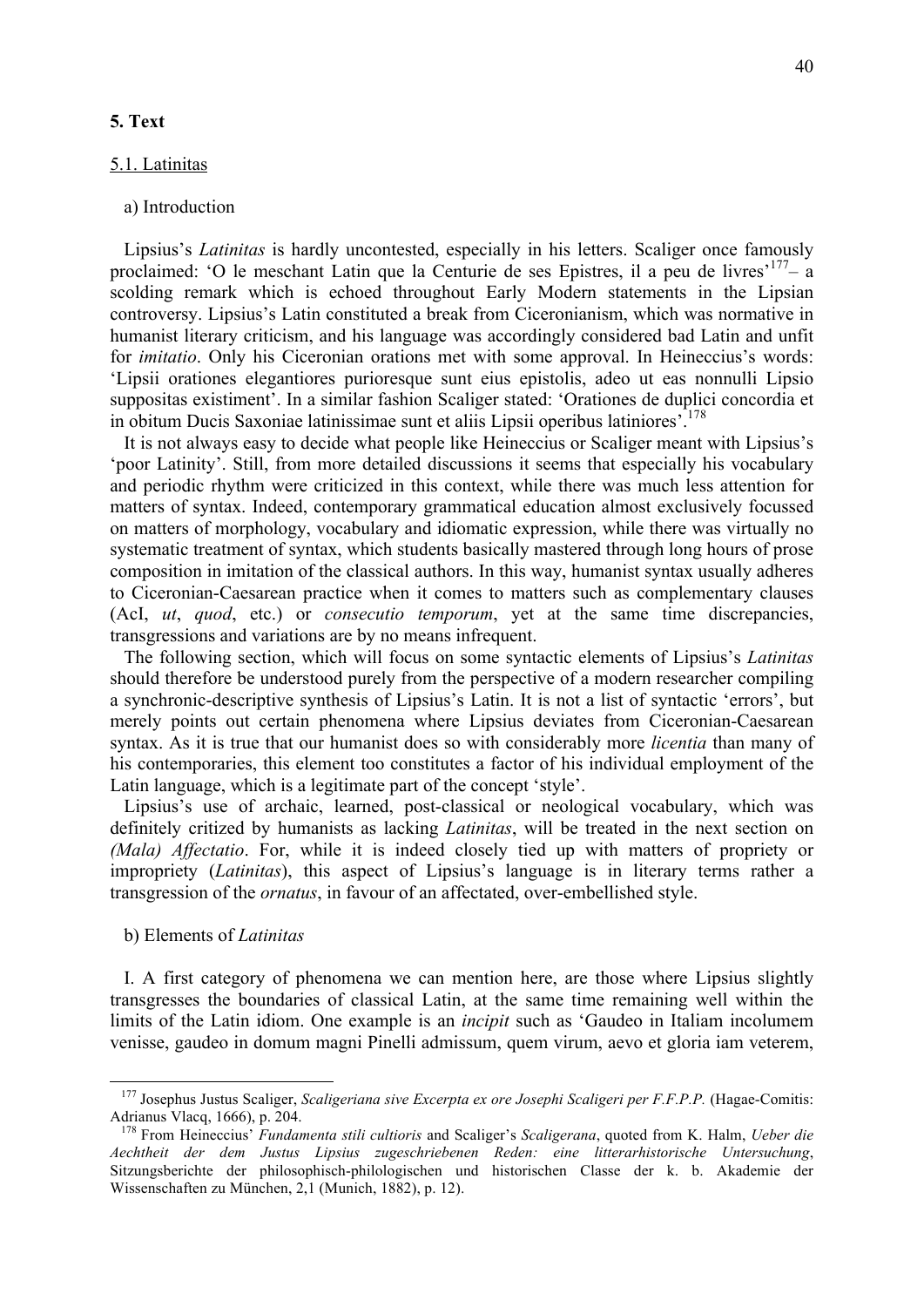Italia vel inter veteres suos praeferat et iactet' (ILE 97 12 28). For a class of Latin prose composition, we would point out that one should really mention the subject *te* explicitly. It is a case of ellipsis unallowed by traditional grammar, but certainly fathomable in Sallust, Pliny or Tacitus. A second example is when Lipsius uses the syntax *vereor ut* in ILE 98 02 22 B, 13-14 both in the sense of the *vereor ne non* and *vereor ne*. This is already more difficult, as here the danger of confusion lurks, but strictly speaking both usages are Neo-Latin. A bold expression such as the concise 'Id vero fuerit omnibus consiliis nostris, si non turbandis, certe tardandis' (ILE 98 09 07 B) is unparalleled in classical Latin, but not outside the possibilities of the idiom's syntax, or for instance Tacitus' practice. Another case is the medieval imperfect subjunctive *Cuperet* for a present *potentialis* (instead of *Cupiat* or even *Cupit*) in 'Cuperet in eius locum venire atque ego virum celebrem et egregium commendo, veteri tamen mea lege, ut in talibus onus non imponam' (ILE 98 05 29). Moreover, Lipsius occasionally allows hybrid subjunctive constructions such as 98 11 21 B: 'Longum hoc negotium nec pro ingenio Italo vel Gallicano. Sed non displiceat tamen differri, si modo certa spes Pacis adfulgeret', which need not suprise, as they are found even in the more classical Erasmus.<sup>179</sup>

Indeed, in general Lipsius's use of the subjunctive often does not seem according to our expectations; see e.g. such sentences as ILE 98 04 [13] M: 'Ego Bruxella redux statim in morbum incidi. Videtur catarrhus esse, sed posset ad tabem ire et nunc etiam perseverat. Valde me debilitat, in adsidua tussi' or 98 04 26: 'Ego vero, ut litteras tuas accepi, paravi me ad parendum. An aliter possem in voluntate, id est praecepto, Principum? Itaque inspexi, collegi, descripsi et hic habes'. Still, this is a general phenomenon of later and Neo-Latin,<sup>180</sup> which is present in Lipsius's contemporaries as well.<sup>181</sup>

One final, more or less systematic deviation from Ciceronian composition is Lipsius's tendency to use the interrupted *non…solum – sed…* instead of the classical *non solum – sed…*, a technique which also adds to the disruption of commatic balance (cf. supra). Examples are *legio*; one letter (ILE 98 05 31 R) even has three: 'Caussa profecto iusta est, si fuit umquam, cum rem perfeceris et arduam et non Belgicae solum, sed Europae optabilem et salutarem. (…) 'Itaque non tibi solum hunc titulum et splendorem, sed etiam posteris tuis gratulor; qui hanc nobilem famam et velut ius imaginis inter cetera a parente suo habebunt'. (…) 'O non pertinaces solum, sed male sagaces!'. This 'rule' of Lipsian Latin – one hardly finds an example where *non* and *solum* are placed together – is only regularly attested in classical Latin since Livy.182

II. A second string of examples consists of syntactic cases which are more conspicuous, as they seem further removed from grammatical *consuetudo* and accordingly testify even more of Lipsius's *licentia*. 183 One instance is ILE 98 03 16 D: 'Meum hunc [sc. nuntium] cum vides, facile opinaris quod et meas literas, sine quibus nefas sane eum venire'. Such an un-Ciceronian (we find it in Plautus, Suetonius and Caesar) and suspiciously medieval-sounding

 $179$  Cp. the example 'At mea sententia non merito sibi Deum devincirent, si in deligendis Ecclesiae praefectis et animum et iudicium adhibeant christianum' cited in IJsewijn – Sacré, *Companion to Neo-Latin Studies. Part II*,

 $180$  Research on Neo-Latin syntax is still scarcely out of the egg, yet suggests that, for all its Ciceronian-Caesarian inspiration, the use of the subjunctive was much more free (as it was in later Latin writers of Antiquity such as Sidonius Appolinaris or Augustinus) than we might think (cp. *ibid.*, pp. 410-411 which mainly speaks of subjunctives in subordinate clauses). Indeed, even in Cicero and Caesar the use of the subjunctive is much more erratic than traditional school grammars portray it. 181 Cp. Stotz, *Handbuch*, p. 320: 'Bei der Anwendung des Konjv's in potentialen/irrealen Sinne wird die

Tempusgebrauch seit alters oft recht frei gehandhabt. So kommen vielfach imperfektische Formen vor im Fällen, in denen man präsentische erwarten würde'. 182 Hofmann – Szantyr, *Stilistik*, p. 518. 183 Defined by Lausberg, *Handbuch der literarischen Rhetorik*, § 469 as the decisive criterion for *Latinitas*.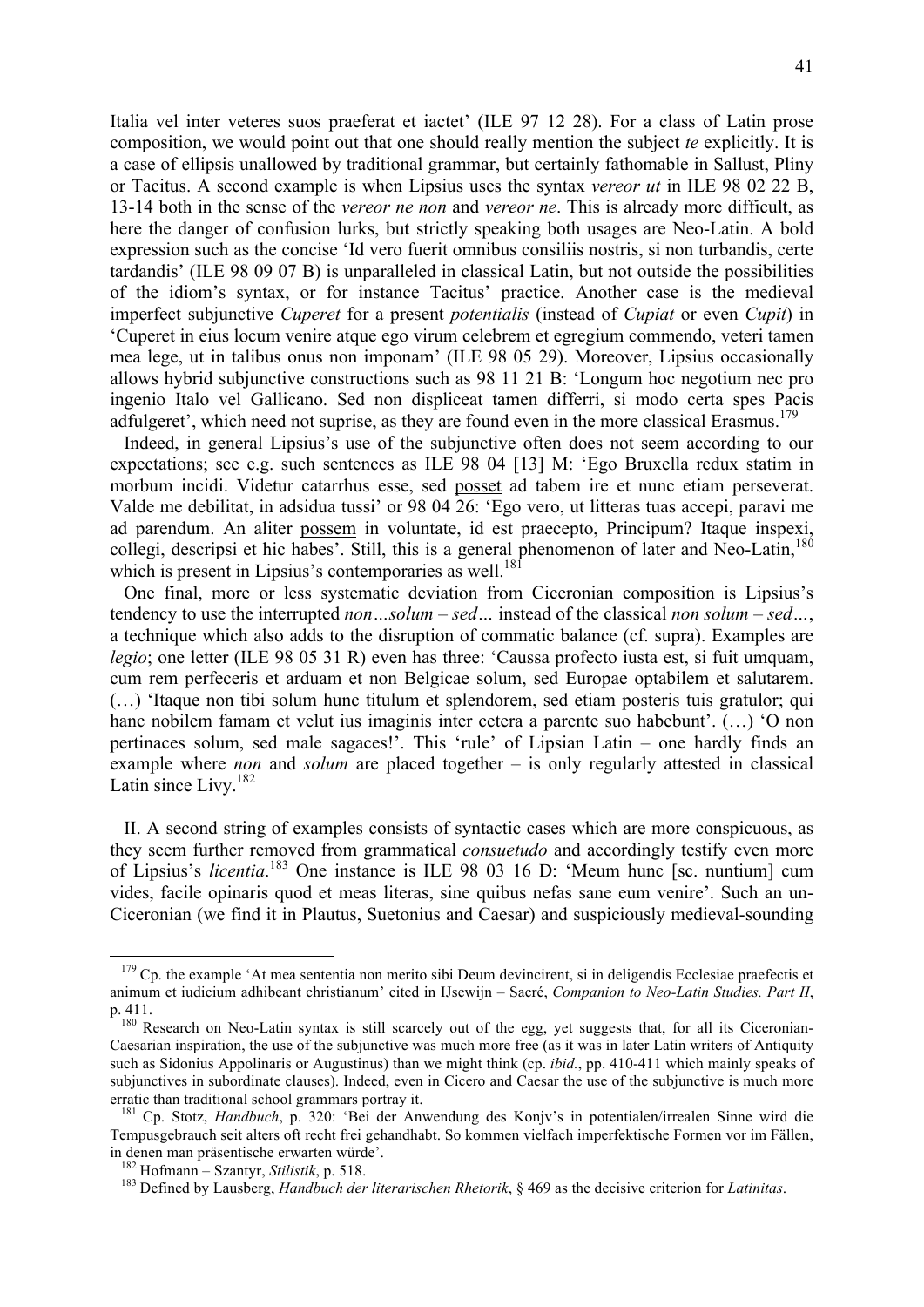*quod*-construction with a *verbum putandi* does occur in humanist Latin, but it is not very common. 184 A similar instance is ILE 98 11 21 B: 'Sed tamen vereor (immo scio) quod haec fabula suum *plaudite* semel habebit et inopinato aulaea tollentur et scabella concrepabunt', where *quod* classically fits neither *vereor* nor *scio*.

Sometimes, we can see how Lipsius arrives at such constructions. In search of stylistic effects such as *inconcinnitas*, the line between a striking mode of expression and grammatical confusion is sometimes crossed. Consider, for instance, ILE [98 07 22] P: 'Hanc nisi advocas et totum adfectui te permittis, quis Deus adiuverit?'. In this sentence, Lipsius succeeds in halting the reader's comprehension by contaminatively annexing *et…permittis* to a *nisi*-clause (the meaning is: *Si hanc non advocas aut si…te permittis*), but such a construction is not allowed by traditional Latin grammar.<sup>185</sup> An even clearer example is ILE 98 08 02 T, where 'Triste mihi auditu fuit de Hadriani fratris tui morte' contains an 'impossible' *fuit*, as it has no subject. In Latin the supinum II is either combined with an AcI or with an indirect question, both of which can function as the subject of an impersonal *est*. In this way, the above sentence is an incorrect alternative for *Triste mihi fuit audire de Hadriani…* or possibly *Triste mihi auditu fuit Hadrianum obisse*. Still, Lipsius's version might be explained from a kind of deliberately unsophisticated and sudden language (as if he were in shock), which better suited his purpose of offering condolences.

Such a choice of stylistic expressiveness over grammatical orthodoxy is not exceptional in Lipsius. It is a literary license which we observe in all writers, even Cicero. Another good example is found in ILE 98 02 04: 'Inter eos sororis filium, qui uxorem duxit et quidem (o meam bonitatem!) in meam domum'. Instead of the more usual *in domo mea*, Lipsius uses *in*  with the accusative case as a sort of wink to the movement implied in *uxorem ducere*, which might stretch the language, but is much more vivid than *in domo mea*. Even more daring ILE 98 09 30: 'Sed ecce, quae te velut adventicia excipiat, Dissertatiunculam nostram super Cursoribus, quam in sermone per occasionem discessus tui agitatam misi te petente in scripta et, si vacas, hic lege', where Lipsius again seems to prefer *in* with accusative case (instead of *in scriptis*) to suggest movement.

# c) Conclusion

These last few examples already show how this category of *Latinitas* (in fact *barbarismus*  and *soloecismus*) contributes to the general character of the *stilus Lipsianus*, where stylistic effects such as archaism, disproportionality and unexpected expressions or turns of phrase take precendence over traditional concerns of *perspicuitas* and *Latinitas*. Other elements that might be mentioned in this context will be treated in the next section, or have already been dealt with in *Compositio* (e.g. Lipsius's large allowance of parenthesis). These too can be interpreted in the same way as contributing to the feeling of *je ne sçay quel Latin c'est*   $(Scaliger)<sup>186</sup>$  which Lipsius's prose sometimes exhibits.

<sup>&</sup>lt;sup>184</sup> L. Wirth-Poelchau, *AcI und quod-Satz im lateinischen Sprachgebrauch mittelalterlicher und humanistischer Autoren (Lettland: Riga, Diss. Dokt., 1977), pp. 106-169.* 

<sup>&</sup>lt;sup>185</sup> Cf. Kühner – Holzweissig, Ausführliche Grammatik, 2/2, § 220.<br><sup>186</sup> From Scaliger's *Scaligeriana*, quoted from M. Morford, 'Life and Letters in Lipsius's Teaching', in: G. Tournoy – J. De Landtsheer – J. Papy (eds), *Iustus Lipsius. Europae lumen et columen. Proceedings of the International Colloquium Leuven 17-19 September 1997*, Supplementa Humanistica Lovaniensia, 15 (Leuven, 1999), 107-123 (p. 122, n. 60).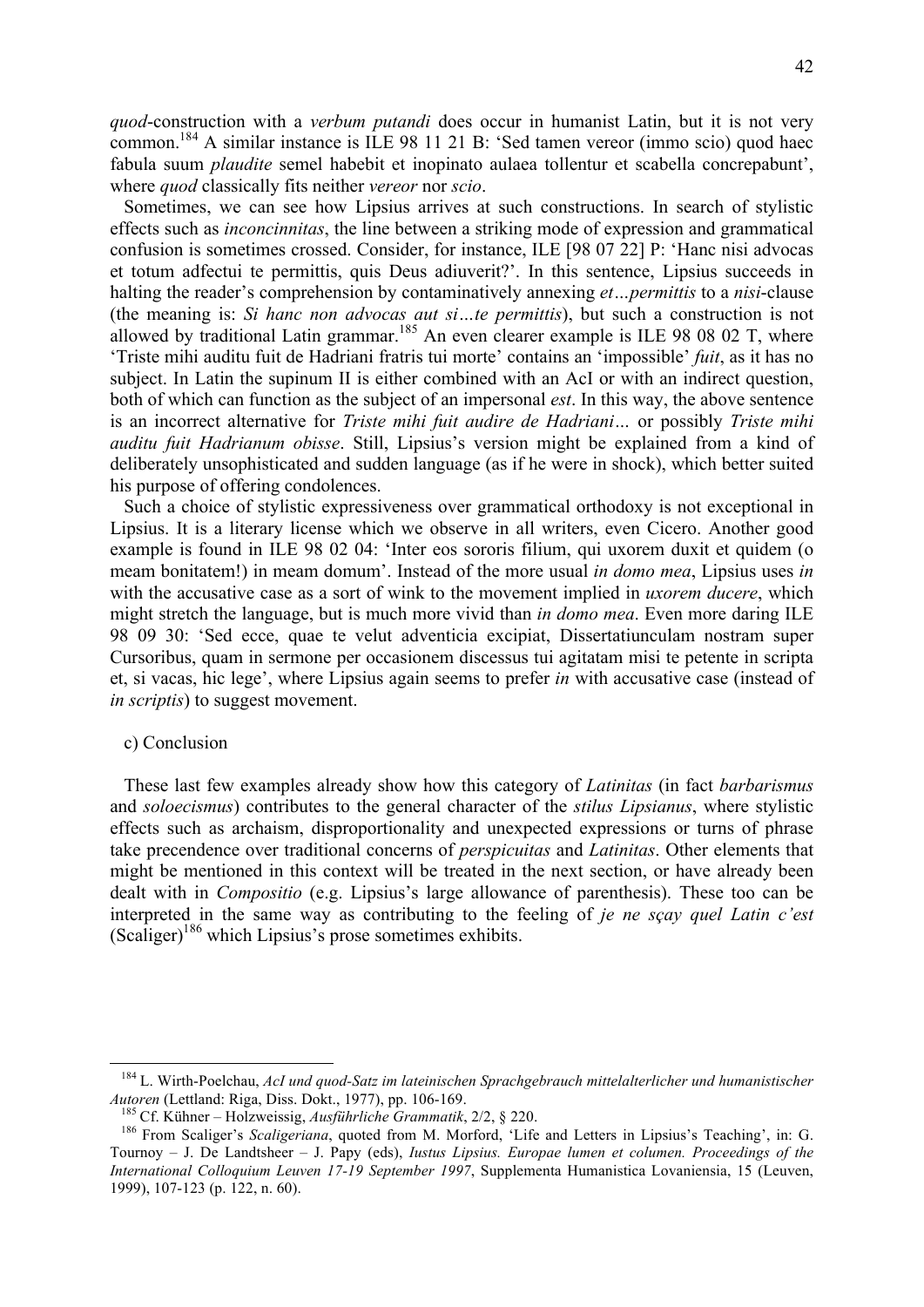# 5.2. (Mala) Affectatio<sup>187</sup>

#### a) Introduction

In contemporary and later criticism of Lipsius's style, one of the more often heard reproaches is the one of *mala affectatio*. 188 We have already seen how Lipsius's abundant use of *adnominatio* was interpreted in this sense, but many other aspects of his vocabulary, syntax and style were also criticized as artificial or *recherché*. The learnedness of his style, his love of archaic Latin and his intellectualistic style<sup>189</sup> cause Lipsius to transgress the traditional *decorum* of the *poeta doctus* or the effect of *antiquitas*, and create *mala affectatio* or , which is defined as the exaggerated use of *ornatus*, resulting in *corrupta* or *apparata oratio*. 190 Lipsius himself was well aware of this reproach and was therefore quick to warn against it himself, as in ILE 91 06 14 W (*second version*) on the use of *antiquitas*, or in ILE 97 02 11, in a more general context.<sup>191</sup> Accordingly, his admirers too felt the need to defend Lipsius against this blame, as Rolliardus did in the already cited ILE 98 10 29: 'Ita sine fuco nitor eius [sc. orationis] splendet, ut Romana potius quam civitate donata; tam curiosa, ut vernacula tamen iudicetur; tot sales, tot veneres, tot lepores simul profundat, ut eius inadfectatam iucunditatem nullius adfectatio consequi possit'*.* 192

Similarly to the section *Latinitas*, the aim of this treatment of *(Mala) Affectatio* is not so much to put the finger on the *vitia* Lipsius might show in this respect, as it is to describe the different stylistic aspects of Lipsius's Latin that could cause this impression of affectation. Strictly speaking all elements of *ornatus* can be exaggerated and thus create κακόζηλον, but several are mentioned in oratorical theory as especially prone to it. The phenomena Lausberg cites remind one of the terminology used by Lipsius's critics: *verba impropria*, obscure metaphors, *ambiguitas*, exaggerated use of *figurae*, especially *adnominatio*, complicated *zeugmata* or *compositio fracta*. <sup>193</sup> Some of these have already been dealt with in previous sections.<sup>194</sup> Accordingly, mainly matters of affectated vocabulary and some elements syntax will be analysed here.

# b) Vocabulary

A first element which earned Lipsius's prose the reproach of *mala affectatio* is the exaggerated use of *ornatus* in his vocabulary, more specifically the overuse of archaisms and, less often, neologisms. Although traditional rhetorics do allow a small amount of *antiquitas* or

<sup>&</sup>lt;sup>187</sup> In general, I prefer to put the element *mala* in brackets, as it is often found in ancient oratorical writings, but not in Early Modern theory (which tends to condemn *affectatio* in general).<br><sup>188</sup> Cf. Clevius: 'Stilum eius (...) ut sic dicam totum gemmeum, non (quod decentius est) gemmis distinctum'

<sup>(</sup>cf. supra, n. 98). 189 Cp. Hofmann – Szantyr, *Stilistik*, p. 768: 'Als bewußtes literarisches Stilisierungsmittel ist er [sc. der

Archaismus] nahe verwandt mit dem Neologismus (§ 29): beide sind Ausdruck einer individuellen künstlerischen Hochkultur, die sich vom Alltäglichen abwendet'.<br><sup>190</sup> Cf. Lausberg, *Handbuch der literarischen Rhetorik*, § 1073.<br><sup>191</sup> It is easy to see why Lipsius was especially offended by this criticsm of *mala affe* 

Oratorical theory explicitly mentions this *vitium* as a threat to the *robur* quality of the *ornatus* (cf. Lausberg, *Handbuch der literarischen Rhetorik*, § 540), an aspect which Lipsius was particularly keen upon; see e.g. *Inst. Epist.* 11: 'fiatque oratio stricta, fortis et vere virilis'.<br><sup>192</sup> For a similar defense of Lipsius by Fredericus Taubmann, cp. Jansen, *Brevitas*, 1, 162.<br><sup>193</sup> Lausberg, *Handbuch der literarischen Rhetorik*, p. 516.<br>

*zeugmata*), *Repetition* (*adnominatio*) and *Compositio* (*compositio fracta*).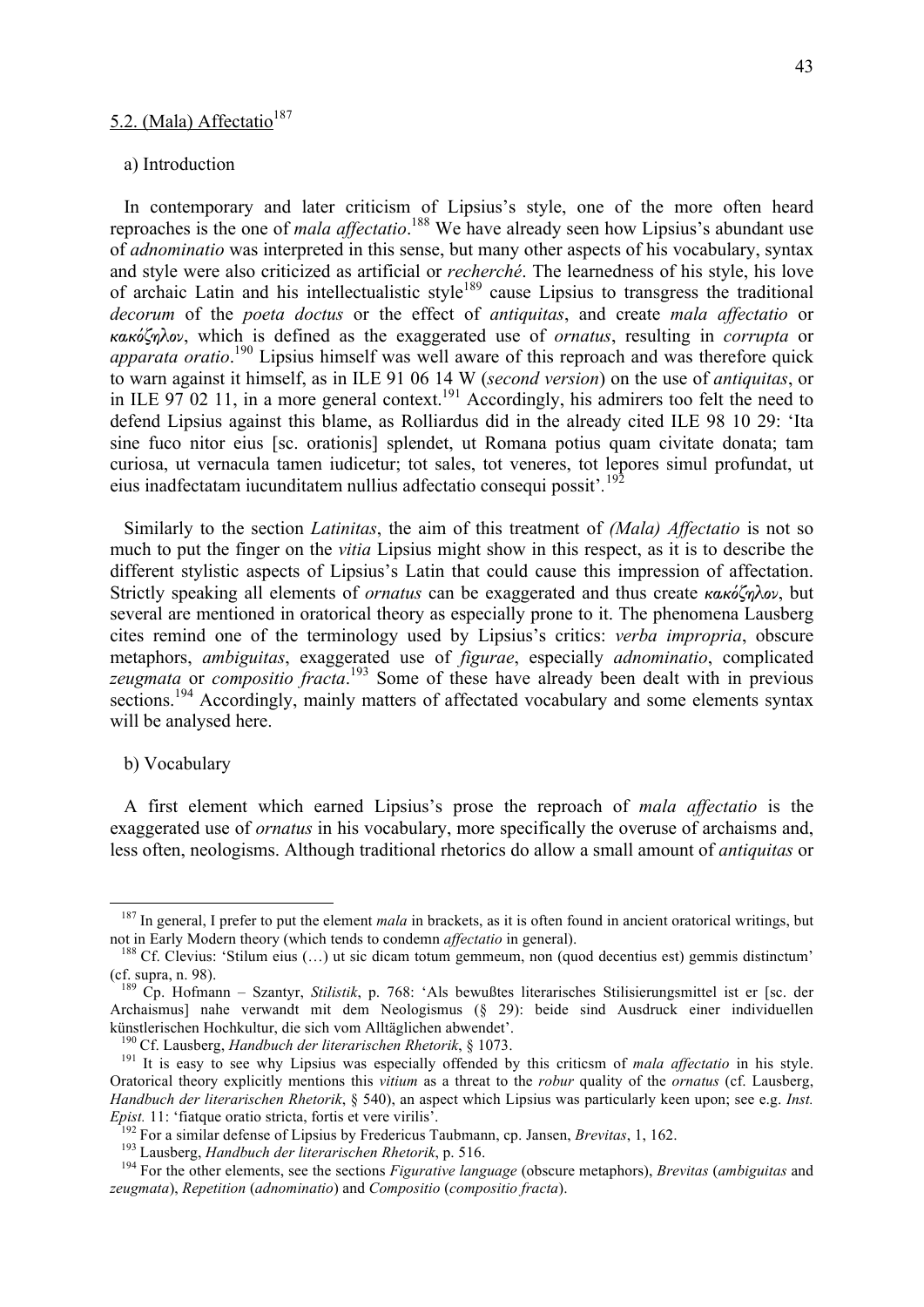*fictio* for ornamental purposes,<sup>195</sup> overusing *verba obsoleta* or neologisms threatens the orator's *Latinitas*.

#### - *Fictio*

In his research<sup>196</sup> Tunberg had already toned down the observation that Lipsius uses (too) many neologisms.<sup>197</sup> In fact, he does not cite any examples of neologisms *stricto sensu*. Still, as far as *fictio* in a larger sense (ancient words in unattested forms, derivations, new compounds, etc.), Lipsius's works do contain no small amount of instances, as appeared from the section *Vocabulary*, possibly resulting in an impression of overwrought lexical *ornatus*.

Yet stylistically speaking, Lipsius's usage of *fictio* is only seldom haphazard. More often than not, it serves the flexibility or expressiveness of his language. The former is often the case with his use of new *diminutiva* or transliterations of Greek words. Lipsius will not – as Ciceronians might do – turn to circumlocutions to keep within the classical lexicon. If he sees reason to use a word such as *affectiuncula* or *anulatim*, he will not write *parva/minor affectio*  or [*in*] *modo anuli* instead. Nor will he speak of a *faber tignarius* (Cic. *Brut*. 73, 257) if he can use the transliterated *tecton* (from the Greek  $\delta \tau \kappa \tau \omega v$ ).<sup>198</sup> Other, more daring instances of *fictio*, rather serve the expressiveness of the text. Lipsius's use of the verbs *fritillare* and *trutilare*, for instance, in ILE I, 75 09 29 are obviously such cases: 'Et circumsonant te ac velut salutant chori illi alitum, suaviter fritillantium, trutilantium, minurientium ad quos non aequiparent se tibiae, citharae aut ex arte ulli cantus'.

# - *Antiquitas* and rare vocabulary

Whereas ancient rhetorics only speak of *fictio* and *antiquitas*, it is fruitful to treat not only Lipsius's archaic vocabulary, but also his usage of other kinds of unusual words in this context, even if these words should actually belong to eras of later Latin. For, in this section on *(Mala) Affectatio* what counts is the impression of *recherché*, of exaggerated *ornatus* in vocabulary, not a chronological analysis of Lipsius's lexicon (cf. supra *Vocabulary*). *Exempli gratia* we can quote Lipsius's archaic *percupio* (Plautus and Terence) and post-classical *vegetandum* (first attested in Apuleius) in the same letter (ILE 98 11 20). Rather than leaving a separate impression of *antiquitas* and usage of later vocabulary, the words above all remind the reader of the scope of Lipsius's Latin, of the range of his *copia verborum*.

I. As already observed, Lipsius's prose is laden with archaic and rare $199$  words much more than *fictio*. The amount of such lexical *ornatus* in his prose is much higher than that of his contemporaries, or indeed, than is regular in Latin at large. In *De Mil. Rom.* 4, 1 Lipsius responds 'Flocci et pappi mihi tuae minae', where he not only uses a reference to the colloquial language of Plautus (*flocci*, e.g. Plaut. *Curc.* 713), but also the rare word *pappus*  ('old man', see Varr. *L.L.*, 7, 29. Müll.). Lipsius could easily have contended himself with only the expression *Flocci non facio tuas minas*. Instead he chose for the syntax *flocci esse* (with ellipsis), which is unattested in ancient literature as an alternative for *flocci facere* or *pendere*, and, which is more, he added the extremely rare *pappi*, which has to be read as *minae pappi (tantum)*, thus letting his taste for rare vocabulary prevail over considerations of

<sup>&</sup>lt;sup>195</sup> Cf. Lausberg, *Handbuch der literarischen Rhetorik*, §§ 546 and 547 respectively.<br><sup>196</sup> Tunberg, 'Observations', p. 171.<br><sup>197</sup> See e.g. T.S. Healy, *John Donne. Ignatius his conclave. An edition of the Latin and Eng Introduction and Commentary* (Oxford, 1969), p. xvii (quoting the opinion of Gaspar Schoppe). Halm, *Ueber die Aechtheit der dem Justus Lipsius zugeschriebenen Reden*, p. 13 even spoke of 'Der bizarre und unnatürliche Stil (...) reich an (...) sprachwidrigen neuen Wortbildungen'.<br><sup>198</sup> On *adfectiuncula, anulatim* en *tecton*, see Hoven – Grailet, *Lexique*, s.v.<br><sup>199</sup> Especially on rare words in Lipsius, see Tunberg, 'Observations', p. 173

Briefen', pp. 73-74 and 77.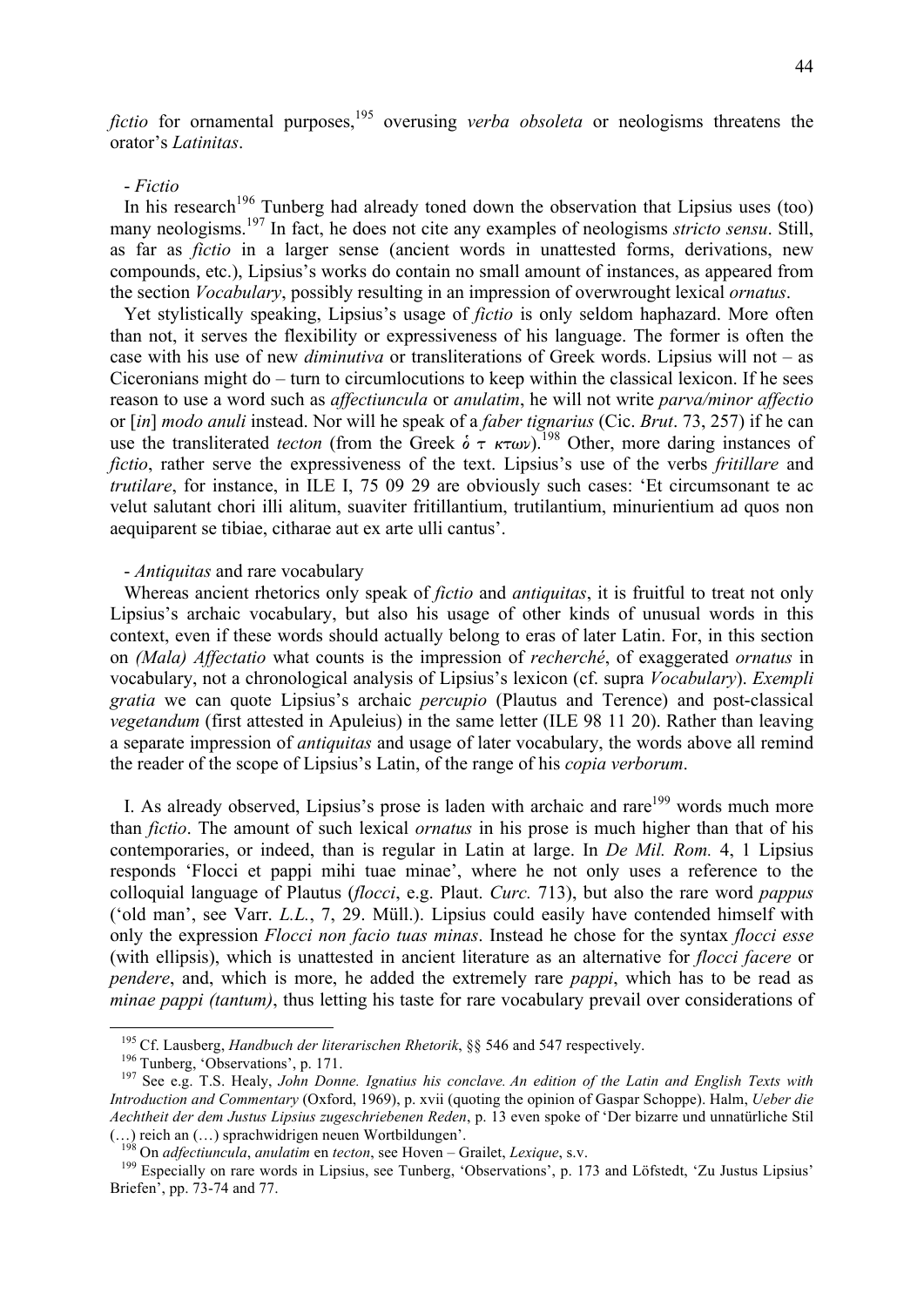concision. A very similar instance is found in ILE 98 02 22 B: 'Sed extra iocum aut cavillum; avunculum hunc tuum cense, nisi quid mater aut filia (sed illa potius) instillent aut mutent'. Again, the very rare *cavillum* could just as easily have been left out.

Such examples obviously have more to do with taste and intellectual pleasure than any other stylistic consideration, as is clear, for instance, from Lipsius's use of *necessum*, which he regularly prefers over the much more usual *necesse*. Lipsius liked this archaic form, which we clearly see in ILE VIII 95 04 21  $R<sup>1</sup>$  where *manu sua* he changed 'quibus involvi necesse est etiam non bellaces' on numerous occasions into '(…) necessum est (…)'. As a final example of this arbitrary usage of uncommon vocabulary, which easily produces an effect of affectation and artificiality, one can quote Lipsius's taste for rare adverbs. In *De Mil. Rom.*, 4, 11, for instance, we find *tenuius*, classically only found in Cic. *Inv.* 2, 16, 51, but very usual in Lipsius. Other examples include instances mentioned by Tunberg such as *subsultim* or a taste for adverbs in *-atim* like *pagellatim*, *summatim*, *verbatim*, etc., the overly enthusiast employment of which made Aulus Gellius voice criticism at the address of Sisenna.<sup>200</sup>

II. Yet despite the fact that Lipsius's choices often seem arbitrary, there are usually good reasons for his employment of such words. Indeed, not all instances of a rare adverb in *-atim* are arbitrary. In ILE 98 02 22 L Lipsius writes 'Tamen adsurgo et vires ac spiritus recipio pauxillatim', using a rare alternative for *paulatim*. Yet, one easily feels that due to its physiognomy201 and volume *pauxillatim* is much more expressive and nuanced than the usual *paulatim*. It was the ideal word for Lipsius to say 'slowly, bit by bit', while retaining an air of discontent with the situation,<sup>202</sup> which is not present in the neutral *paulatim* (the emphatic position of *pauxillatim* at the end of the sentence contributes to this effect as well).

\* So, as was the case with Lipsius's *fictio*, we notice that usage of archaic, rare, learned, post-classical or other uncommon words can be interpreted as stylistic expressiveness. In ILE 98 05 18 R, for instance, Lipsius wrote: 'Nam duplex mihi in te amor est. Alter vetus et a fratre tuo, olim meo, Thoma Rhedingero, quasi hereditate in te derivatus, quem cum et coluerim serio et amaverim, certe etiam te debeo non sanguine solum, sed magnitudine animi et honestissimarum rerum artiumque studio vere et germane fratrem'. At first sight, he could easily have found a synonym for the rare *germane*, or even have left it out (cf. supra), but he chose against that possibility, opting to use the expressive *germane* (~ *germen*) to describe a true brother.203 Similarly, Lipsius's extremely rare *depraedicare* expresses his anger in ILE 98 02 06 R: 'Quid enim ille nimis amice ADMIRANDA nostra apud Augustanos depraedicavit – ex Velseri litteris vidi – et famam excitavit, quam non sustinebunt?'. The more usual *denuntiavit* or *praedicavit* clearly lack the effect of the unusual *depraedicavit*. In two other cases, Lipsius appears to have aimed at alliteration and therefore chose a more unusual word, as *superstrues*  in ILE 98 11 02 BA: 'Solida si spectes, superstrues famam firmam et sub sidere metuentem' or *mussant* in ILE 98 04 21: 'Ego iam dies sedecim in morbo fui (omitto veterem meum languorem) et a quo periculum tabis non abesse medici mussant'.

\* The latter example brings us to a second kind of functionality of these words, viz. the isotopic usage. For, not only does the word *mussant* produce alliteration with *medici*, it is also very fitting in the semantic context. Lipsius's alliterating *medici mussant* probably has its roots in Lucretius' 'mussabat tacito medicina timore' (6, 1179) or Pliny's 'mussantesque

<sup>&</sup>lt;sup>200</sup> Cf. Gell. 12, 14.<br><sup>201</sup> Terminology used by Marouzeau, *Traité de stylistique latine*, pp. 87-95.<br><sup>202</sup> The length of the word *pauxillatim* stresses the length of the illness, from which he is recovering.<br><sup>203</sup> Lip other such instance in the back of his mind.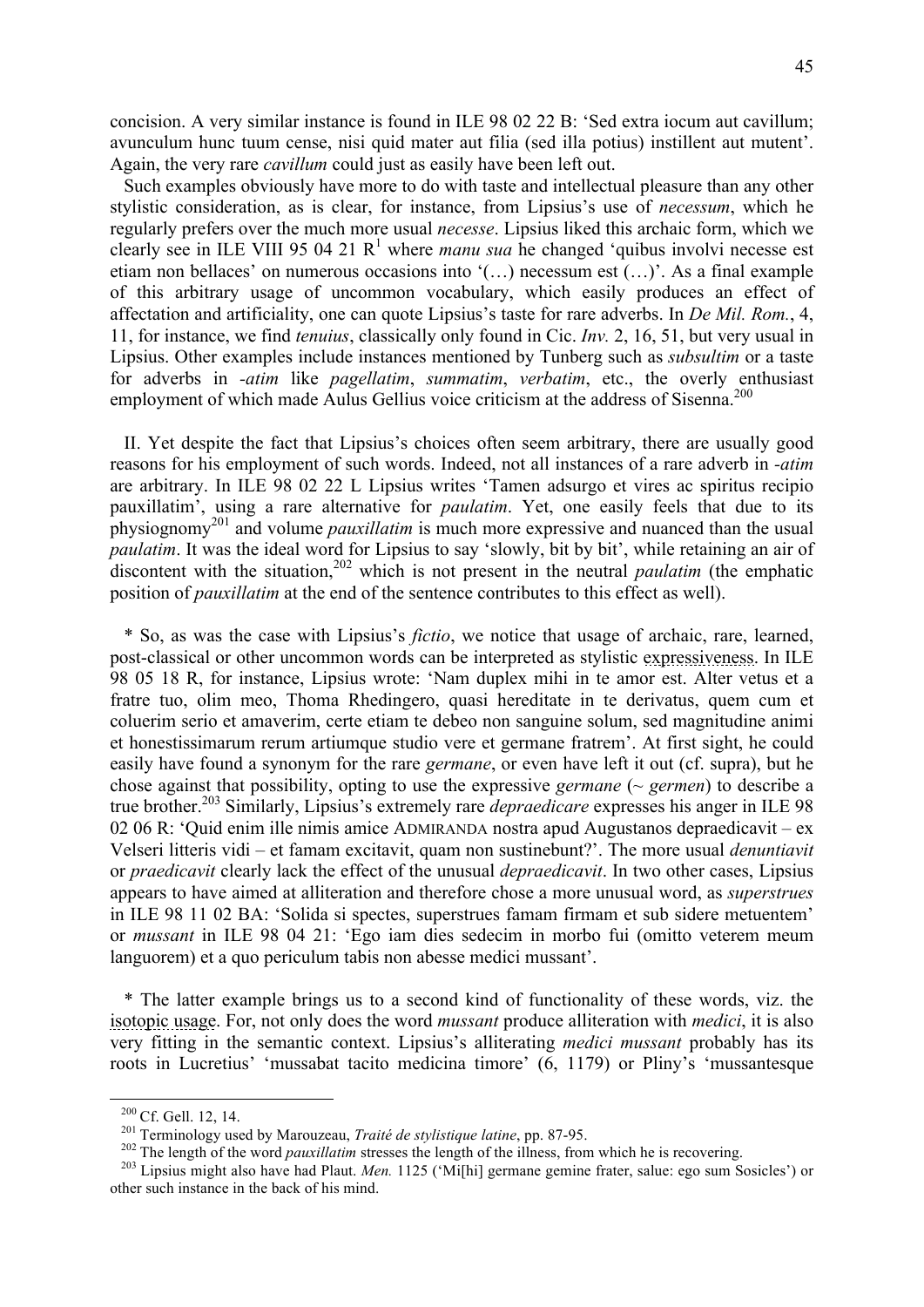medicos repente vidissem' (*Ep*. 7, 1, 5), where *mussare* is also used in a medical sense. The word *mussare* is therefore not only expressive *qua* sound, but also very apt in that particular context.<sup>204</sup> Another instance of isotopic usage is found in ILE 98 02 04, where Lipsius employs the rare word *dictio*: 'Dictionem retuli exspectandum aliquamdiu esse, donec ex Hispania confirmantes aliae litterae venirent'. The expression *dictionem referre* (instead of something like *responsum accipere*) might seem strange at first, but when the context is considered, it is found to be very apt indeed: 'Ecce autem haesitatio est de Titulis et utrum illum *Sacrae Purpurae* omittemus, quod Rex in litteris suis facit. Consului ipsum Aulae oraculum. Dictionem (…)'. The archaic word *dictio* in the sense of *sententia* or *responsum* is found in the specific context of oracular prophecies: see e.g. Pac. ap. Non. 237, 4 (Rib. Trag. v. 308): 'flexa, non falsa autumnare dictio Delphis solet' or Liv. 8, 24,  $2^{205}$  As a final example of this isotopic usage of uncommon words we can refer to the first paragraphs of Lipsius's Mennipean satire *Somnium*. Here even an experienced Latinist will at first be surprised to come across such rare words as *creper*, *vultuose*, *notor*, *hornus*, *interibi*, *furcillo*, *conticinium*, etc. in relatively short succession. Yet, what can be more fitting in a satire on textual criticism than a seemingly endless list of textual treasures from *antiquitatis omnes arculas*? 206

\* A final category in which *antiquitas* is used with stylistic functionality, needs little explanation. It consists of those instances where technical vocabulary is used, i.e. rare words for want of another term (*inopia*). It is this kind of vocabulary that Erasmus missed in the Ciceronians, whom he ridiculed for their verbiage when it came to commonplace topics, but their ignorance of everyday kitchen or garden vocabulary, simply because it was absent from Cicero. Examples of such words are especially found in the medical sphere, a semantic field often present in Lipsius, see e.g. ILE 98 02 22 B: 'Oculi iterum belle habent et lemae illae, an glaucomata aut quidquid fuit, in malam rem abierunt et maneant aeternum'.

# c) Composition<sup>207</sup>

We have already noted in the sections on *Inconcinnitas*, *Compositio* and *Latinitas* that Lipsius very often prefers unusual composition and turns of phrases over the more regular modes of expression, which again suggests *mala affectatio*. A few other examples can be quoted here.

I. When Lipsius opens his *De Amphitheatro liber* with the sentence 'Cum Romae adolescens admodum agerem, lustrandae et noscendae imprimis antiquitatis, familiaritas mihi fuit sane utilis cum Nicolaeo Florentio', he deliberately uses the rare ellipsis of *causa* with 'lustrandae (…) antiquitatis' for stylistic purposes. The fact that he does so deliberately can be deduced from the fact that it is found in the opening sentence of the work and that is a clear wink to one of the few instances from Antiquity where such an ellipsis of *causa* is attested,

 <sup>204</sup> Similar observations were made with regard to Lipsius's use of metaphors in the section *Figurative language*. <sup>205</sup> Cf. LS, s.v. *dictio*. ThLL, s.v. *dictio* seems not completely sure about the possibility *dictio* in oracular

contexts ('*de oraculo?'*).<br><sup>206</sup> [Anonymus], *De Lipsianismo iudicium* (= Rome, Bib. Nat. Vict. Em., ms. Fondo Gesuitico 1349), 24

<sup>[</sup>edition in preparation by Dirk Sacré] in criticism of Lipsius's *verba obsoleta*, probably alluding to Quintilian's advice on *antiquitas*: 'utendum modo, nec ex ultimis tenebris repetenda' (Quint. *Inst.* 8, 3, 25). Cp. 'Sergius', in Nikitinski, *De eloquentia latina*, p. 37: 'vocabulis temere ab ultima antiquitate depromptis novissima admiscet [sc. Lipsius], stercus denique Ennii atque Pacuvii in adamantinam Taciti pyxidem infundit efficitque, dum modo cum Euandri matre modo cum Ambrosii grege loquitur, ut sermo eius omnium saeculorum chaos quoddam esse videatur'.<br><sup>207</sup> See also Tunberg, 'Observations', pp. 172-173 and Löfstedt, 'Zu Justus Lipsius' Briefen', pp. 75-76.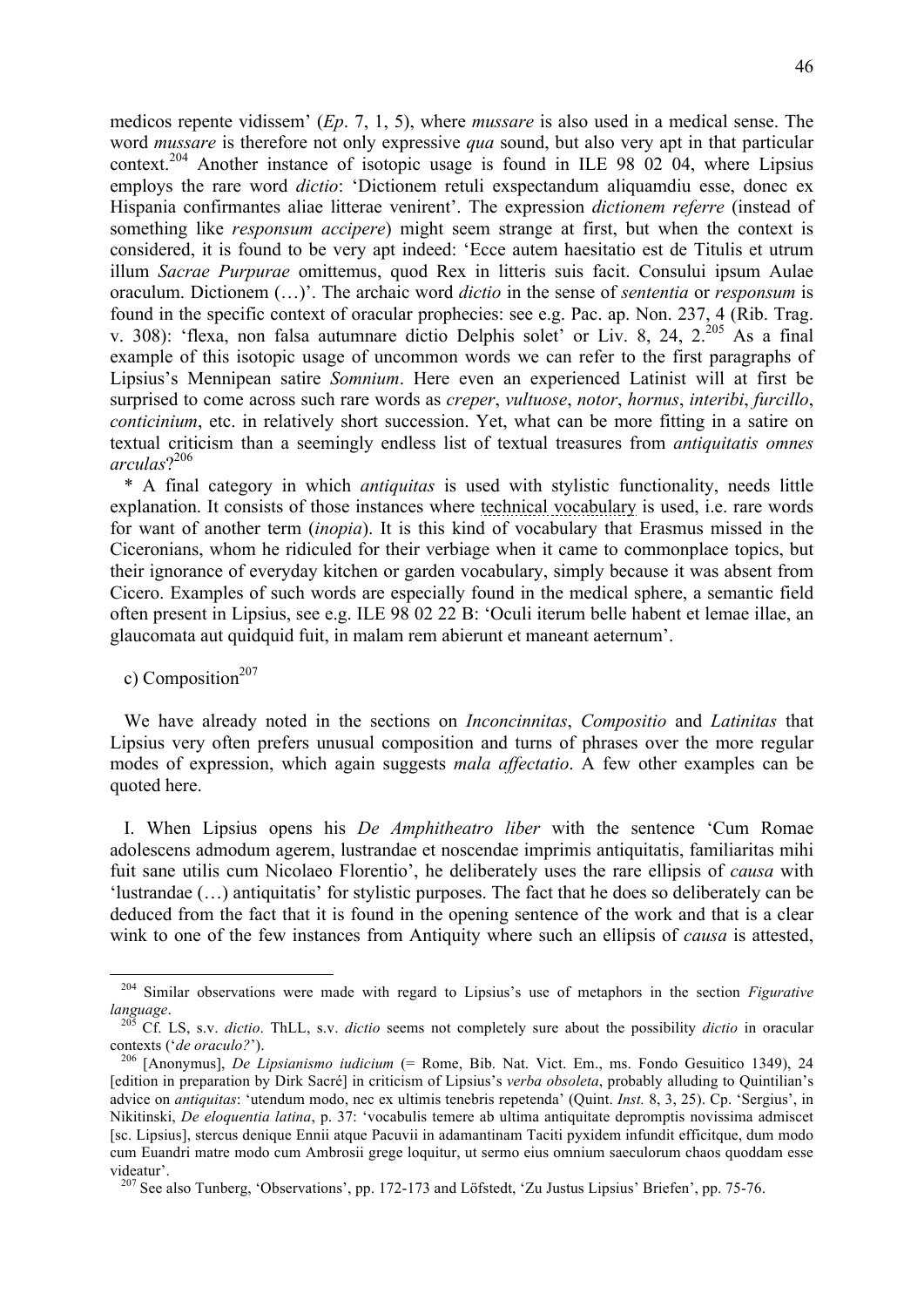Tac. *A.* 2, 59, 1: '(...) Germanicus Aegyptum proficiscitur cognoscendae antiquitatis'.<sup>208</sup> Another example is ILE 98 09 24 where Lipsius writes about pirate printers: 'mihi ipsi praeripiunt castigare quaedam aut recensere', preferring *mihi* and an infinitive group with *praeripere* over a more usual complementary clause with, for instance, *prohibere* (*ipsi prohibent me castigare*). Finally, we can point at an instance such as ILE 98 08 02 T: 'Sed sive vivo aut morior, vestri amans vivam moriarque'. Here we see Lipsius using the poetical and post-classical *sive…aut…* instead of *sive…sive…*, which would have made this sentence too classical and too parallel to his taste.

II. Crossing over to some cases of syntactic nature, we can, for instance, draw the attention to ILE 98 03 16 B, where Lipsius's use of *dare* is peculiar in the phrase 'Cedo eam quaeso, quantumvis levem et brevem, nam vicarium alium dare aegre possumus, qui eam norit'. Such a usage of *dare aliquem vicarium* (synonymously with *prodere* or *mandare*) is inspired by a passage in Livy (5, 18, 5) and hardly a common usage. Another example is *habere*  constructed with *in* and the ablative case in ILE 98 11 20: 'Immo credo nobis in pretio paene maiore quam vobis fuisse, ut fere solent in levi (non dicam in vili) haberi viri magni apud notos et populares', or the use of *bis* in ILE 98 08 10: 'Itaque ad *bis mille* possum tibi mittere, uti nuper inter nos locuti sumus'. We can also cite the rare usage of the *supinum* II with the expression *opus est* in ILE 98 12 19 S: 'recensitu opus'. A final example of rare, and in this case archaic syntax, is Lipsius's usage of *ecce* with the accusative case (classically, as in the famous *ecce homo*, with nominative), see e.g. *Admir.*, 3, 7: *Ecce igitur magnitudinem*.

Finally, we can mention one rather systematic syntactic trait of Lipsius's, viz. his fondness of the non-literal use of the supinum I + *ire* (more or less in the sense of *velle* with an object or as an alternative for the *participium futurum* with *esse*),209 as in *Critica*, *ad lectorem*: '(…) evenit ut in convivio quopiam Hispani proceres hanc laudem eius delibatum irent et imminutum' or *De Vesta*, c. 15, notae: 'Etsi P[ater] Heribertus Rosweydus *atrocem* assertum ibat et convenire Apollini (…)'. A great number of examples of this usage – which is often attested (unsurprisingly) in authors such as Plautus, Sallust and Livy, but seldom in Cicero<sup>210</sup> – can be found all over Lipsius's oeuvre.

# d) Morphology

Finally, we are left with a few matters of morphology. Tunberg mentions an instance of *allicuerunt* instead of *allexerunt* (ILE VI, 93 05 30 BEN) which he rightly judges 'a deliberate affectation'.211 Löfstedt mentions the imperative *face* (ILE II, 84 12 17 P) and *inquio* (ILE II, 84 04 21).<sup>212</sup> Other examples of this morphological affectation are, for instance, Lipsius's pronoun *alterae* instead of *alteri* (ILE 98 04 22 D); his nominative *nubis* instead of *nubes*  (ILE 98 04 19); *navim* instead of *navem* (ILE 98 04 26), and the verbs *faxit* (ILE 98 02 04 and 98 07 04, *second version*), *siet* (ILE 98 05 29) or *ausim* (ILE [98 07 22] P). Still, Lipsius only very occasionally – certainly not to the extent of, for instance, Erasmus in his *Colloquia* – uses the vulgarisms *istic*, *istaec*, *istuc* (e.g. *Saturn.* 1,1) for *iste, ista, istud* as often found in comedy language. All in all, such morphologic affectation is rather rare and Lipsius stays clear from other possibilities, such as genitives in *-ai*, or passive infinitives in *-ier*. He does

 <sup>208</sup> Lipsius would also use it in *Lovan.*, again in the opening sentence: *Ambulatiuncula instituta nobis (…) idque visendae antiquitatis.*<br><sup>209</sup> Cf. Kühner – Holzweissig, *Ausführliche Grammatik*, 2/1, p. 722.<br><sup>210</sup> *Ibid.*, p. 723.<br><sup>212</sup> Löfstedt, 'Zu Justus Lipsius' Briefen', p. 75.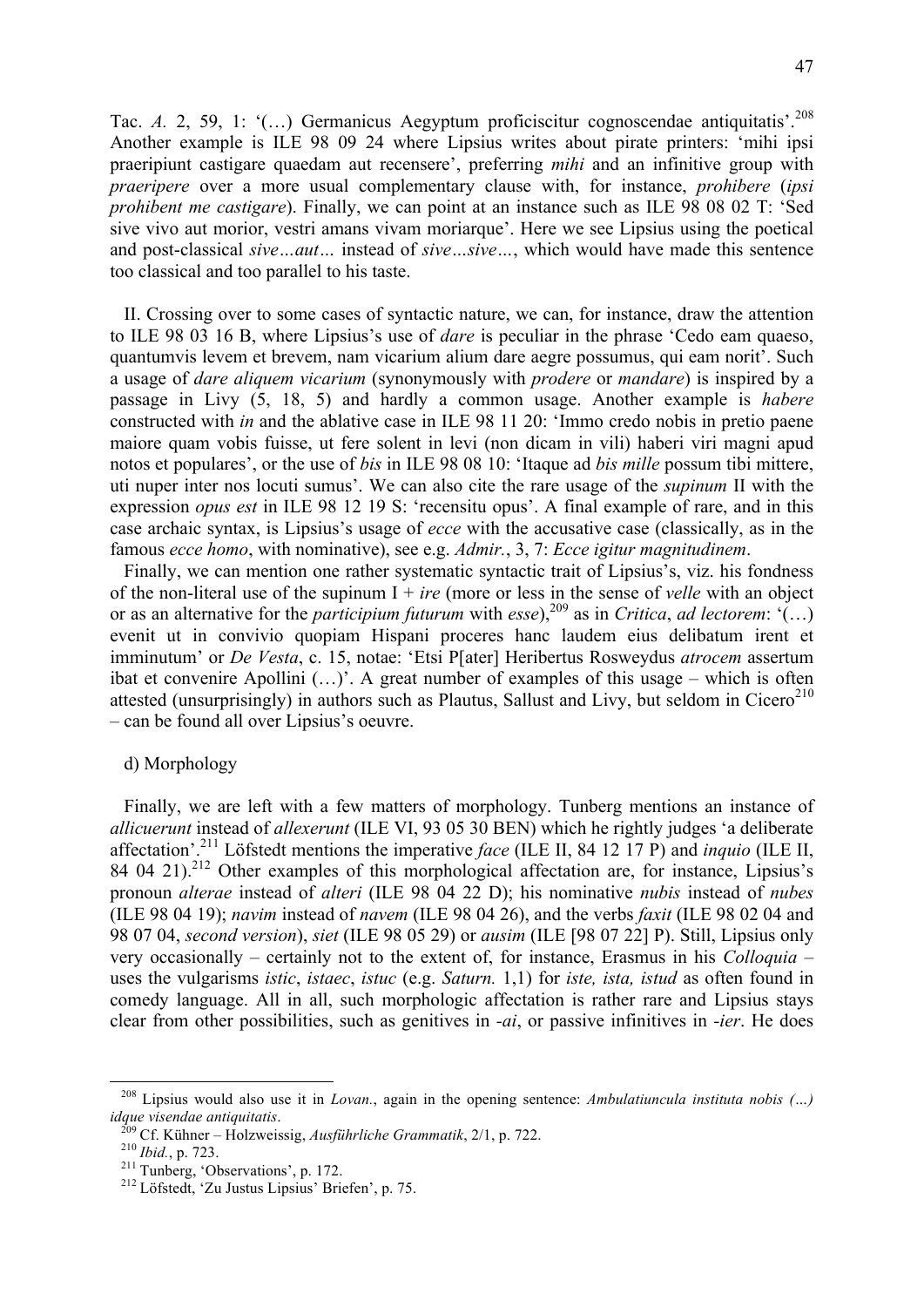not use archaic pronouns such as the Plautine *tis* or *ted*, or the rare Ennian *sas*, *mis* or *sis*, 213 nor irregular syncopations such as *prohibessis*, *siris* or *adiuero* as found in these two authors, nor do we find Sallustean orthography like *optumus* or *gerundiva* that end in -*undus*. 214

e) Conclusion

In conclusion of this discussion of *mala affectatio* or *κακό*ζηλον in Lipsius's style, we can observe the following. It is not hard to understand that his contemporaries and many of his later critics found fault in the high amounts of *ornatus* Lipsius imparts on his language, mainly through the use of *figurae*, metaphors, *compositio fracta* and, as analysed in this section, his deliberate choice of unusual vocabulary and syntax. On the other hand, our analysis and functional interpretation has also shown that these elements of style can sometimes be explained in terms of stylistic functionality. Such functionality may consist in the expressiveness of language, but can also create a more general, 'Lipsian' effect of language. As pointed out by Mouchel and others, Lipsius's deliberate use of unusual language also serves to create an impression of naturalness and spontaneity which he wished to impart on his Latin. So even if some or most of these effects seem exaggerated, they serve a functional purpose within the Lipsian poetics.

As for Lipsius's often stressed tendency towards archaism, which has especially been dealt with in this section, but also in *Vocabulary* (cf. supra), we have noticed that while he obviously displays heavy archaisms both in lexicon, syntax and morphology, this usage is not without reason nor without limit. Indeed, Lipsius's *antiquitas* is still quite different from the 'Oscan' prose or poetry of some late 16th-century *antiquarii*, whose Latin is veritably laden with archaism of all kinds. 215

# **6. Conclusion**

The *communis opinio* on the Lipsian style is clear enough.<sup>216</sup> Brevity (through ellipsis and asyndeton) is said to be the first characteristic of Lipsius's style. In second place, most previous studies have pointed at the antithetic movement or 'pointedness' (*acumina* and *sententiae*) of Lipsius's language, sometimes allowing the observation to generalize in a rather vague concept of discontinuity, asymmetry or harshness of rhythm. In third place, archaic tendencies have been identified in Lipsius's vocabulary, and a special liking of the metaphor. Still, the philological interpretation of these three characteristics has always been very diverse, even up to the point of contradiction. In particular scholars have struggled to reconcile the pregnant and obscure aspects of Lipsius's brevity, with the spontaneity and the affectation of his language. Having studied a corpus of Lipsian texts closely from a synchronic-descriptive view point we can now assess this traditional image and answer Tunberg's question: 'What actually are the characteristics of Lipsius's latinity?'.<sup>217</sup>

Throughout Lipsius's style we can identify four partially overlapping *fils rouges* which are the core of his literary technique.

<sup>&</sup>lt;sup>213</sup> I.q. *suis*, not *sis* < *si vis*.<br><sup>214</sup> See e.g. Landfester, *Einführung in die Stilistik*, pp. 61-62.<br><sup>215</sup> Cf. IJsewijn – Sacré, *Companion to Neo-Latin Studies. Part II*, p. 416. Cp. my 'Antiquarian Latin and th Materiality of Late Humanist Culture. The Case of Johann Lauremberg's play Pompejus Magnus (1610)', in M. van der Poel – W. Gelderblom, *Neo-Latin philology: old tradition, new approaches* [2011].<br><sup>216</sup> For more information, see my 'Justus Lipsius's Prose Style', in J. De Landtsheer (ed.), *A Companion to* 

*Justus Lipsius* [Brill, 2012]. 217 Tunberg, 'Observations', p. 170.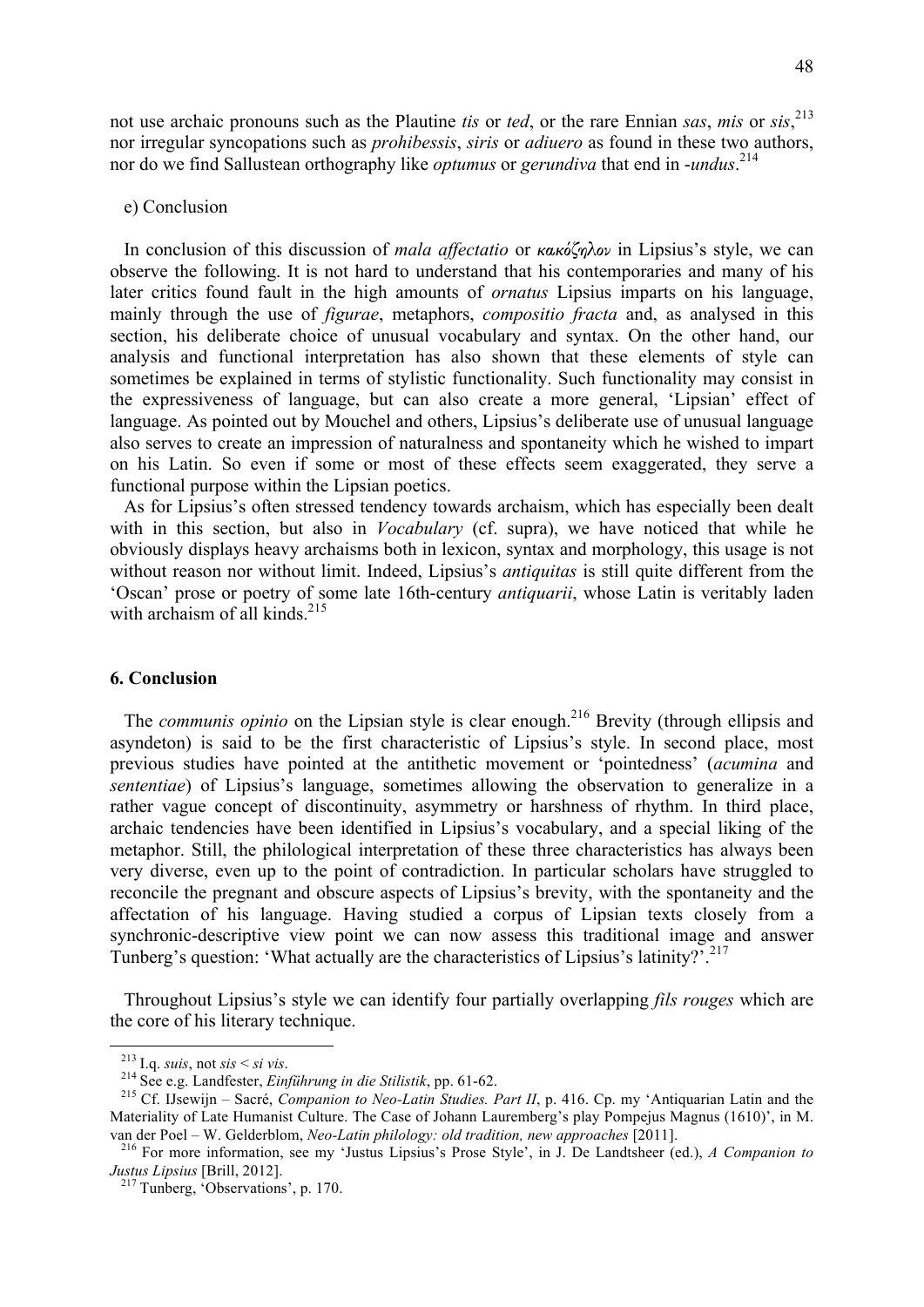The first is a series of phenomena which have been grouped under the term *inconcinnitas*. It is what previous studies have tentatively described as asymmetry, discontinuity, abruptness, lack of harmony, etc. This technique of *inconcinnitas* is the most salient feature of Lipsian style as it permeates virtually every other aspect of it. It is not only the *sine qua non* to reconcile Lipsius's many effects of repetition with his strong tendency of *brevitas*, 218 it is also ubiquitous in his rhythmical and compositional techniques.

A second key element is Lipsius's archaism, which has to be interpreted much more broadly than in the traditional view. Aside from Lipsius's lexicon, we can identify archaic inspiration on the level of sound such as alliteration<sup>219</sup> and especially *adnominatio*<sup>220</sup>, and on the syntactic level, where *inconcinnitas*<sup>221</sup> and in particular parataxis are markedly archaic techniques. Even in Lipsius's *brevitas* an air of archaic Latin can be perceived: authors like Cato are lauded for their brevity and it was the most important stylistic *virtus* of the ancient Roman annalists.222

Thirdly, we have identified a recurring element of *emphasis* in Lipsius's use of the figures of repetition, in his *brevitas*, his choice of metaphor over comparison and even in some elements of his *Latinitas*.

In fourth place, Lipsius's *brevitas* has to be mentioned. Besides being very characteristic of his syntax, it explains his use of metaphora and his commatic composition. In this way, *brevitas* is clearly an important hallmark of Lipsian style, but at the same time only one (albeit a conspicuous) aspect of its four principle characteristics. Indeed, it is clear that it is the least decisive of all aspects. In fact, it is often implied in, or only second to techniques of *inconcinnitas*, archaism and *emphasis*, which are often preferred over *brevitas*.

On the whole, Lipsius's style appears as an ambiguous and paradoxical combination of intellectual and colloquial techniques. As a radical alternative to Ciceronian harmony and *gravitas*, the four main constituents of it lend his prose both a demanding character and an air of unstudied spontaneity. This explains why scholars of Lipsius's style have struggled with a number of paradoxes, such as how pregnant brevity can be combined with *obscuritas*, how a lapidary style can still show affectated *ornatus*, how discontinuity is met by fluidity, how intellectualism functions along naturalness. Of all scholars, especially Mouchel and Fumaroli have pointed at this duality in Lipsius's style.<sup>223</sup> In the words of the latter:

'Elevé au rang de prose d'art, c'est-à-dire de prose écrite destinée à la lecture attentive, le *sermo humilis* de la lettre lipsienne se tient mi-chemin entre deux périls d'abondance: les effets voyants, amples, périodiques de la grande éloquence orale, et le relâchement, mol, flou, et « comique » de la conversation courante.'<sup>224</sup>

<sup>&</sup>lt;sup>218</sup> One can also explain his simultaneous use of the asyndeton and polysyndeton from this perspective. <sup>219</sup> Particularly frequent in official formulas, prayers, Saturnian verse, archaic dactylic poetry and tragedy; see Marouzeau, *Traité de stylistique latine*, pp. 46-47.<br><sup>220</sup> It is often found in Ennius, Plautus and the prologues of Terence (see *ibid.*, pp. 66-67) and resurfaces in the

archaizing Apuleius (M. Bernhard, *Der Stil des Apuleius von Madaura: ein Beitrag zur Stilistik des Spätlateins*, Tübinger Beiträge zur Altertumswissenschaft, 2 (Amsterdam, 1965<sup>2</sup> [= Stuttgart, 1927]), p. 228).<br><sup>221</sup> Cf. Landfester, *Einführung in die Stilistik*, p. 132.

<sup>&</sup>lt;sup>222</sup> Cf. Leeman, *Orationis ratio*, 1, 35 and 175.<br><sup>223</sup> Cf. Mouchel, 'Lipse et le style de l'adhérence' and Fumaroli, 'Juste Lipse et l'*Institutio Epistolica*'. It is also suggested in the short analysis of Lipsius's stylistic innovation in J. Papy, 'Le sénéquisme dans la correspondance de Juste Lipse. Du *De Constantia* (1583-1584) à la *Epistolarum Selectarum Centuria Prima Miscellanea* (1586)', *Journal de la Renaissance*, 6 (2008), 52.<br><sup>224</sup> Fumaroli, 'Juste Lipse et l'*Institutio Epistolica*', p. 157. It is less easy to agree with Fumaroli's analysis of

the main means to realise this, viz. the *acumen* (*ibid.*, 158). See also Mouchel's opinions on the balance between rhetoric and spontaneity in Lipsius's style (Mouchel, 'Lipse et le style de l'adhérence', pp. 198-201).